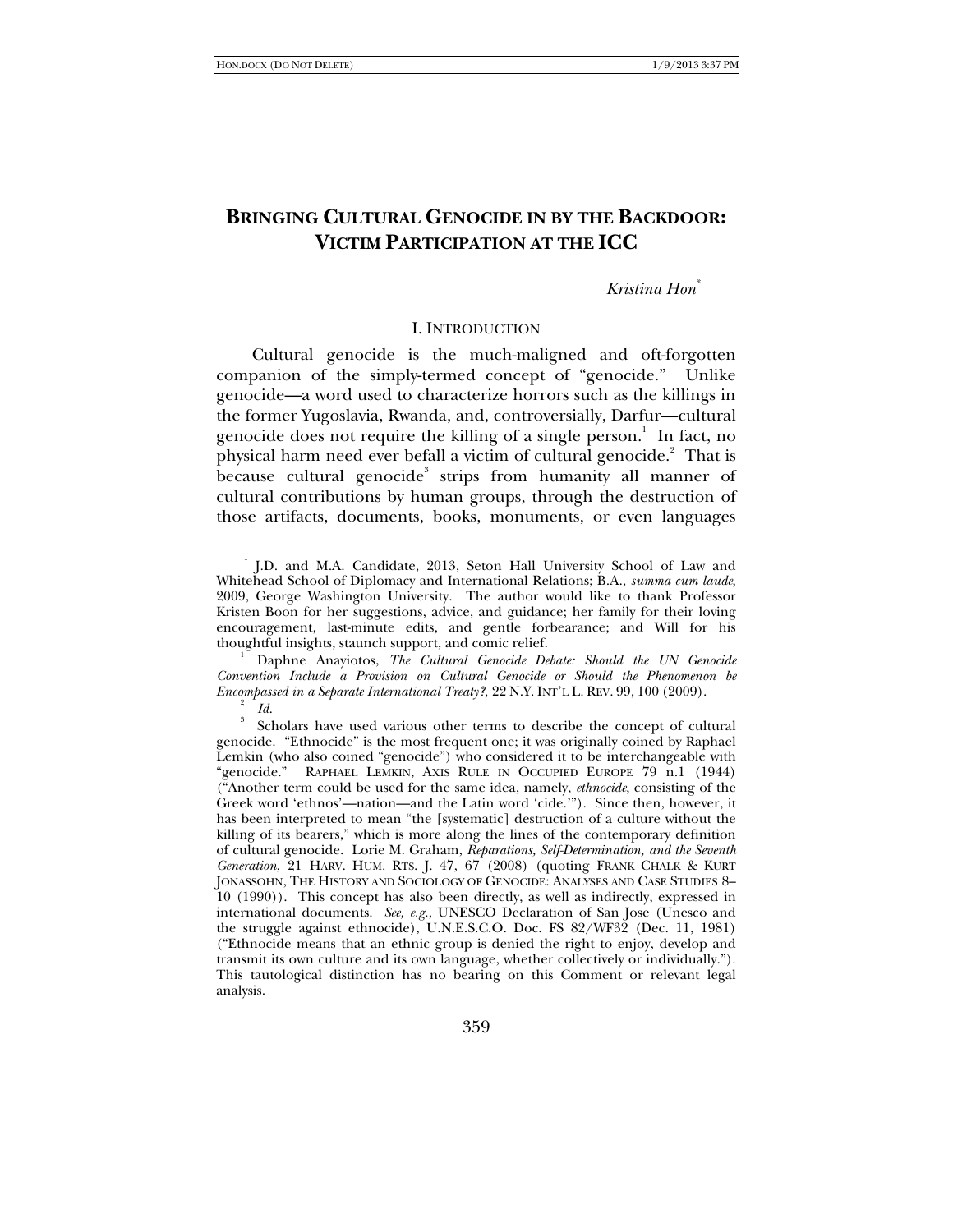that embody the group's identity.<sup>4</sup> More simply, it is nothing more or less than the total destruction of a culture so as to obliterate the identity of a people.<sup>5</sup> As such, a culture and identity can be destroyed "even if all the members of the group [are] still alive."6

It is, of course, an extraordinarily rare occurrence that cultural genocide happens on its own, without any kind of physical abuse simultaneously inflicted on the victims.<sup>7</sup> More often than not, cultural genocide is wrapped up in, and overshadowed by, physical violence.<sup>8</sup> A prime example of this is occurring today in Darfur, Sudan.<sup>9</sup> The forcible displacement and annihilation of villages and communal societies is wrenching the three primarily-targeted tribes from their land, their communities, and their cultural base.<sup>10</sup> The Government of Sudan forces, in conjunction with the Janjaweed militia, have pursued a ruthless policy of "killings, rapes, [and] burning of villages . . . against non-Arab villagers" in "multiple attacks over a prolonged period [of time resulting in the destruction of the villages] by burning, shelling or bombing, making it impossible for the villagers to return."11 The Arab versus non-Arab tension fueling the conflict—and generally underpinning the government's "Arab-Islamic supremacist and demonizing policies"—has materialized in the violent struggle for the "incentives" of "[t]he property, possessions, livestock, and the cultivated land itself" of the non-Arabs living in Darfur. $12$ 

Darfur, while being the most recent illustration of genocide, is

<sup>4</sup> G.A. Res. 96(1), U.N. Doc. A/RES/96(1) (Dec. 11, 1946); U.N. Secretariat, *First Draft of the Genocide Convention*, U.N. Doc. E/447 (May 1947), *available at* http://www.preventgenocide.org/law/convention/drafts/. 5

 $\frac{1}{6}$  Anayiotos, *supra* note 1, at 100.

*Id.* at 102 (emphasis omitted).

*See, e.g.*, Anayiotos, *supra* note 1, at 104–05 (discussion on Nazi German policies). 8

*Id.* 

HUMAN RIGHTS WATCH, DARFUR DESTROYED: ETHNIC CLEANSING BY GOVERNMENT AND MILITIA FORCES IN WESTERN SUDAN 5 VOL. 16:6(A) (May 2004), *available at* http://www.hrw.org/sites/default/files/reports/sudan0504full.pdf [hereinafter DARFUR DESTROYED]. 10 Micol Sirkin, *Expanding the Crime of Genocide to Include Ethnic Cleansing: A Return* 

*to Established Principles in Light of Contemporary Interpretations*, 33 SEATTLE U. L. REV. 489, 516–17 (2010).

<sup>&</sup>lt;sup>11</sup> The Crisis in Darfur: Hearing Before the Sen. Foreign Relations Comm., 108th Cong. (2004) (statement of Colin L. Powell, Secretary of State), *available at* 

JOHN HAGAN & WENONA RYMOND-RICHMOND, DARFUR AND THE CRIME OF GENOCIDE 5 (2009).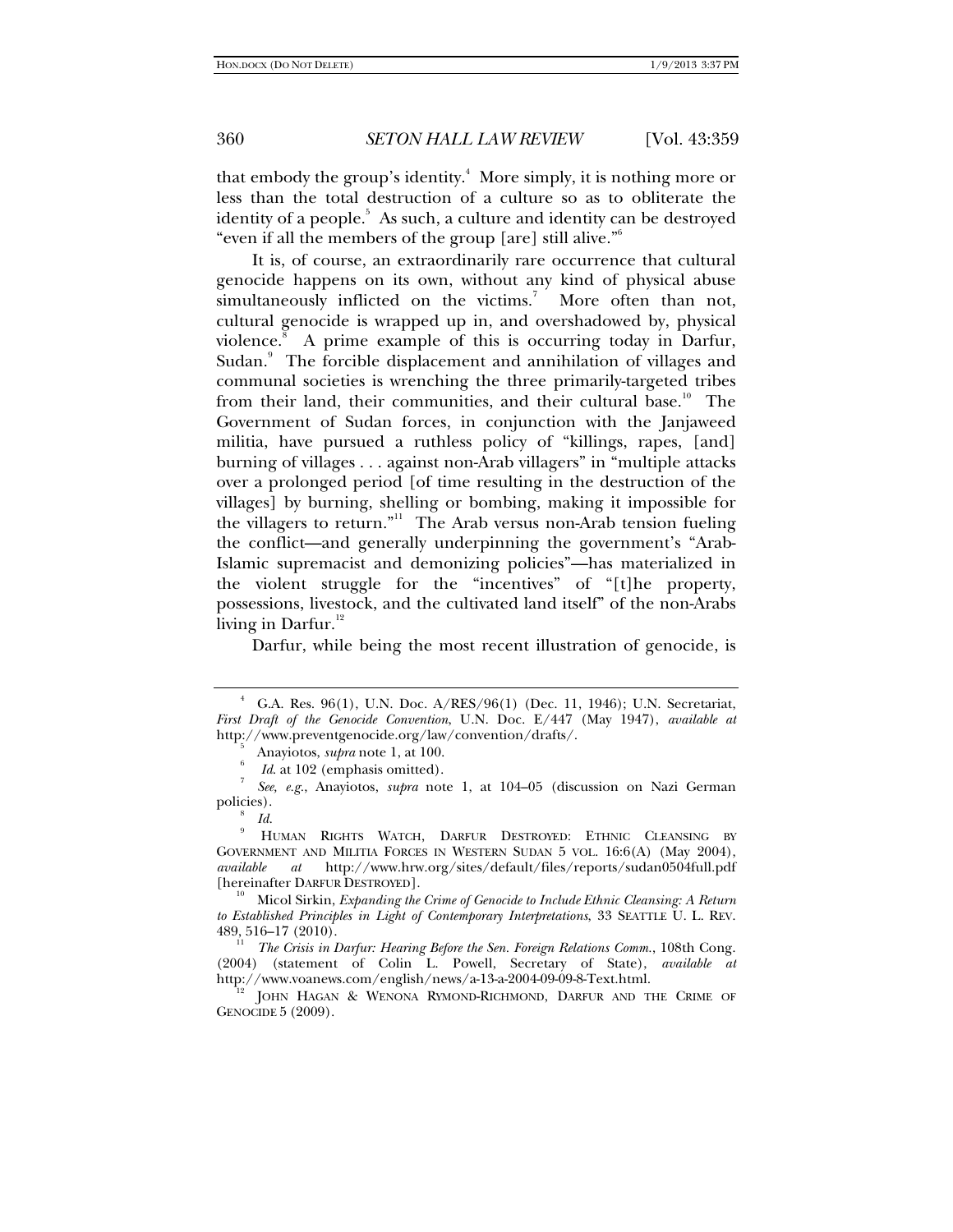but one in a succession. The term "genocide" was coined in 1943 by a Polish law professor, Raphael Lemkin,<sup>13</sup> as a combination of the Greek word "genos" or "genus" meaning race, and the Latin word "cide" meaning killing (as in homicide or fratricide).<sup>14</sup> He used it to describe the Armenian decimation by the Turks during World War I, but the concept became firmly embedded in legal and political terminology when he applied it to the German Nazis' policies to exterminate the Jews and the Roma throughout Europe prior to and during World War II.<sup>15</sup> Lemkin's definition of genocide was a very broad and holistic one, and reflective of the wide variety of destructive measures employed by the Nazis, encompassing the "disintegration of the political and social institutions, of culture, language, national feelings, religion, and the economic existence of national groups, and the destruction of the personal security, liberty, health, dignity, and even the lives of the individuals belonging to such groups." $16$  For Lemkin, the destruction of the lives of the victims seemed almost an afterthought, as if taking their lives was, while cruel, an act of mercy in comparison to the annihilation unleashed on their culture, society, and identity.<sup>17</sup>

Applying his own definition of genocide to the Nazi practices during World War II, Lemkin concluded that genocide had occurred

through a synchronized attack on different aspects of life of the captive peoples: in the political field (by destroying institutions of self-government and imposing a German pattern of administration, and through colonization by

- 
- 

 $13$  Raphael Lemkin was born in the early 1900s in eastern Poland and worked in Poland "as a lawyer, prosecutor and university teacher." WILLIAM A. SCHABAS, GENOCIDE IN INTERNATIONAL LAW 24 (2000). In 1939, he fled Poland, escaping the Jewish persecution, eventually settling in the United States. *Id.* By that time, he was renowned as an international criminal law scholar, and taught at universities across the United States. *Id.* In 1943, he published his seminal book *Axis Rule in Occupied Europe*, consolidating and expounding upon the legal theories behind genocide and exhaustively analyzing Nazi policies and practices within Germany and the occupied territories in light of international criminal law.  $Id$  at  $26-27$ .

<sup>&</sup>lt;sup>14</sup> LEMKIN, *supra* note 3, at xi; Anayiotos, *supra* note 1, at 100.<br><sup>15</sup> Anayiotos, *supra* note 1, at 99; *see* LEMKIN, *supra* note 3.<br><sup>16</sup> LEMKIN, *supra* note 3, at 79.<br><sup>17</sup> In his book, Lemkin wrote,

Generally speaking, genocide does not necessarily mean the immediate destruction of a nation, except when accomplished by mass killings of all members of a nation. It is intended rather to signify a coordinated plan of different actions aiming at the destruction of essential foundations of life of national groups, with the aim of annihilating the groups themselves.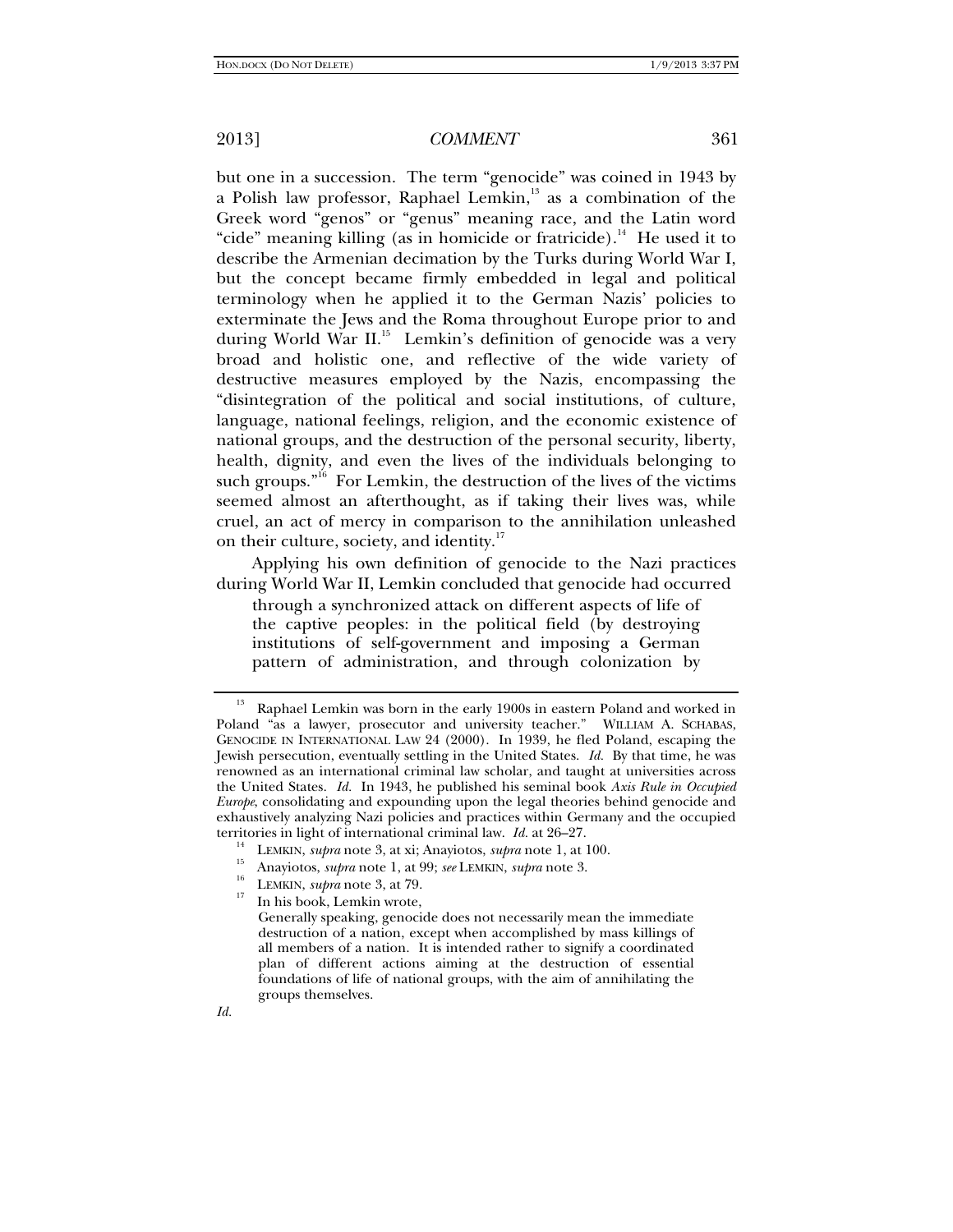Germans); the social field (by disrupting the social cohesion of the nation involved and killing or removing elements such as the intelligentsia, which provide spiritual leadership—according to Hitler's statement in *Mein Kampf*, "the greatest of spirits can be liquidated if its bearer is beaten to death with a rubber truncheon"); in the cultural field (by prohibiting or destroying cultural institutions and cultural activities; by substituting vocational education for education in the liberal arts, in order to prevent humanistic thinking, which the occupant considers dangerous because it promotes national thinking); in the economic field (by shifting the wealth to Germans and by prohibiting the exercise of trades and occupations by people who do not promote Germanism "without reservations"); in the biological field (by a policy of depopulation and by promoting procreation by Germans in the occupied countries); in the field of physical existence (by introducing a starvation rationing system for non-Germans and by mass killings, mainly of Jews, Poles, Slovenes, and Russians); in the religious field (by interfering with the activities of the Church, which in many countries provides not only spiritual but also national leadership); in the field of morality (by attempts to create an atmosphere of moral debasement through promoting pornographic publications and motion pictures, and the excessive consumption of alcohol).<sup>18</sup>

The literal translation of genocide is "the killing of a race," and of course the most expeditious and easiest way to achieve the physical obliteration of the very existence, nay the very foundation, of a particular group of people is by destroying the people themselves.<sup>19</sup> That is not to say, however, that cultural genocide does not happen, and has not happened, independent of physical violence.<sup>20</sup> Yet it is far more frequently the case that cultural destruction and obliteration occur within the context of an armed conflict, blurring the lines between culture, identity, and regular violence and extermination. Darfur is one such compelling example. When courts and tribunals prosecute the physical genocide, the cultural genocide is subsumed within it, and is thus punished as well. $^{21}$  But that still cannot sufficiently address the gravity of the harm being

<sup>&</sup>lt;sup>18</sup> LEMKIN, *supra* note 3, at xi–xii.<br><sup>19</sup> Anayiotos, *supra* note 1, at 100.<br>Forcible transfer of children is one such example; *see infra* note 4733 for a historical overview.

historical overview. 21 Anayiotos, *supra* note 1, at 124.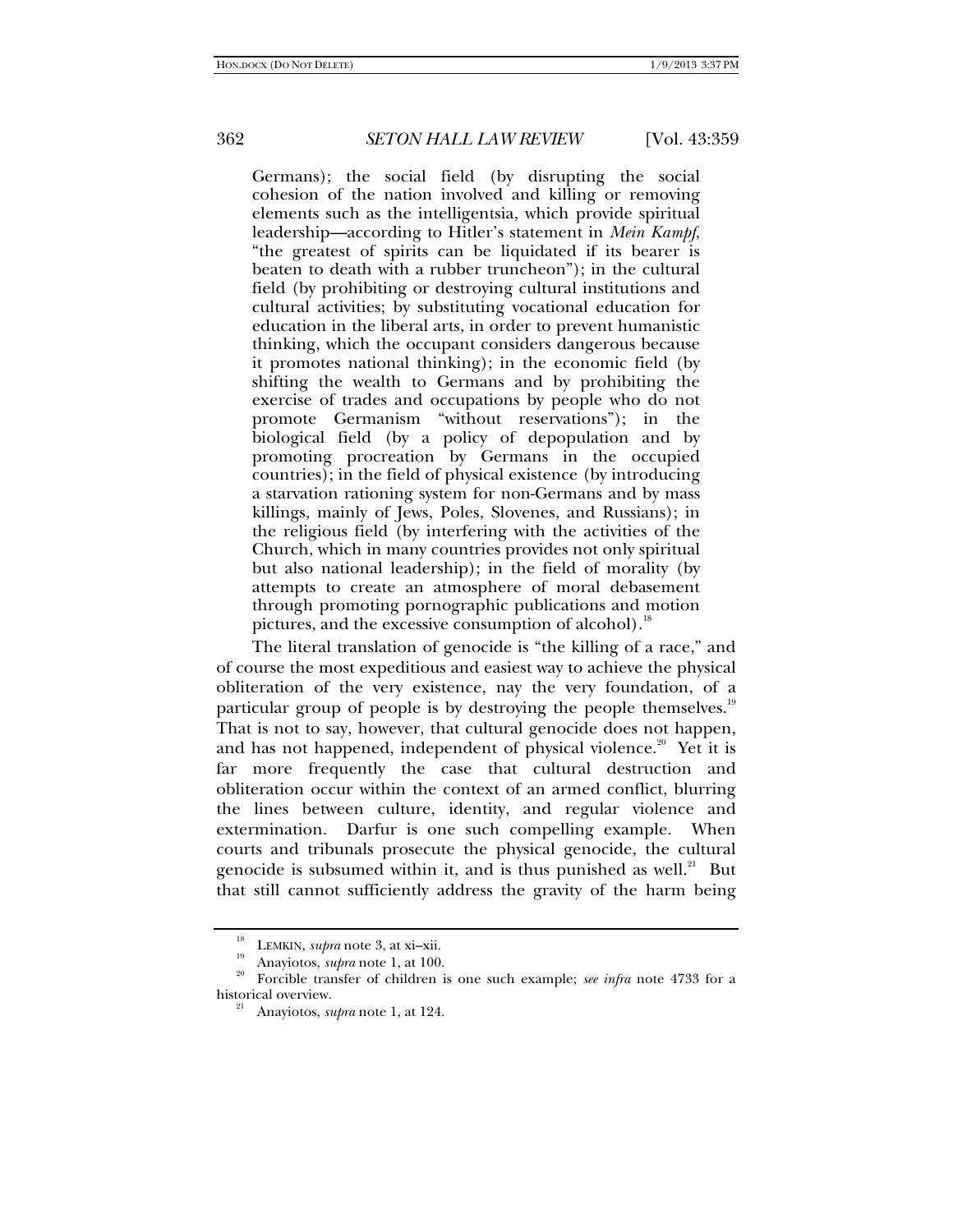done, as "[t]he living may suffer cultural genocide without death," and without being "vindicated by the prosecution of physical genocide."<sup>22</sup>

The comparative lack of severity, potentially, of cultural genocide compared to physical genocide has led to the marginalization of the concept and a lack of appreciation—legal and societal—for the destructive effect that obliteration of a cultural identity has on its people, whether or not accompanied by killing. $23$ While cultural genocide is not a distinct crime under international law and is not included in the Rome Statute of the International Criminal Court (ICC), a new feature in the Statute allowing for the legal participation of qualified victims has the potential to inject a cultural perspective into the proceedings. $24$  The concept is still largely theoretical, but this Comment will argue that cultural genocide deserves to be recognized; it would therefore behoove the prosecutor and the legal representatives of the victims to pay special attention to the impact that a more culturally-nuanced approach would have on the prosecution of genocide and war crimes. This could become particularly important in the trial of Sudanese president Omar al-Bashir, the only person thus far to be indicted by the ICC on charges of genocide.<sup>25</sup> More universally, however, establishing a precedent for the inclusion of the cultural background of a conflict and a mechanism for addressing harms inflicted upon that culture is imperative because the unfortunate fact is that cultural genocide is likely to occur again in the future, if the past is any guide. When it does, there must be ways to address it, directly and indirectly.

Part II of this Comment will provide an overview of the evolution of the legal status of cultural genocide. Part III will discuss how the innovative victim participation model at the ICC works and how it can be used to integrate evidence of cultural genocide in proving the specific intent required for the conviction of the crime of genocide. Part IV will apply the theoretical principles enumerated in Part III to the Omar al-Bashir case, by analyzing and extrapolating from the pretrial chamber's initial refusal but eventual grant of a warrant of arrest for al-Bashir for genocide.

 $\frac{22}{23}$  *Id.* at 125.

*See infra* Part II.A.1 for discussion on the second justification for excluding cultural genocide from the Genocide Convention.

<sup>&</sup>lt;sup>24</sup> *See* Rome Statute of the International Criminal Court, art. 68, U.N. Doc. A/CONF.183/9, 2187 U.N.T.S. 38544 (July 17, 1998) [hereinafter Rome Statute].

Second Warrant of Arrest for Omar Hassan Ahmad Al Bashir (Pre-Trial Chamber I), No. ICC-02/05-01/09-95, July 12, 2010.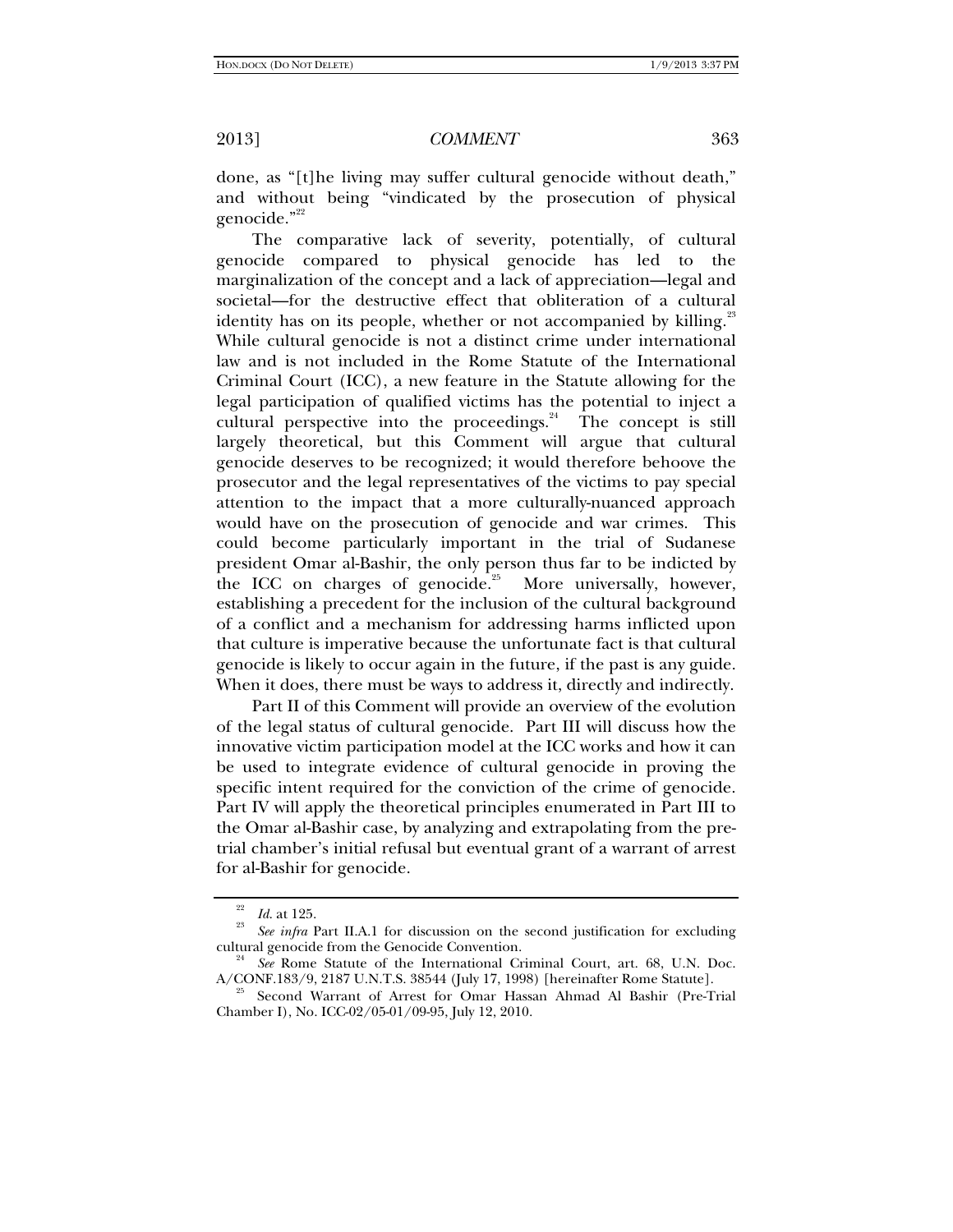### II. THE EVOLUTION OF CULTURAL GENOCIDE

Raphael Lemkin's comprehensive definition of genocide encompassing harm done to all aspects of human life—provided the ideal starting point for the creation of a legal regime to identify, define, and criminalize genocide.<sup>26</sup> Despite much discussion about, and interpretations of, cultural genocide during the drafting sessions of the Genocide Convention, and several attempts to include it in the final version, the concept was nevertheless excluded. Since then, the international legal community has slowly raised the legal status of cultural genocide to its current role as one means of showing specific intent to commit genocide under the Genocide Convention and the respective statutes of the international criminal tribunals and courts.<sup>27</sup>

## *A. The Genocide Convention*

The atrocities committed by the Nazi regime in Europe during the Second World War so shocked the conscience of the international community that the states were galvanized into giving these acts "a name and a legal definition" so as to better come to terms with them.<sup>28</sup> The newly-created United Nations General Assembly (GA) convened in 1946 and passed Resolution 96(1), which made genocide an international crime, requested member states to pass domestic legislation punishing and preventing the crime, and instructed the Economic and Social Council (ECOSOC) to begin drafting an international convention delineating the crime.<sup>29</sup> The committee of experts selected to review the preliminary document included Raphael Lemkin, and his influence was clearly visible in the drafts, especially the first one.<sup>30</sup>

Lemkin's definition of genocide encompassed three primary types of genocide: physical, biological, and cultural.<sup>31</sup> Physical genocide was defined as "the tangible annihilation of the group by killing and maiming its members," and Lemkin provided a range of examples, from Nazi policies of racial discrimination in the distribution or rationing of food, endangering of health, and mass

<sup>&</sup>lt;sup>26</sup> LEMKIN, *supra* note 3, at 79.<br><sup>27</sup> *See infra* Part II.C.1.

*Anayiotos, <i>supra* note 1, at 112.<br>*G.A. Res.* 96(1), U.N. Doc. A/RES/96(1) (Dec. 11, 1946); Nehemiah Robinson, *The Genocide Convention: Its Origins and Interpretations*, 40 CASE W. RES. J. INT'L L. 315, app. 2 (2007).

<sup>&</sup>lt;sup>30</sup> Robinson, *supra* note 29, at 2.<br><sup>31</sup> LEMKIN, *supra* note 3, at xi–xii, 82–90; Anayiotos, *supra* note 1, at 102.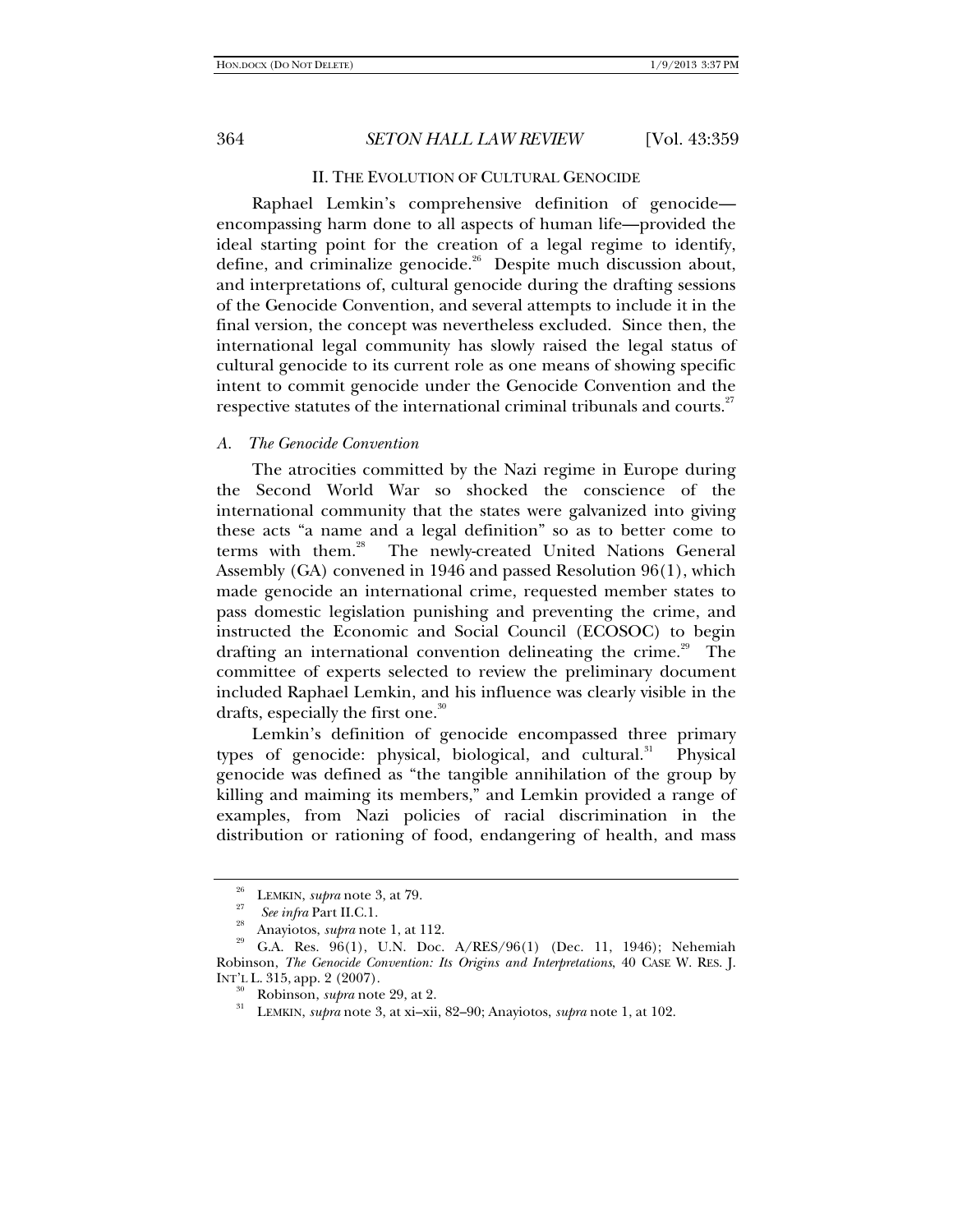killings.<sup>32</sup> He defined biological genocide as the "imposi[tion of] measures calculated to decrease the reproductive capacity of the group," including policies of separation of the sexes and deportation, involuntary sterilization, and undernourishment of the parents.<sup>33</sup> Broadly defined, cultural genocide encompassed "attacks [beyond] the physical and/or biological elements of a group . . . seek[ing] to eliminate its wider institutions. $34$  Such an elimination policy could be accomplished through the prohibition of the use of a local language and schools, the restriction or ban of artistic, literary, and cultural activities, and the destruction or confiscation of "national treasures, libraries, archives, museums, artifacts, and art galleries."<sup>35</sup> These three main forms of genocide also subsumed additional dimensions or "techniques" of genocide, including "political, social,  $\dots$  economic,  $\dots$  religious and moral" genocide.<sup>36</sup>

The provisions on genocide contained in the first draft that Lemkin and his colleagues reviewed bore a striking resemblance to the trichotomy framework Lemkin had enunciated.<sup>37</sup> It made each type of genocide a separate crime, defining it and enumerating the actions that would be punishable under the convention.<sup>38</sup> The crime of cultural genocide was defined as

[d]estroying the specific characteristics of the group by: (a) forcible transfer of children to another human group; or (b) forced and systematic exile of individuals representing the culture of a group; or (c) prohibition of the use of the national language even in private intercourse; or (d) systematic destruction of books printed in the national language or of religious works or prohibition of new publications; or (e) systematic destruction of historical or religious monuments or their diversion to alien uses, destruction or dispersion of documents and objects of

<sup>32</sup> LEMKIN, *supra* note 3, at 87–90; David Nersessian, *Rethinking Cultural Genocide Under International Law, Human Rights Dialogue: Cultural Rights*, CARNEGIE COUNCIL (Apr. 22, 2005), http://www.carnegiecouncil.org/resources/publications/dialogue

 $/2_{-12}/\text{section}\_1/5139.\text{html}.$ <br>
LEMKIN, *supra* note 3, at 86; Nersessian, *supra* note 32.<br>
<sup>34</sup> Nersessian, *supra* note 32.<br>
<sup>35</sup> LEMKIN, *supra* note 3, at 84; Nersessian, *supra* note 32.<br>
<sup>35</sup> LEMKIN, *supra* note 3, at *and Contextual Interpretation of the Genocide Convention, Article 2(e)*, 50 HARV. INT'L L. J. 61, <sup>74</sup> (2009); Nersessian, *supra* note 32. 37

*Compare* Lemkin, *supra* note 3, at xi, 82–90, *with First Draft of the Genocide Convention, supra* note 4.

*First Draft of the Genocide Convention*, *supra* note 4.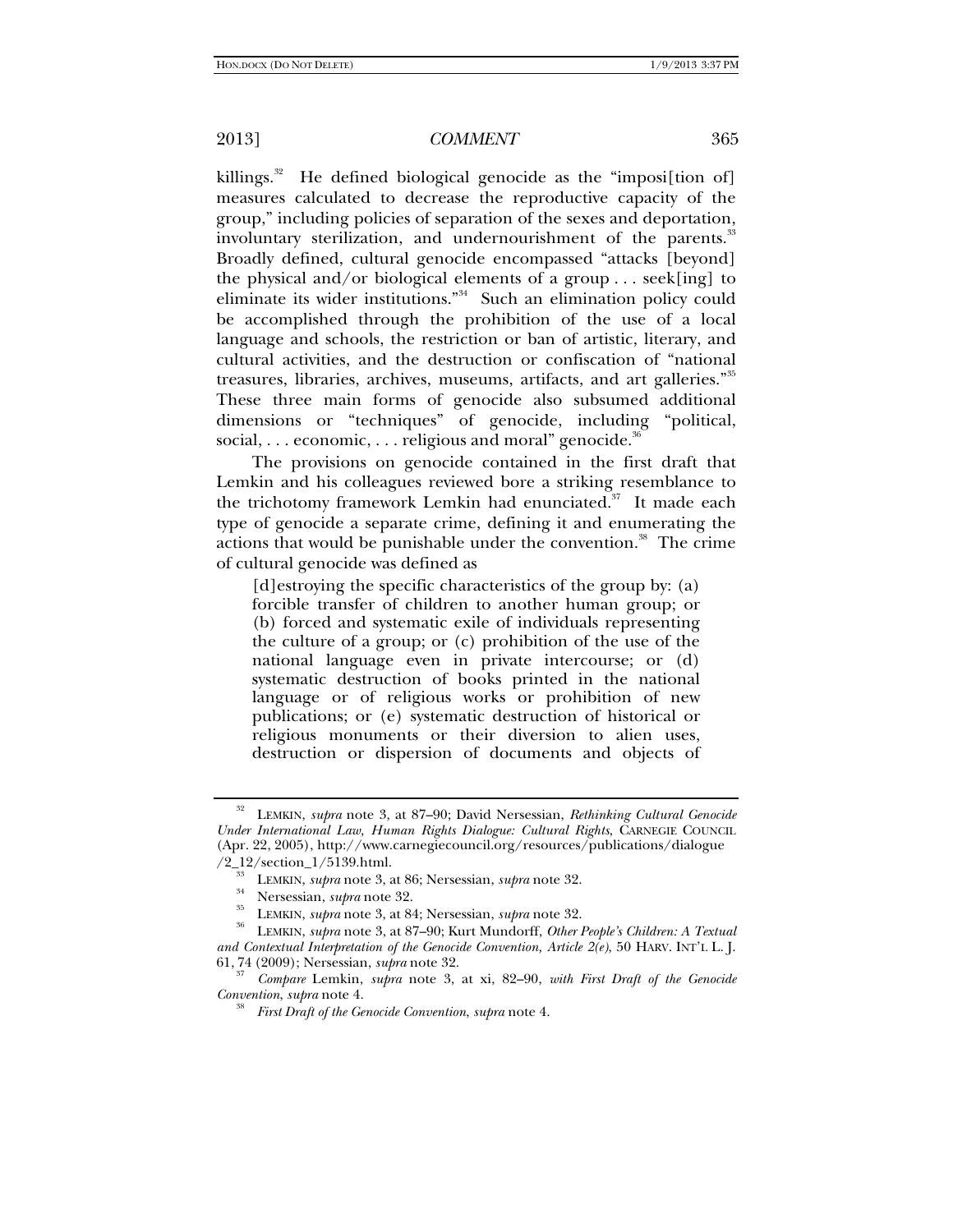historical, artistic, or religious value and of objects used in religious worship.

The listing of the specific criminal actions tried to incorporate, as best as possible, the various facets of the destruction of a cultural identity, in some ways going beyond what Lemkin had envisioned, such as with the inclusion of forcible transfer of children.<sup>41</sup>

After the first draft was submitted to the United Nations (U.N.) member states, and ECOSOC had received the states' comments and observations, a new ad hoc committee was formed to draft a second version of the convention.<sup>41</sup> The resulting draft eliminated the previous draft's trichotomy by combining physical and biological genocide into a single article; it also drastically curtailed the definition of cultural genocide, excising all references to acts committed against people, focusing strictly on the destruction of tangible items. $42$  The only exception pertained to the use of a local or group language. $43$  The punishable actions, therefore, included only the

prohibiti[on of] the use of the language of the group in daily intercourse or in schools, or the printing and circulation of publications in the language of the group; [and the] destr[uction] or preventi[on of] the use of libraries, museums, schools, historical monuments, places of worship or other cultural institutions and objects of the  $\text{group}^{\,44}$ 

The final version eventually submitted to the GA for adoption by the states parties—what then became the Convention on the Prevention and Punishment of the Crime of Genocide<sup>45</sup>—had entirely re-worked the breakdown of the types of genocide. The distinctions between physical, biological, and cultural genocide had been removed, leaving only a list of five specifically enumerated acts

<sup>39</sup>*Id*. at art. II(3). 40 *See generally* LEMKIN, *supra* note 3, at 84–85. 41 Robinson, *supra* note 29, at 5. 42 U.N. Econ. & Soc. Council, Ad Hoc Comm., *Second Draft of the Genocide Convention*, U.N. Doc. E/AC.25.1–28, art. III (May 10, 1948), *available at* http://www.preventgenocide.org/law/convention/drafts/.<br> $^{43}$  Id. at art. III(1).

<sup>&</sup>lt;sup>44</sup> *Id.* at art. III. **The Convention entered into force in January 1951, after the UN General** Assembly adopted it on 9 October 1948. SCHABAS, *supra* note 13, at 3; Convention on the Prevention and Punishment of the Crime of Genocide, G.A. Res. 260A (III), U.N. Doc. A/RES/260 (III)A (Dec. 9, 1948) [hereinafter Genocide Convention].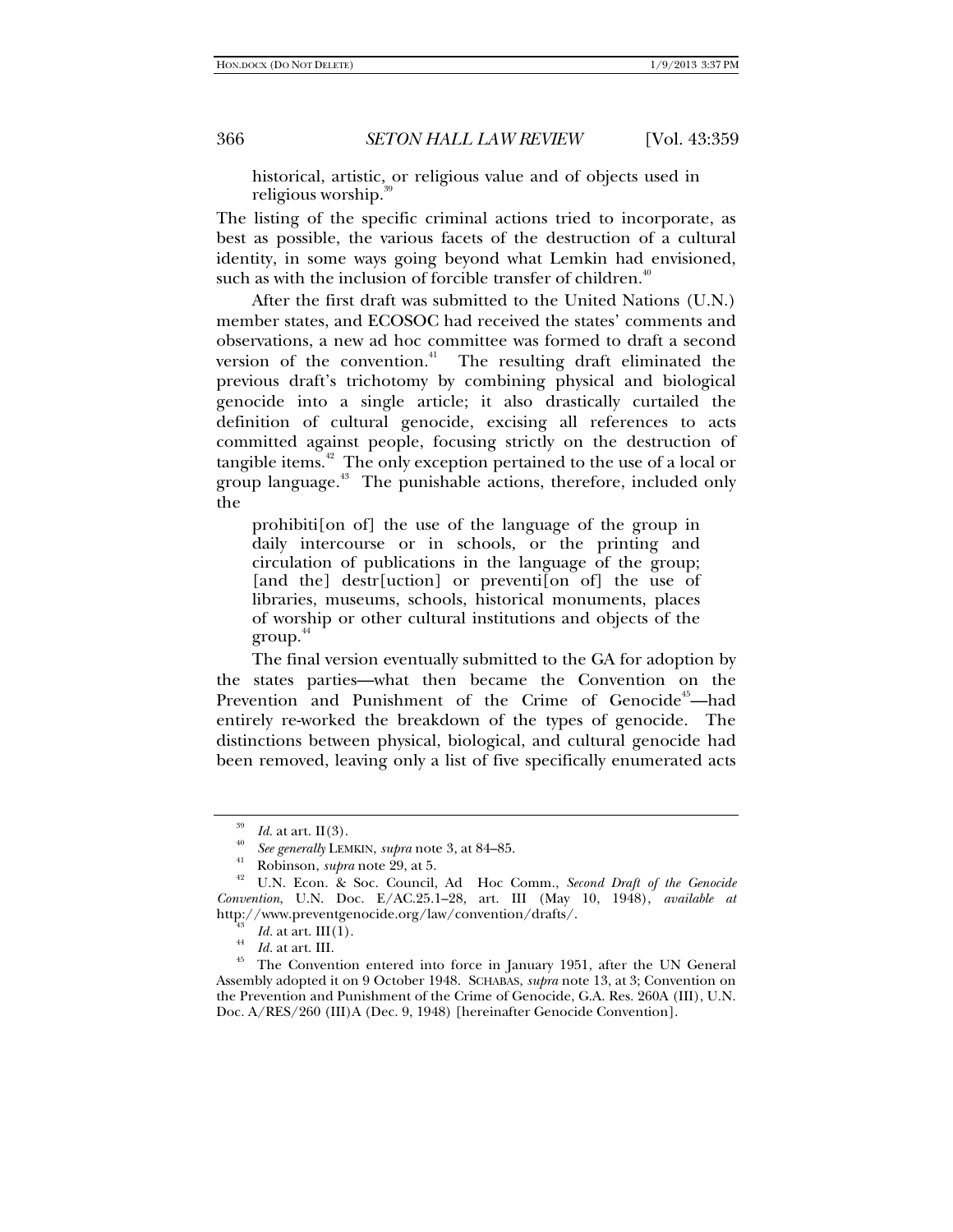that were to be considered genocide.<sup> $46$ </sup> The only remnant of cultural genocide was the forcible transfer of children as one of the five acts, the inclusion of which had been proposed by the Greek delegation and approved. $47$  Two final attempts had been made to reinstate cultural genocide—in one form or another—into the Convention but neither were able to garner support, and so both failed.<sup>48</sup> The concept had been exhaustively discussed in all drafting sessions and the overwhelming majority of the delegates agreed that the concept was best "addressed elsewhere in the United Nations as a human rights issue."<sup>49</sup>

The failure to include any substantive reference to cultural genocide did not go unnoticed by some delegates, prompting statements of admonition and regret.<sup>50</sup> A Pakistani representative lamented the exclusion of cultural genocide, protesting that the focus only on physical destruction of life was misplaced, because physical genocide is simply the means by which to achieve the end, namely "[the destruction of the] values and the very soul of a national, racial or religious group"—or in other words, a culture. $51$ 

<sup>48</sup> Mundorff, *supra* note 36, at 77. One proposal was by the Soviet Union, which was voted down, and the other was by Venezuela, which later withdrew it. *Id*.

<sup>46</sup> Genocide Convention, *supra* note 45, at art. II.

Genocide means any of the following acts committed with intent to destroy, in whole or in part, a national, ethnical, racial or religious group, as such: (a) Killing members of the group; (b) Causing seriously bodily or mental harm to members of the group; (c) Deliberately inflicting on the group conditions of life calculated to bring about its physical destruction in whole or in part; (d) Imposing measures intended to prevent births within the group; (e) Forcibly transferring children of the group to another group.

*Id.* 47 Robinson, *supra* note 29, at 18. The forcible removal and transfer of children—which destroys culture through the forced assimilation of the future generation—has a history of occurrence, as it occurred in Cornwellian England, in Australia, Canada and the United States in the nineteenth century, in Switzerland against the Roma, and in the Soviet Union against indigenous Siberians, in the twentieth century. Mundorff, *supra* note 36, at 63–64; Robinson, *supra* note 29, at 18. More contemporarily, during the Cold War, Romanian dictator Nicolae Ceaucescu severely discriminated against and repressed ethnic Hungarians on such a scale as to constitute cultural genocide. Anayiotos, *supra* note 1, at 128. Examples of governmental policies employed included: "1. elimination of minority educational institutions, 2. suppression of minority languages, 3. falsification of historical data and population statistics, 4. confiscation of cultural archives, 5. obstruction of contact with relatives abroad, and 6. dissolution of ethnic communities."  $Id$  at 129.

<sup>&</sup>lt;sup>49</sup> SCHABAS, *supra* note 13, at 73. For a more in-depth discussion, see Part II.A.1.<br><sup>50</sup> See generally Anayiotos, *supra* note 1, at 114–15.

*Id*.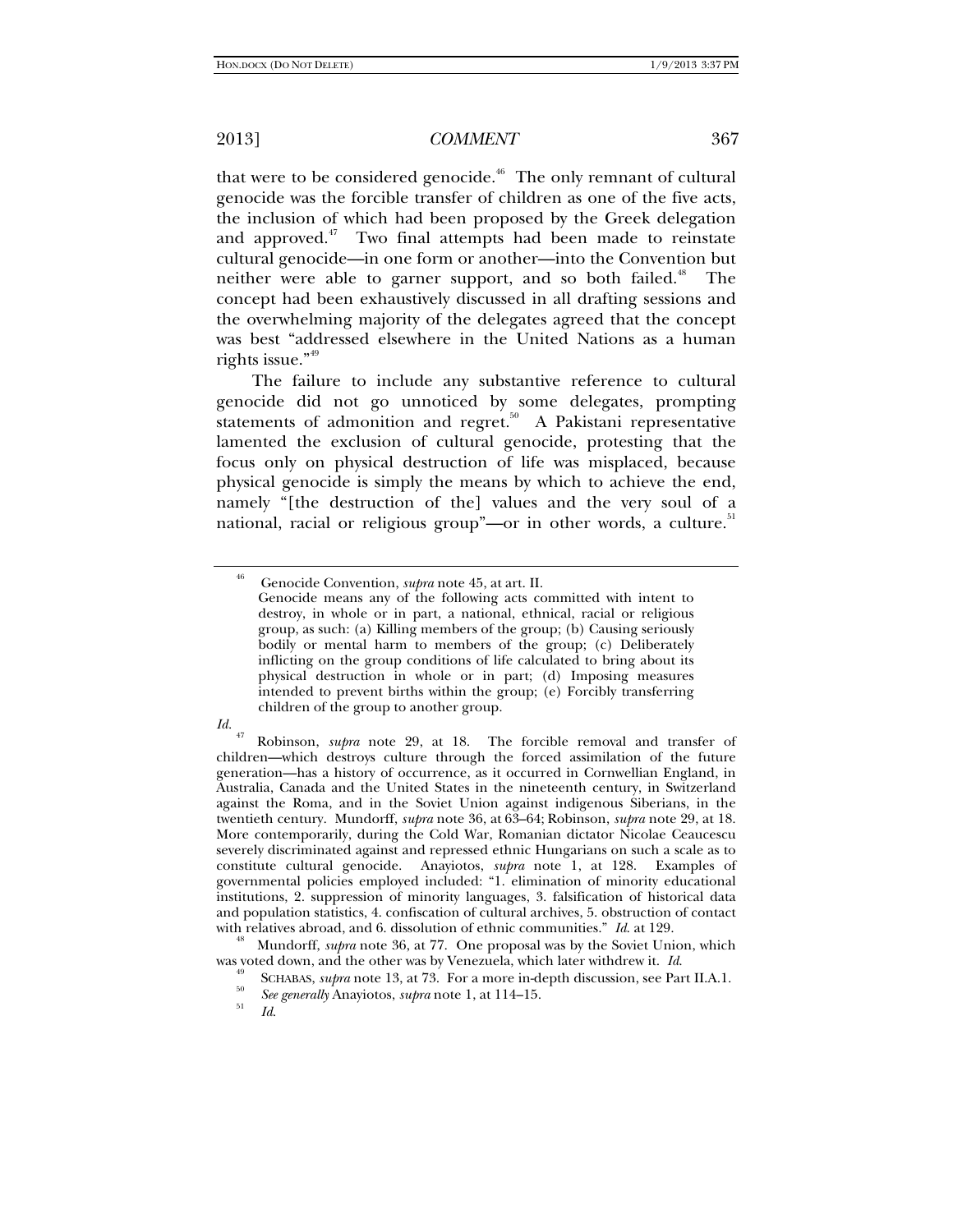Thus, if physical genocide was to be a crime, so too should cultural genocide. $52$  Failure to properly deter crimes against culture, religions, or language could lead to brazen attacks against them, which would be outside the scope of international criminal law.<sup>53</sup>

1. Justifications for the Exclusion of Cultural Genocide

Despite such strong arguments in favor of criminalizing cultural genocide, the concept was left out of the Convention for five reasons.<sup>54</sup> The first was that the concept was simply too imprecise.<sup>35</sup> While it is true that the concept encompasses a broad spectrum of crimes, the two definitions promulgated in the drafts of the convention would seem to be evidence that in fact, the concept can be sufficiently concretely defined, even if controversially.<sup>56</sup> The second reason was the comparative lack of severity of the physical harm; the gap between the severity of mass murder and the closure of libraries was just too large. $57$  This is an undeniable fact, since human life is not threatened by the banning of books or use of languages to the same extent as physical violence. The underpinnings of society, culture, and communities, however, *are* so threatened by prohibitions on books and languages, thereby lowering quality of life and weakening identity.

The third reason was that many delegations felt that cultural destruction was best dealt with in "the sphere of protection of minorities" or human rights law, and therefore outside the framework of international criminal law.<sup>58</sup> This justification, while valid on its face, does not consider that it is not always the majority that oppresses the minority, and that groups of equal strength and population might also wish to eliminate the other's culture in a fight for dominance and power. Also, it presupposes that cultural genocide—or cultural destruction—will be easier to articulate as a different branch of international law. Relatedly, states felt that there were valid and legitimate justifications for the implementation of

<sup>52</sup>*Id*. at 115. 53 *Id*. 54 Anayiotos, *supra* note 1, at 115; Robinson, *supra* note 29, at 18–19; Sirkin, *supra* note 10, at 504. 55 Robinson, *supra* note 29, at 19. 56 *See First Draft of the Genocide Convention*, *supra* note 4, at art. I(II)(3); *Second* 

*Draft of the Genocide Convention, supra* note 42, at art. III.<br><sup>57</sup> Robinson, *supra* note 29, at 19.

*Id*.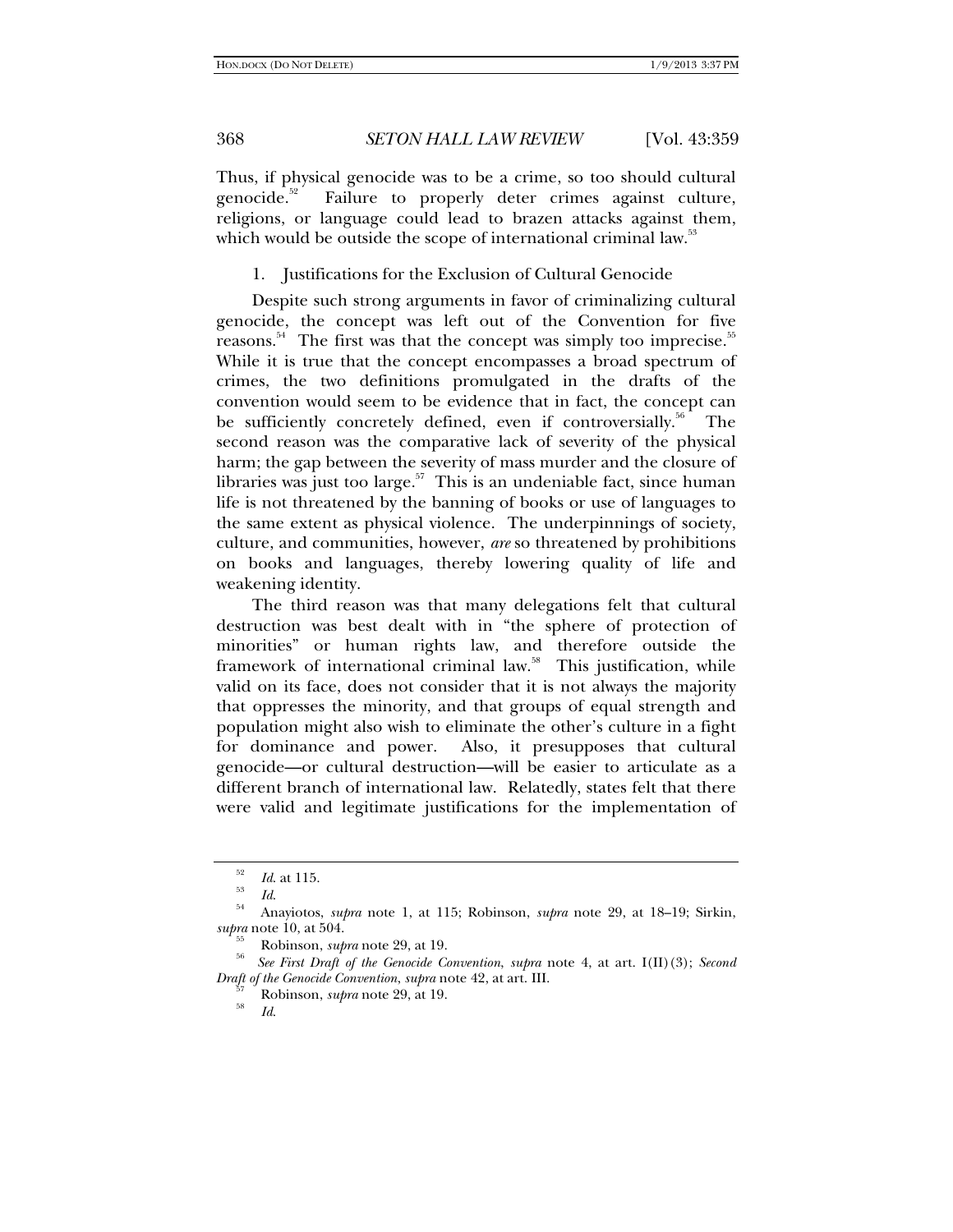measures domestically to incorporate and assimilate minorities.<sup>59</sup> Indeed there are such justifiable reasons; the point of the criminalization of cultural genocide, however, is to protect groups against measures and actions that would go beyond the realm of the legitimate and into the realm of outright annihilation and destruction. That is precisely what the concept is designed to safeguard. The final reason was that codification of cultural genocide would be best deferred to a separate international convention, to allow for proper and full development of all its legal nuances.<sup>60</sup> This reason was undoubtedly an altruistic one, but a "Convention on the Prevention and Punishment of *Cultural* Genocide" has never materialized; as such, the international community missed the perfect opportunity to make cultural genocide a definite, punishable crime under international law, leaving its status under international law vague and its potential unrealized.

### *B. Subsequent Development of Cultural Rights*

Since then, various international treaties and declarations have incorporated references to cultural rights, mainly as human rights, but none have ever re-articulated the concept of cultural genocide.<sup>61</sup> For example, the International Bill of Rights—composed of the Universal Declaration on Human Rights (UDHR), $62$  the International Covenant on Civil and Political Rights  $(ICCPR)$ ,<sup>63</sup> and the

220–24, 233–34 (2010). The distinction is largely irrelevant for this Comment.<br><sup>62</sup> "Whereas the peoples of the United Nations have in the Charter reaffirmed their faith in fundamental human rights, in the dignity and worth of the human person and in the equal rights of men and women...." Universal Declaration of Human Rights, G.A. Res. 217 (III) A, U.N. Doc. A/RES/217(III) (Dec. 10, 1948).

"Recognizing that, in accordance with the Universal Declaration of Human Rights, the ideal of free human beings enjoying civil and political freedom and freedom from fear and want can only be achieved if conditions are created whereby everyone can enjoy his civil and political rights, as well as his economic, social and cultural rights . . . ." International Covenant on Civil and Political Rights, G.A. Res.

<sup>&</sup>lt;sup>59</sup> Sirkin, *supra* note 10, at 504.<br>
<sup>60</sup> Anayiotos, *supra* note 1, at 115.<br>
<sup>61</sup> Another difference is that many of the rights can be classified as "freedom to" (or positive) rights rather than "freedom from" (or negative) rights, meaning that peoples are affirmatively allowed to participate and engage in various cultural activities, as opposed to being granted protection from governmental interference in those activities. Frank B. Cross, *The Error of Positive Rights*, 48 UCLA L. REV. 857, 864 (2001) (A negative right "is a right to be free from government, while [a positive right] is a right to command government action."). The Genocide Convention enshrines "freedom from" rights. *See generally* Athanasios Yupsanis, *The Concept and Categories of Cultural Rights in International Law—Their Broad Sense and the Relevant Clauses of the International Human Rights Treaties*, 37 SYRACUSE J. INT'L L. & COM. 207,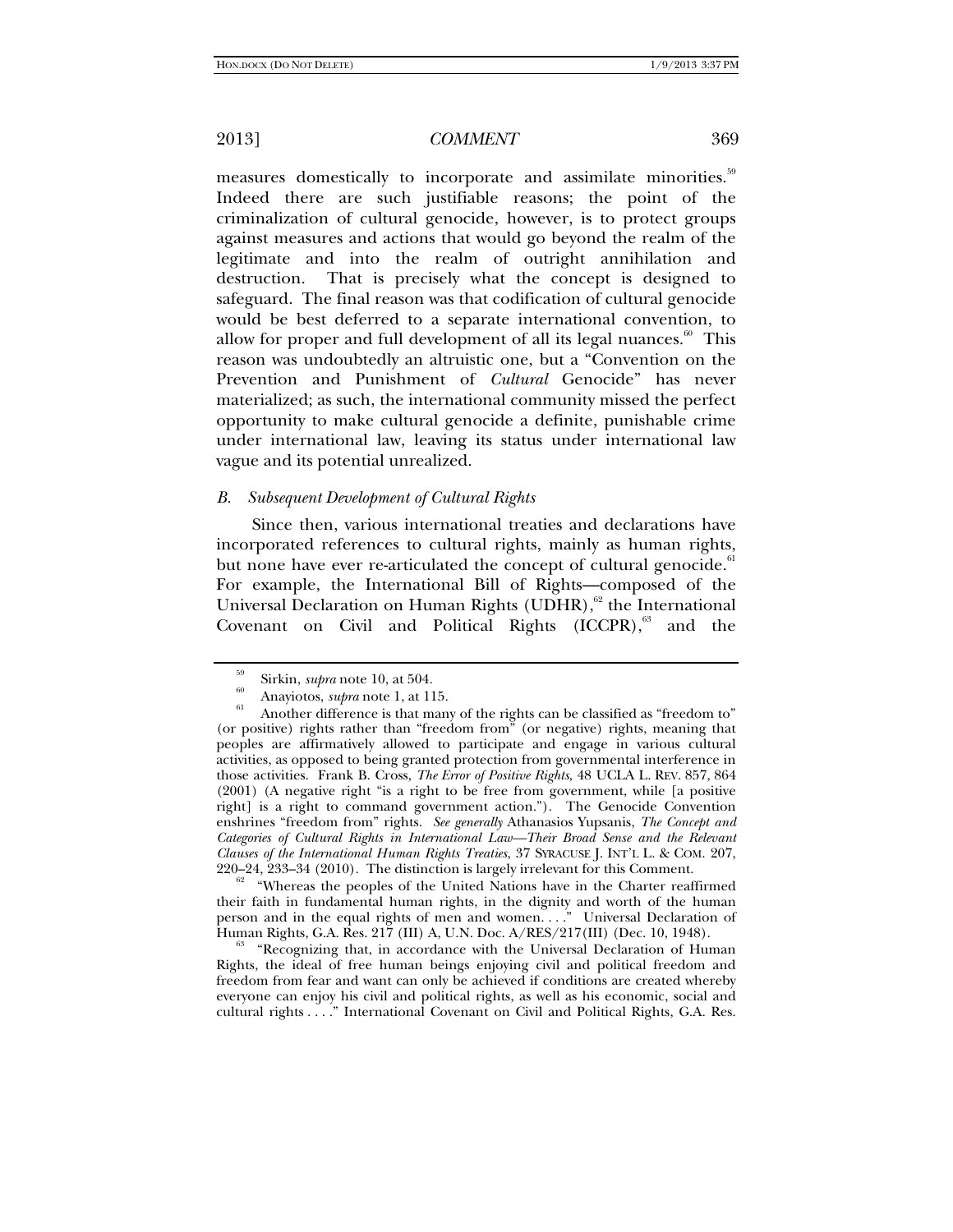International Covenant on Economic, Social, and Cultural Rights  $(ICESCR)^{64}$ —provides that human rights can be classified into five categories: civil, political, economic, social, and cultural.<sup>65</sup> But of these groups, civil and political rights receive the greatest legal and scholarly attention; cultural, the least. $66$  The biggest exception to this is the United Nations Economic, Social and Cultural Organization (UNESCO), whose documents embrace a broad concept of culture as a way of life: a "set of distinctive spiritual, material, intellectual and emotional features of society or a social group, and . . . encompass[ing], in addition to art and literature, lifestyles, ways of living together, value systems, traditions and beliefs."<sup>67</sup> Nevertheless, the UNESCO definition is not a legal definition; it is not contained in a document under which cultures may bring suit against their aggressors (whether domestically or internationally) for encroachment on their social and cultural cohesion.<sup>68</sup>

The international document that comes closest to protecting against interference with, and destruction of, culture—the essence of cultural genocide—is the U.N. Declaration on the Rights of Indigenous Peoples.69 Articles 7 and 8 both grant affirmative rights stemming from the enjoyment and proliferation of a culture and

 $\begin{array}{cc}\n ^{65} & \text{Yupsanis, } *supra* \text{ note 61, at 207.} \\
 ^{66} & \text{Id. at 208.}\n \end{array}$ 

<sup>67</sup> UNESCO Universal Declaration on Cultural Diversity, U.N.E.S.C.O. Res.<br>
<sup>2</sup>25, Annex I, U.N. Doc. \_\_ (Nov. 2, 2001), *available at* 31/25, Annex I, U.N. Doc. \_\_ (Nov. 2, 2001), *available at*

http://portal.unesco.org/en/ev.php-<br>URL\_ID=13179&URL\_DO=DO\_TOPIC&URL\_SECTION=201.html.

The principles in the Declaration are enumerations of positive rights. See discussion *supra* note 47. As they are much harder to enforce, the Declaration confines itself to stating that

the Member States recommend that the Director-General take the objectives set forth in this Action Plan into account in the implementation of UNESCO's programmes and communicate it to institutions of the United Nations system and to other intergovernmental and non-governmental organizations concerned with a view to enhancing the synergy of actions in favour of cultural diversity.

UNESCO Universal Declaration on Cultural Diversity, *supra* note 67, at Annex II. 69 U.N. Declaration on the Rights of Indigenous Peoples, G.A. Res. 61/295, Annex, art. 7 & 8, U.N. Doc. A/RES/61/295/Annex (Sept. 13, 2007).

<sup>2200 (</sup>XXI) A, U.N. Doc.  $A/RES/2200(XXI)$  (Mar. 23, 1976).<br><sup>64</sup> "Recognizing that, in accordance with the Universal Declaration of Human Rights, the ideal of free human beings enjoying freedom from fear and want can only be achieved if conditions are created whereby everyone can enjoy his economic, social and cultural rights, as well as his civil and political rights. . . ." International Covenant in Economic, Social and Cultural Rights, G.A. Res. 2200 (XXI) A, U.N. Doc. A/RES/2200(XXI) (Jan. 3, 1976).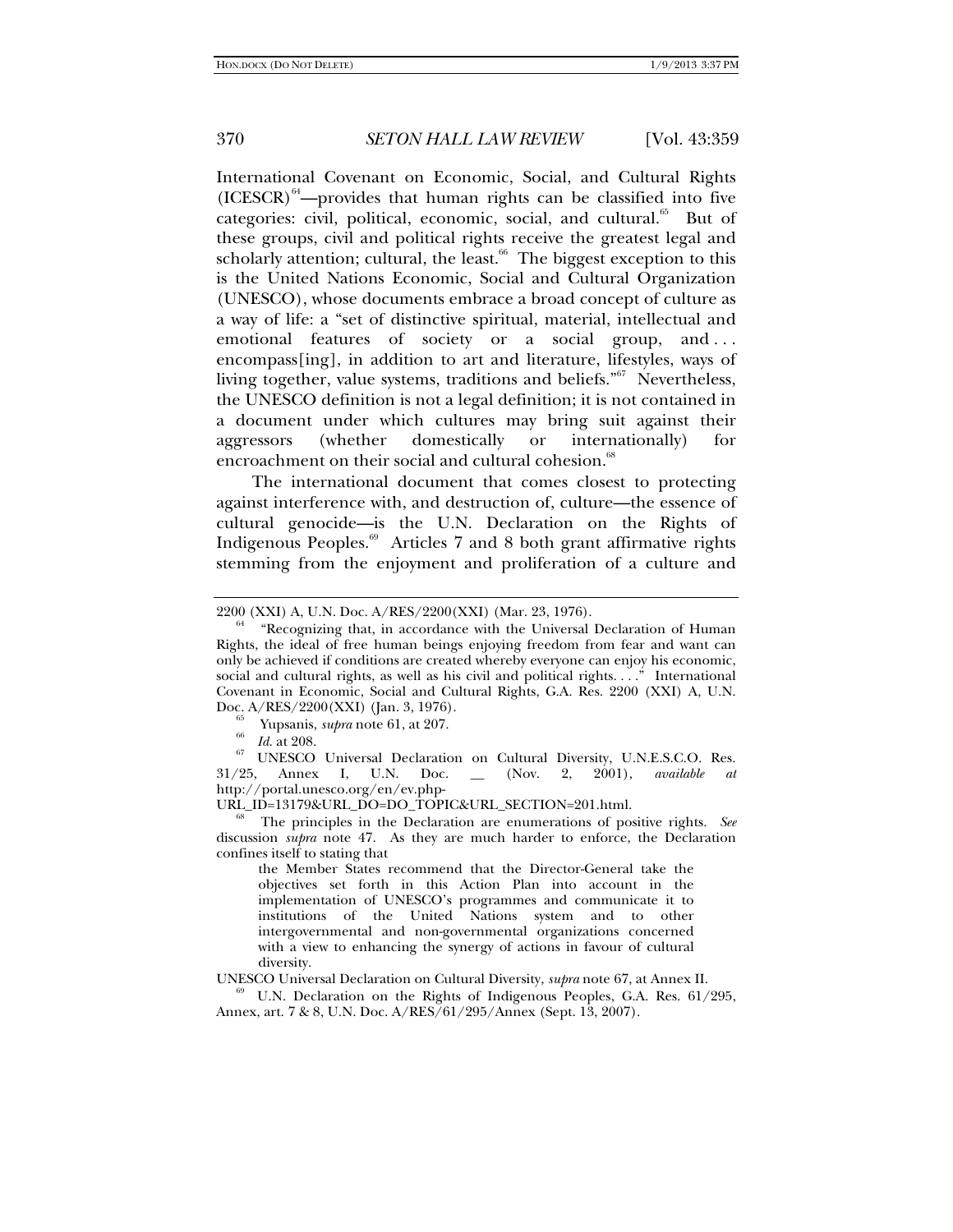protect against "assimilation or destruction of [that] culture."<sup>70</sup> This is a progressive step, but it suffers from two main drawbacks. First, the Declaration was created almost sixty years after the adoption of the Genocide Convention, meaning that any violations in the nature of those two articles committed during that time are essentially sheltered from prosecution.<sup>71</sup> Even still, as with the UNESCO declaration, there is no avenue for international redress.<sup>72</sup> Second, it applies only to the indigenous, leaving out minorities.<sup>73</sup> Most other international documents that deal with culture either protect tangible items or the rights of specific groups. $74$ 

# *C. International Criminal Tribunal for Yugoslavia and its Jurisprudence*

The next impetus for the international community to potentially address the absence of cultural genocide from any international treaty or convention was in the early 1990s, as the United Nations dealt with the aftermath of the wars in Yugoslavia.<sup>75</sup> In order to

*Id*.

including the Permanent Forum on Indigenous Issues, and specialized agencies, including at the country level, and States shall promote respect for and full application of the provisions of this Declaration and follow up the effectiveness of this Declaration." U.N. Declaration on the Rights of Indigenous Peoples, *supra* note 69, at art. 42. 73 Yupsanis, *supra* note 61, at 230. The distinction is important because while the

indigenous may be a minority within a country, "minorit[ies]" are not otherwise legally defined under international law and are not recognized as a "people" and therefore are not entitled to such rights as self-determination.  $Id$  at 230–31.

<sup>74</sup> Such conventions include the 1954 Hague Cultural Property Convention; the 2005 UNESCO Convention on Cultural Diversity; the 1989 Convention on the Rights of the Child; the 2003 Convention on Migrant Workers; and the 1981 Convention on the Elimination of All Forms of Discrimination Against Women. Anayiotos, *supra* note 1, at 115–19; Yupsanis, *supra* note 61, at 219. 75 Anayiotos, *supra* note 1, at 119.

<sup>70</sup> *Id*.

Article 7. 1. Indigenous individuals have the rights to life, physical and mental integrity, liberty and security of person. 2. Indigenous peoples have the collective right to live in freedom, peace and security as distinct peoples and shall not be subjected to any act of genocide or any other act of violence, including forcibly removing children of the group to another group. Article 8. 1. Indigenous peoples and individuals have the right not to be subjected to forced assimilation or destruction of their culture. . . .

MALCOLM N. SHAW, INTERNATIONAL LAW 926 (6th ed. 2008) ("In the absence of contrary intention, the treaty will not operate retroactively so that its provisions will not bind a party as regards any facts, acts or situations prior to that state's acceptance % of the treaty.").<br>The Declaration confines itself to stating that "the United Nations, its bodies,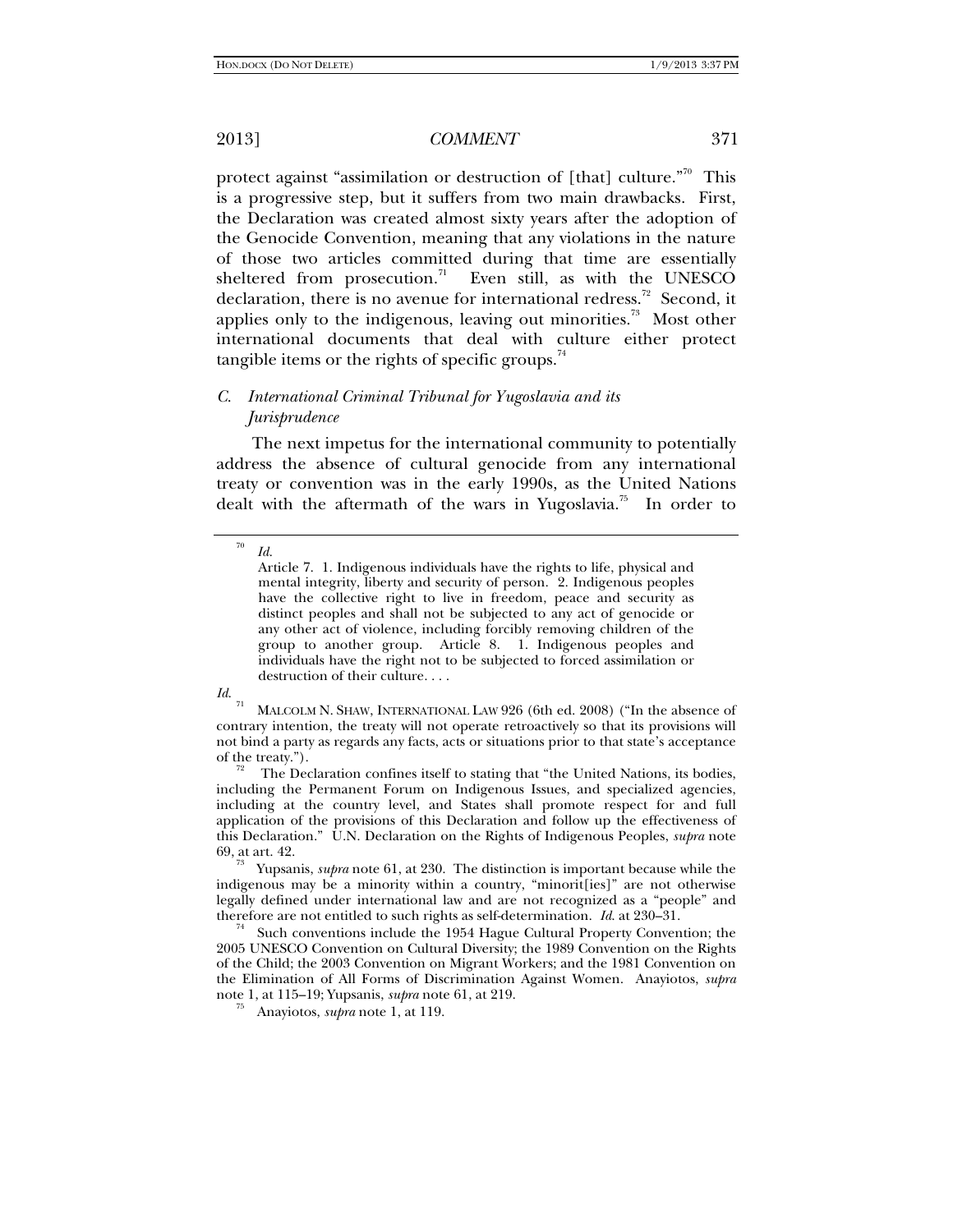provide accountability for the terrible crimes being committed, the U.N. Security Council established the International Criminal Tribunal for the Former Yugoslavia (ICTY) in 1993.<sup>76</sup> The tribunal was accompanied by, and founded on, a statute by which to prosecute those accused of the crimes enumerated within it.<sup>77</sup> The statute included provisions for the punishment of grave breaches of the Geneva Conventions of 1949 (article 2); violations of the laws or customs of war (article 3); genocide (article 4); and crimes against humanity (article 5).<sup>78</sup> In articulating the definition of genocide, the statute repeats verbatim the iteration contained in the Genocide Convention.<sup>79</sup> Accordingly, it does not include cultural genocide as a punishable crime.

That did not mean, however, that cultural genocide as a concept was legally irrelevant; the ICTY first encountered the task of determining the legal status of cultural genocide in *Prosecutor v. Radislav Krstić.* 80 Krstić was charged with genocide, complicity to commit genocide, extermination as a crime against humanity, murder as a crime against humanity, murder as a violation of the laws of war, and persecution.<sup>81</sup>

Krstić had been a commander in the Bosnian Serb Army whose corps had participated in the attack on the United Nations safe area at Srebrenica, resulting in the deaths of thousands of Bosnian Muslim men and boys.<sup>82</sup> In its 260-page judgment, the trial chamber<sup>83</sup> was obliged to assess the meaning of the words "intent to destroy," proof

Secretary-General Martian *Ind.* 80 Anayiotos, *supra* note 1, at 120.<br>
<sup>80</sup> *Id.* at 121. <br>
81 Prosecutor v. Krstić, Case No. IT-98-33-T, Initial Indictment, ¶¶ 20–30 (Int'l

Crim. Trib. for the Former Yugoslavia Oct. 30, 1998).<br><sup>82</sup> *Id.* at ¶¶ 2–12.<br><sup>83</sup> The ICTY is composed of the following organs: three trial chambers and an appeals chamber, the prosecutor, and the registry. Report of the Secretary-General, *supra* note 78, at Annex art. 11. The trial chamber is charged with reviewing the indictments of each accused, confirming or dismissing them; issuing "orders and warrants for the arrest, detention, surrender or transfer" of the accused; conducting the trial; rendering a judgment; and "impos[ing] sentences and penalties on persons convicted of serious violations of international humanitarian law." *Id.* at art. 19–20, 23.

<sup>76</sup>*Id*. 77 *Id*. at 119–20. 78 The Secretary General, Report of the Secretary-General Pursuant to Paragraph 2 of Security Council Resolution 808 (1993), Annex, delivered to the Security Council, U.N. Doc. S/25704 (May 3, 1993) [hereinafter Report of the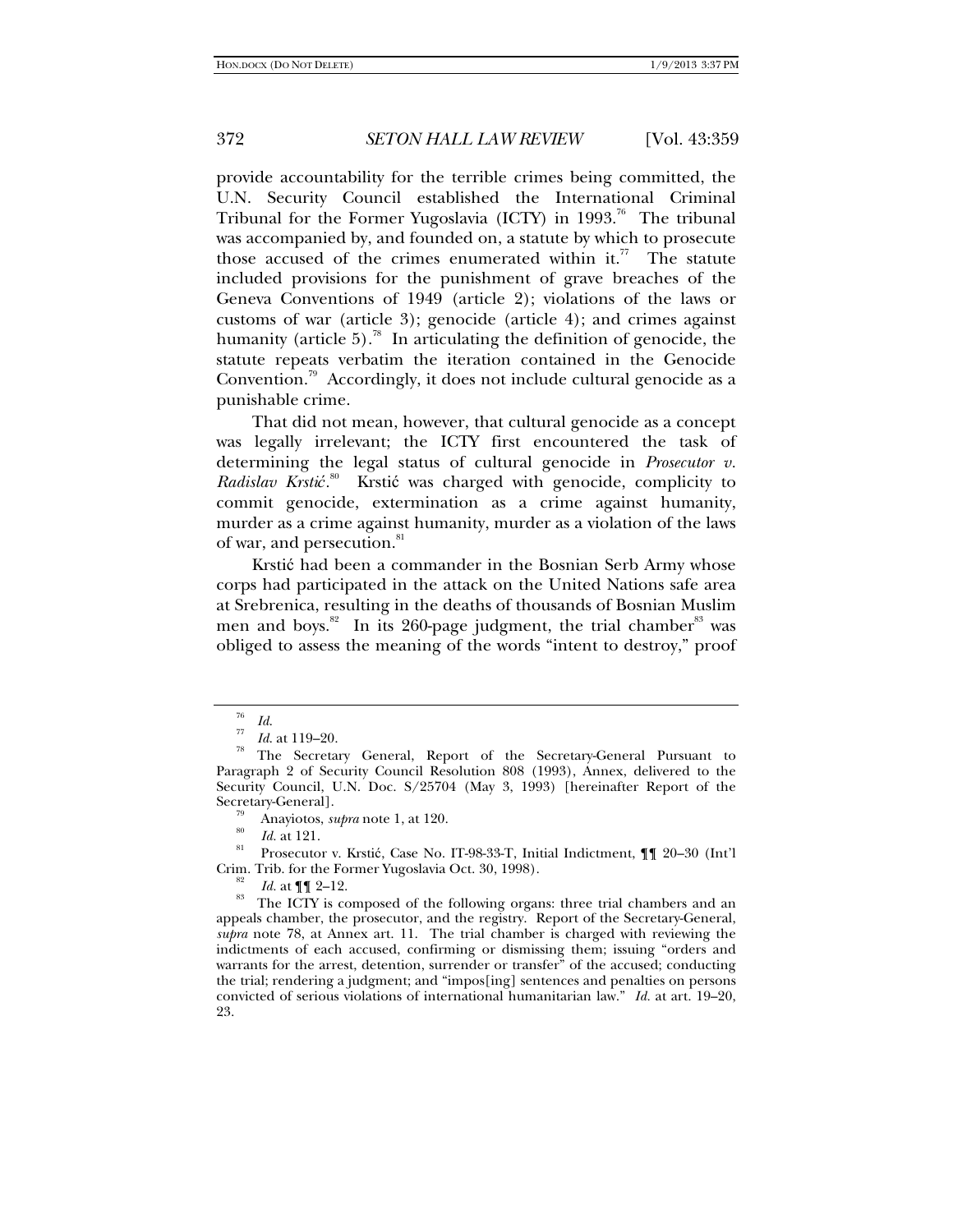of which is requisite for a conviction of genocide.<sup>84</sup> After it determined that specific intent—or *dolus specialis*—was required for genocide, and not merely a "general awareness" of the consequences of one's actions, the chamber discussed the "manner in which the destruction of a group may be implemented  $\dots$ ."<sup>85</sup> The chamber acknowledged that, aside from physical acts, "one may also conceive of destroying a group through purposeful eradication of its culture and identity resulting in the eventual extinction of the group as an entity distinct from the remainder of the community."<sup>86</sup>

Continuing its analysis, the trial chamber conceded that as Lemkin had originally conceived, genocide encompassed "all forms of destruction of a group as a distinct social entity."<sup>87</sup> Such a broad interpretation of the definition resembled what had been incorporated as a crime against humanity into the Statute of the Nuremberg Tribunal established after World War II.<sup>88</sup> This definition was then later subsumed into the ICTY statute (and even later into the Rome Statute forming the ICC), as persecution under the category of crime against humanity.<sup>89</sup>

Nevertheless, and despite other developments in international law,<sup>90</sup> the trial chamber stayed within the conservative parameters of the language in the statute and limited the definition of genocide to

<sup>84</sup> Prosecutor v. Krstić, Case No. IT-98-33-T, Judgment (Trial Chamber), ¶¶ 569– 70 (Int'l Crim. Trib. for the Former Yugoslavia Aug. 2, 2001). This high standard of intent is present in the Genocide Convention, the ICTY statute, the statute of the International Criminal Tribunal for Rwanda, and the Rome Statute of the ICC. *See* Rome Statute, *supra* note 24, at art. 6; Genocide Convention, *supra* note 45, at art. 2; S.C. Res. 955, Annex, art. 2, U.N. Doc. S/RES/955 (Nov. 8, 1994); Report of the Secretary-General, *supra* note 78, at Annex art. 4.

<sup>&</sup>lt;sup>85</sup> *Krstić* (trial chamber judgment), at ¶ 571, 574.<br><sup>87</sup> *Id.* at ¶ 574.<br><sup>87</sup> *Id.* at ¶ 575.

 $\frac{1}{88}$  *Id.* at  $\frac{1}{88}$  575.

*Id*. At Nuremberg, the U.S. Military Tribunal had interpreted persecution in the *Ulrich Greifelt et al.* case broadly, to cover extermination of the characteristics of ethnic and national groups. *Id.* at ¶ 575. "The acts, conduct, plans and enterprises . . . were carried out as part of a systematic program of genocide, aimed at the destruction of foreign nations and ethnic groups, in part by murderous extermination, and in part by elimination and suppression of national characteristics." *Id*. at n.1282 (quoting *U.S.A. v. Ulrich Greifelt et al.*, TRIALS OF WAR CRIMINALS, VOL. XIV (1948)).<br> *S*<sup>89</sup> *Krstić* (trial chamber judgment), at **[** 575.

<sup>&</sup>lt;sup>90</sup> Such developments include a U.N. General Assembly resolution and a decision by the German Federal Constitutional Court, both of which recognized ethnic cleansing as a form of genocide. *Id.* at ¶¶ 578–79. A judicial opinion by a domestic court is not generally considered as a source of international law. *See generally* Statute of the International Court of Justice art. 38, U.N. Charter Annex.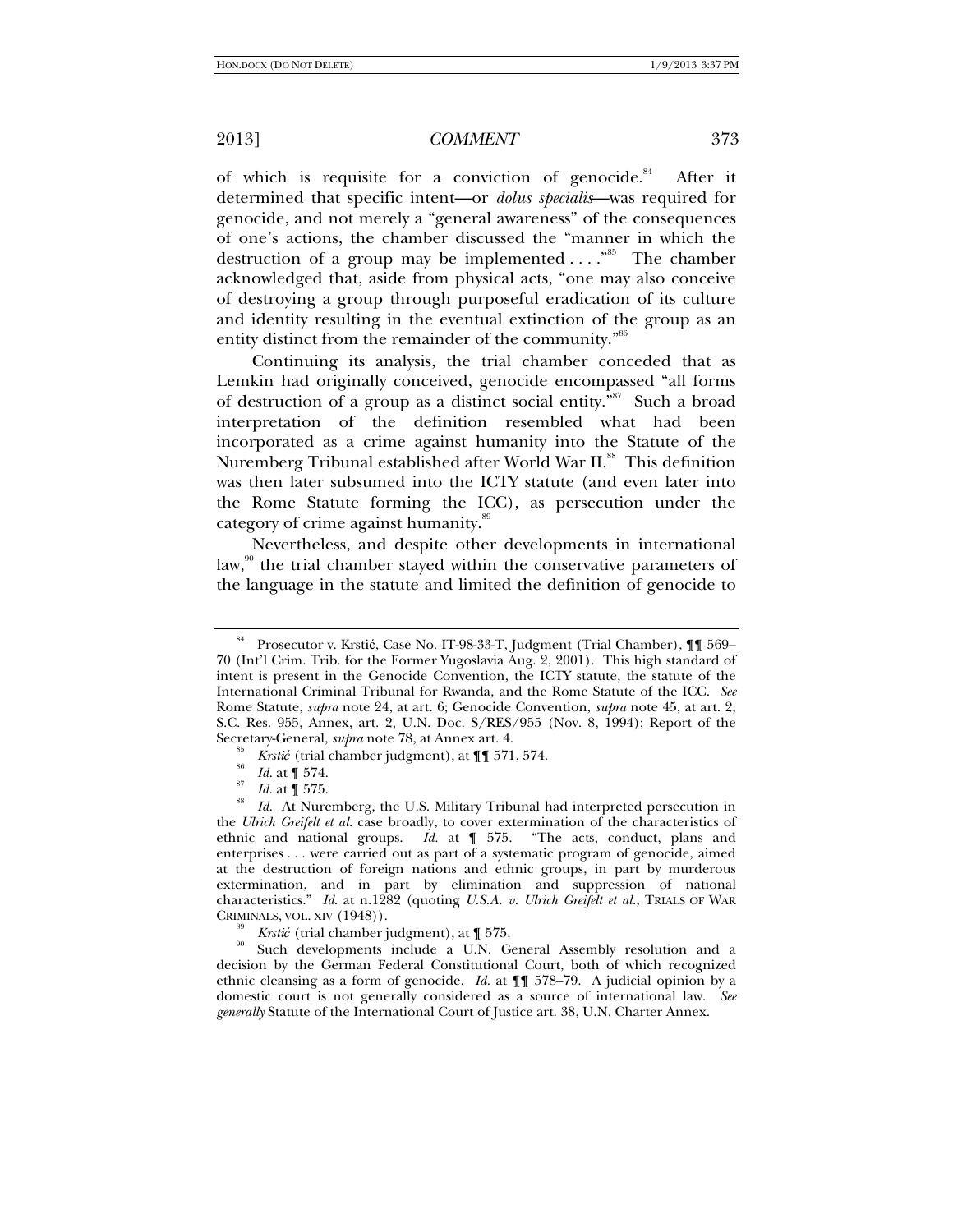those physical and biological acts that cause the destruction of a group—those five specifically enumerated in its statute, as taken from the Genocide Convention.<sup>91</sup> "Hence, an enterprise attacking only the cultural or sociological characteristics of a human group in order to annihilate these elements which give to that group its own identity distinct from the rest of the community would not fall under the definition of genocide."<sup>92</sup>

### 1. Cultural Genocide as Proof of Specific Intent

The chamber did recognize, however, that very often, physical and biological attacks are accompanied by destruction of "cultural and religious property and symbols of the targeted group," in an effort to obliterate all evidence of that group's identity.<sup>93</sup> As such, those types of acts—if substantiated by the evidence—may well be considered as part of the proof of the specific intent to physically destroy that group.<sup>94</sup> Indeed, that is what the trial chamber did; in finding Krstić guilty of genocide, it considered as evidence of the requisite specific intent "the deliberate destruction of mosques and houses belonging to" the Bosnian Muslims.<sup>95</sup>

Appeal Chamber Judge Mohamed Shahabuddeen supported the proposition the trial chamber enumerated in its judgment against Krstić—that evidence of cultural genocide or destruction can be used to supplement a finding of specific intent.<sup>96</sup> In his partial dissenting opinion appended to the chamber's judgment of the Krstić case, Judge Shahabuddeen articulated a more nuanced version of cultural genocide. $97$  He recognized that cultural genocide was intentionally left out of the Genocide Convention, but stated that:

If those characteristics [—often intangible—that 'bind . . . together a collection of people as a social unit'] have been

Id. (appeals chamber, partial dissenting opinion of Judge Shahabuddeen); William A. Schabas, *Genocide Law in a Time of Transition: Recent Developments in the Law of Genocide*, 61 RUTGERS L. REV. 161, 171–72 (2008).

<sup>&</sup>lt;sup>91</sup>*Krstić* (trial chamber judgment), at  $\P$  580.<br><sup>92</sup>*Id.* 

<sup>&</sup>lt;sup>93</sup> Id.<br><sup>94</sup> Id.

<sup>&</sup>lt;sup>95</sup> *Id. Id.* 86 Krstić's conviction of genocide was replaced by a conviction of aiding and abetting the commission of genocide, based on a finding by the Appeals Chamber of a lack of specific intent, but the legal principles enumerated by the trial chamber as regards evidence of cultural destruction as one indication of such intent remained unchanged. Prosecutor v. Krstić, Case No. IT-98-33-T, Judgment (Appeals Chamber),  $\P$  134, 144 (Int'l Crim. Trib. for the Former Yugoslavia Apr. 19, 2004).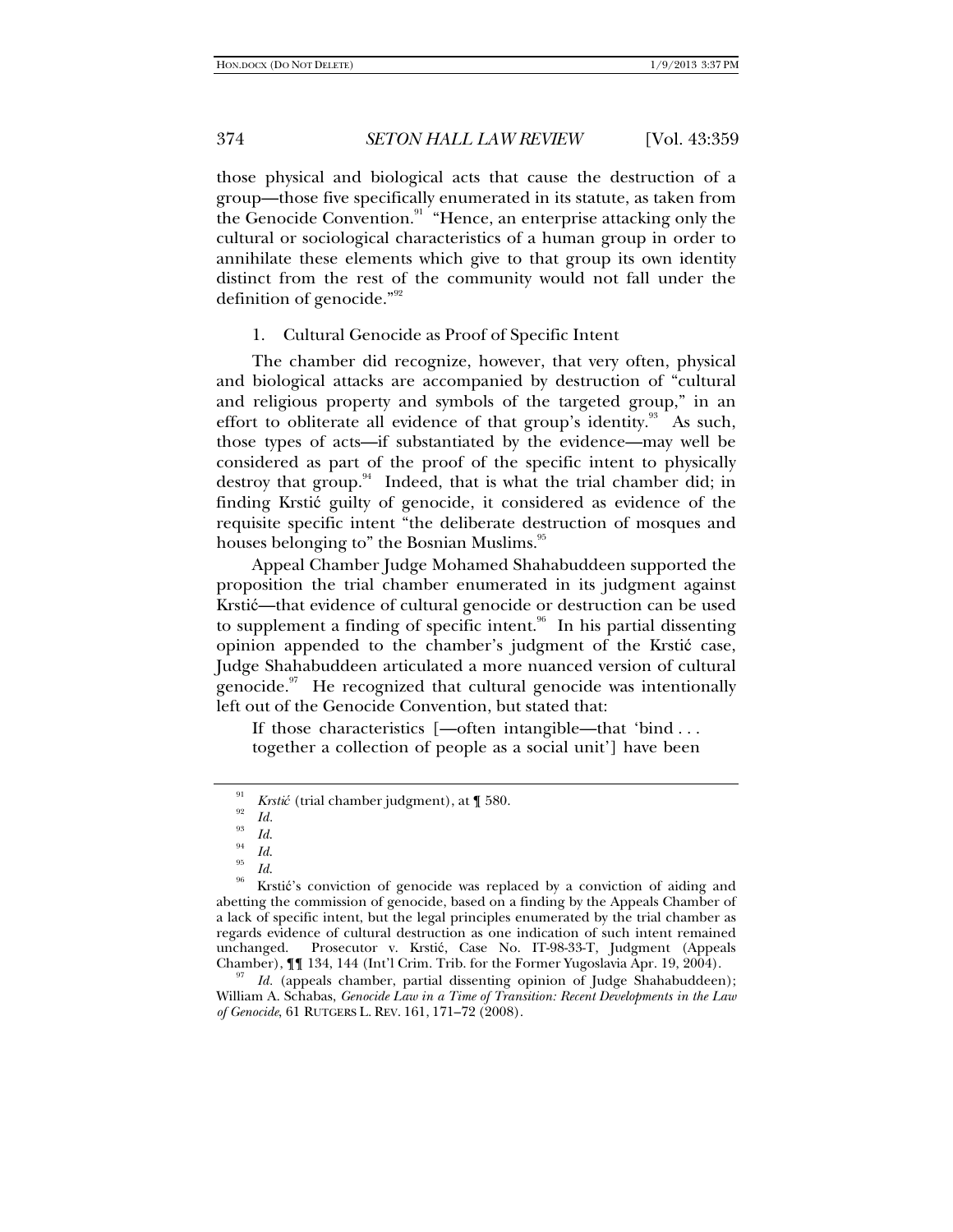destroyed in pursuance of the intent with which a listed act of a physical or biological nature was done, it is not convincing to say that the destruction, though effectively obliterating the group, is not genocide because the obliteration was not physical or biological.<sup>98</sup>

The crime of genocide "is a crime against human groups," "not a crime against individuals."99 As such, if acts taken to destroy the tangible and intangible characteristics of such a human group effectively lead to its destruction, it should be no defense against a charge of genocide that the specific acts committed were not those specifically listed as physical or biological in the ICTY Statute or the Genocide Convention.<sup>100</sup> The genocidal intent must always be to destroy the group; but evidence of such intent should not be—and historically is not—limited to physical or biological acts.<sup>101</sup> Therefore, acts of cultural destruction should be weighed as heavily as the physical and biological acts in determining genocide.

ICTY chambers adjudicating other genocide cases have interpreted Judge Shahabuddeen's dissent to support an expansion of the definition of genocide in the grey areas, where ethnic hatred and resulting cultural crimes—is rampant, but there is little evidence that actual physical destruction of the people was intended.<sup>102</sup> "The destruction of culture may serve evidentially to confirm an intent, to be gathered from other circumstances, to destroy the group, as such," without any manifestation of physical violence. $10$ 

The trial chamber in *Prosecutor v. Blagojević* adopted the dichotomy between requiring the criminal acts to be physical or biological, but allowing the intent to take other forms enumerated by<br>Judge Shahabuddeen.<sup>104</sup> The chamber recognized, as Judge The chamber recognized, as Judge

<sup>98</sup> *Krstić* (appeals chamber judgment, partial dissenting opinion of Judge Shahabuddeen), at  $\P$  50.<br><sup>99</sup> *Id.* (internal citations omitted).

*Id.* (internal citations omitted). 100<br> *Id.* at ¶ 51. Schabas, *supra* note 97, at 172.

*Krstić* (appeals chamber judgment, partial dissenting opinion of Judge Shahabuddeen), at  $\parallel$  53.<br><sup>104</sup> Prosecutor v. Blagojević, Case No. IT-02-60-T, Trial Judgment,  $\parallel$  659 (Int'l

Crim. Trib. for the Former Yugoslavia Jan. 17, 2005). Blagojević was charged with complicity in genocide, crimes against humanity, and violations of the laws or customs of war. Prosecutor v. Blagojević, Case No. IT-02-53-PT, Initial Joinder Indictment (Int'l Crim. Trib. for the Former Yugoslavia Jan. 22, 2002). He was in command of one of the brigades in charge of securing the "safe area" of Srebrenica, "and directly participated in the actual capture" of the area and resulting executions. *Id*. at ¶ 1.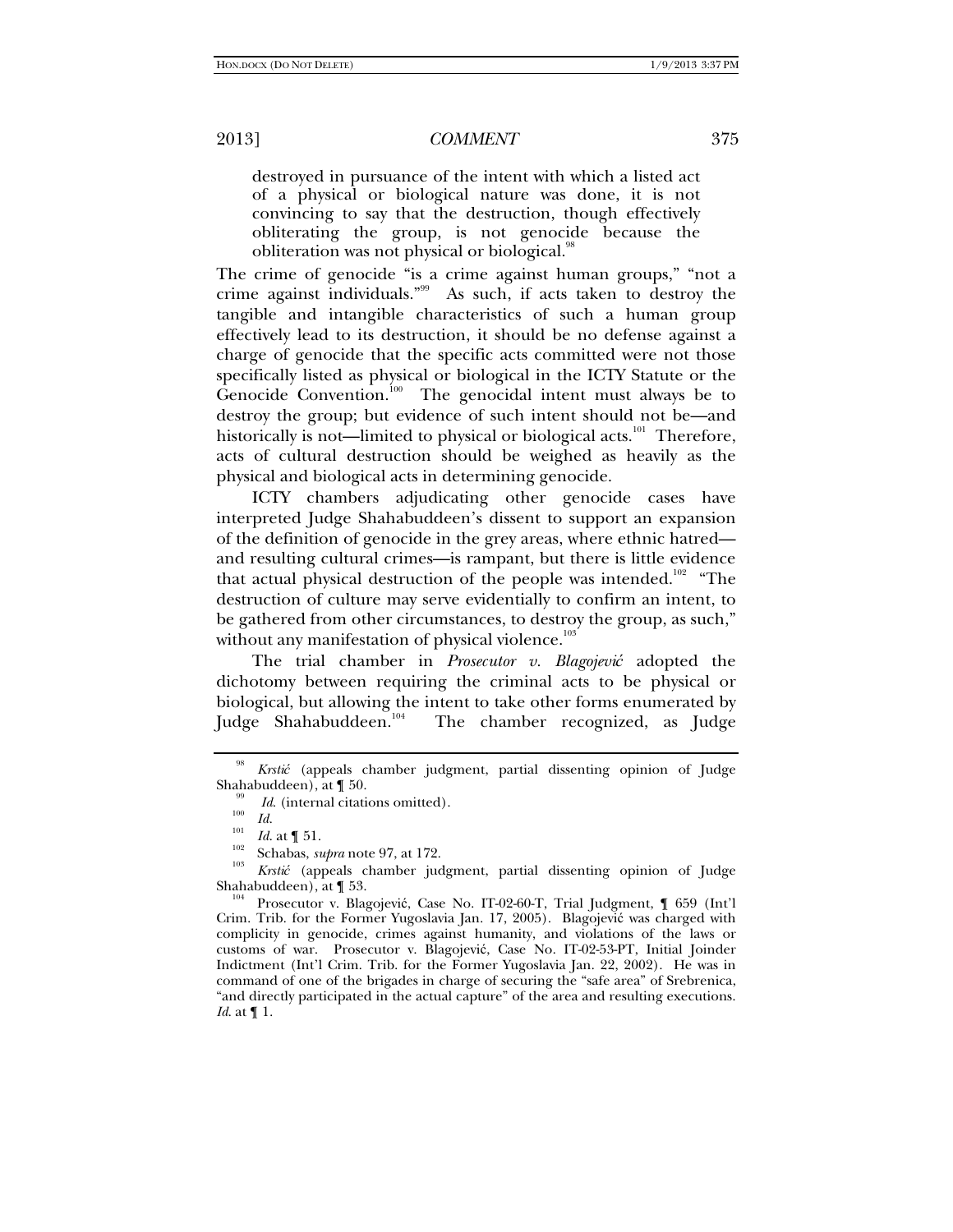Shahabuddeen had made clear, that while the "listed acts of genocide" must be physical or biological in nature, "the same is not required for the intent."105 The intent need not be limited to inferences from physical and biological acts. Cultural acts may be considered, since a group whose destruction is intended "is comprised [not only] of its individuals, but also of its history, traditions, the relationship between its members, the relationship with other groups, [and] the relationship with the land."<sup>106</sup> Accordingly, the *Blagojevich* court recognized that forcible transfer (exceeding "mere displacement") can be genocide if "the consequence is dissolution of the group."107 Forced migration of civilians and large-scale deportation would also fall under the same category.<sup>108</sup> Rape and other acts of sexual violence, as acknowledged by the International Criminal Tribunal for Rwanda (ICTR), also serve as evidence used to show intent to destroy.<sup>109</sup>

The chamber also looked favorably upon a decision by the Federal Constitutional Court of Germany, $110^6$  which, in deciding to expand the interpretation of Germany's statutory definition of genocide beyond physical and biological extermination, "found that [doing so] would not be in violation of international law and that 'it has generally been accepted that the limit of the meaning of the text has been exceeded only when the intention to destroy relates *solely* to a group's cultural identity,' that is, cultural genocide. $"$ <sup>111</sup> While the ICTY has not extended the statutory interpretation of genocide to include cultural genocide, the premise behind such an expansion was further expounded upon in *Prosecutor v. Krajisnik*,<sup>112</sup> as the court

1290/00 (Dec. 12, 2000). 111 *Blagojević* (trial chamber judgment), at ¶ 664 (emphasis added). The Federal Constitutional Court of Germany in *Jorgić* upheld an interpretation of "destroy" to mean "the destruction of 'the group as a social unit in its specificity, uniqueness and feeling of belonging [and that] the biological-physical destruction of the group is not required."  $Id$ . (internal citation omitted).

Prosecutor v. Krajisnik, Case No. IT-00-39-T, Trial Judgment, ¶ 854 (Int'l Crim. Trib. for the Former Yugoslavia Sept. 27, 2006). Krajisnik was charged with genocide, crimes against humanity, violations of the laws and [*sic*] customs of war, and grave breaches of the Geneva Conventions. Prosecutor v. Krajisnik, Case No. IT-00-39-T, Amended Indictment (Int'l Crim. Trib. for the Former Yugoslavia Mar. 21, 2000). With the goal of freeing Bosnia from unwanted Serbs, Krajisnik engaged in

<sup>105</sup> <sup>105</sup> *Blagojević* (trial chamber judgment), at ¶ 659.<br> *Id.* at ¶ 666.<br>
<sup>107</sup> *I J*. **f** 660.

<sup>&</sup>lt;sup>107</sup> *Id.* at **[** 660.<br>*Id.* at **[** 663.

<sup>&</sup>lt;sup>109</sup> *Id.* at  $\hat{\mathbf{T}}$  662. <br><sup>110</sup> Prosecutor v. Nikola Jorgić, Judgment, Federal Constitutional Court, 2 BvR<br>1290/00 (Dec. 12, 2000).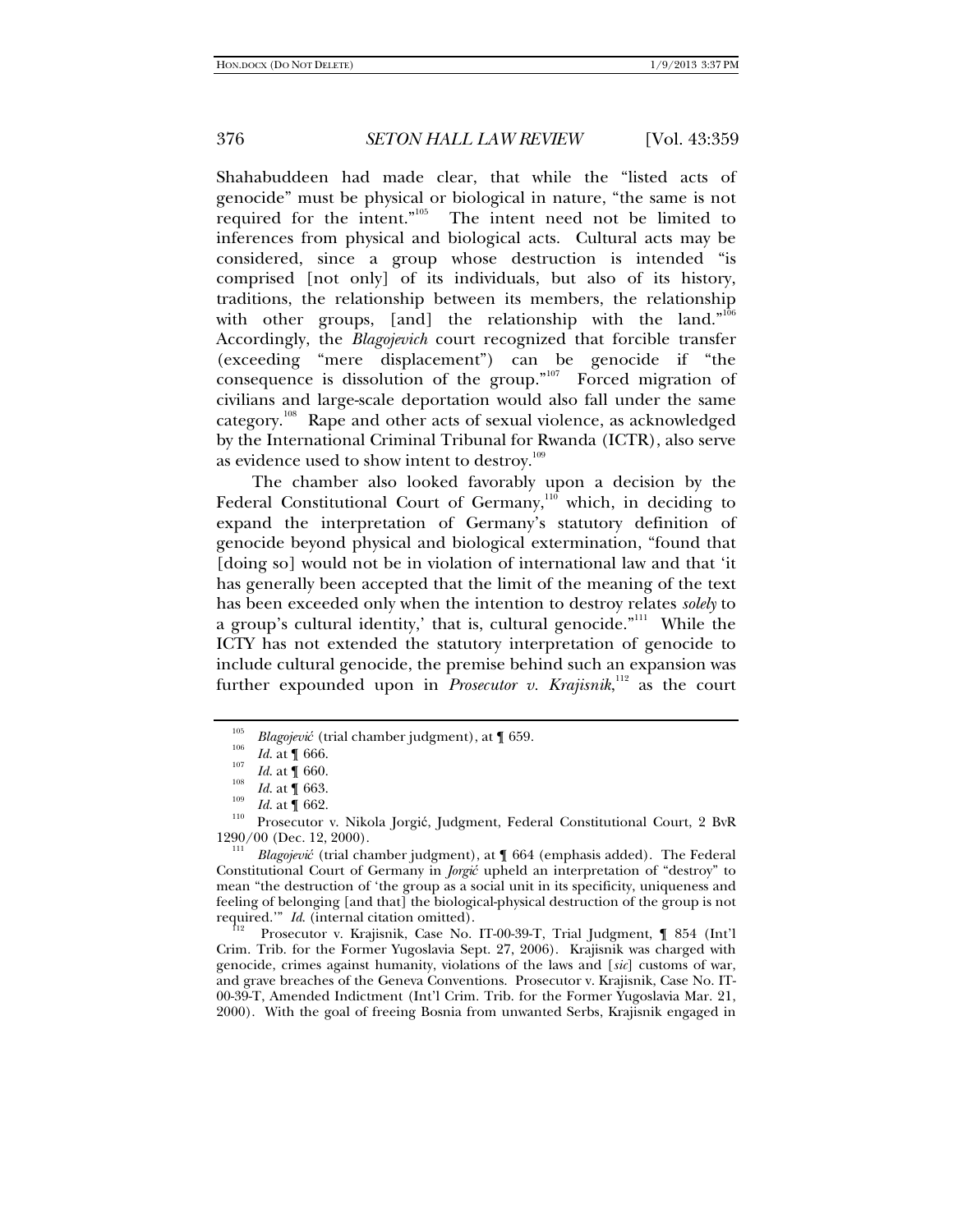dissected some of the philosophy behind the actus reus/mens rea dichotomy:

It is not accurate to speak of 'the group' as being amenable to physical or biological destruction. Its members are, of course, physical or biological beings, but the bonds among its members, as well as such aspects of the group as its members' culture and beliefs, are neither physical nor biological. Hence [under] the Genocide Convention's 'intent to destroy' the group cannot sensibly be regarded as reducible to an intent to destroy the group physically or biologically.  $\dots$ <sup>113</sup>

Nevertheless, the court declined to extend genocide beyond the physical and biological acts listed in the ICTY Statute.<sup>114</sup>

2. Additional Cultural Provisions in the ICTY Statute

Aside from Article 4 of the ICTY statute, which deals with genocide, Articles 2 and 3—on grave breaches of the Geneva Conventions and violations of the laws of war, respectively—allow for the prosecution of crimes against property. These could potentially encompass cultural property, under provisions relating to: "extensive destruction and appropriation of property, not justified by military necessity and carried out unlawfully and wantonly;" "wanton destruction of cities, towns or villages, or devastation not justified by military necessity;" "seizure of, destruction or willful damage done to institutions dedicated to religion, charity and education, the arts and sciences, historic monuments and works of art and science" from Article  $3(d)$ ; and finally "plunder of public or private property."<sup>115</sup>

But none of these four provisions provide for any kind of protection against destruction of culture through means other than the destruction of tangible objects. Yet culture, as the cumulative sense of identity that is built through both its embodiment in physical objects, as well as intangible ephemera, can be threatened through other means. There is no comparable criminalization of acts such as the prohibition of the use of local and native languages and forcible

<sup>&</sup>quot;the creation of impossible conditions of life, involving persecution and terror tactics . . . ; the deportation of those who were reluctant to leave; and the liquidation of others." *Id.* at  $\[\n\begin{bmatrix} 6 \end{bmatrix}\n\]$  6.<br><sup>113</sup> *Krajisnik* (trial chamber judgment), at  $\[\n\begin{bmatrix} 854 \text{ n.}1701 \end{bmatrix}\]$ .

<sup>&</sup>lt;sup>114</sup> See generally *id.* at  $\llbracket$  854, as a general statement of the legal use of other types of proof of intent, including, for example, the transfer of children, severing of bonds

<sup>&</sup>lt;sup>115</sup> Report of the Secretary-General, *supra* note 78, at Annex arts. 2(d), 3(b), 3(d), 3(e).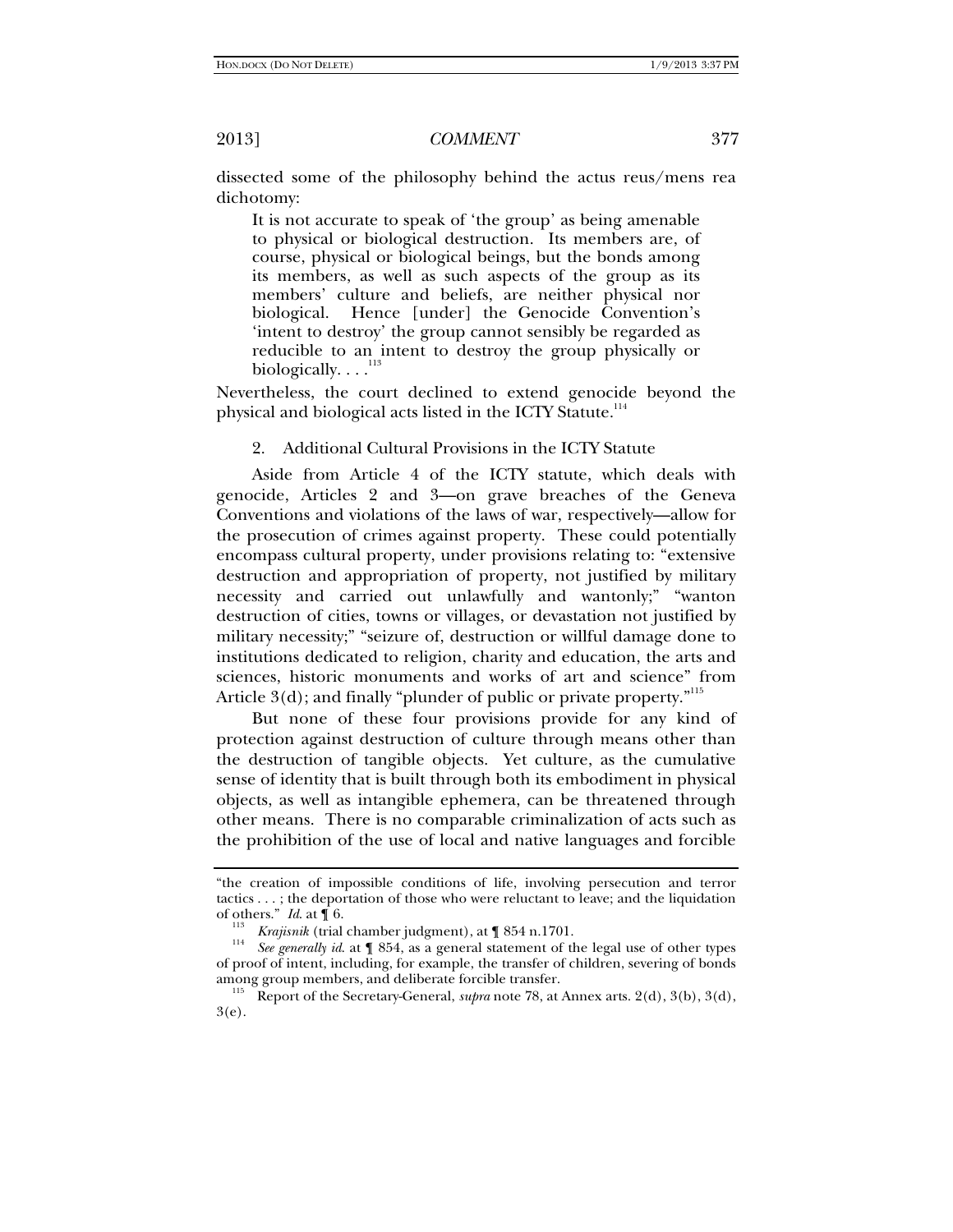# displacement.<sup>116</sup>

Such types of activities are also legally considered to be components of the concept of ethnic cleansing. $117$  The first problem with such a characterization is that there is no formal legal definition, although a U.N. Commission of Experts—investigating the atrocities in Yugoslavia—defined it as a purposeful policy designed by one ethnic or religious group to remove by violent and terror-inspiring means the civilian population of another ethnic or religious group from certain geographic areas. . . [for the] purpose [of] occupation of territory to the exclusion of the purged group or groups.<sup>118</sup>

The second problem is that under the development of international tribunals' jurisprudence, ethnic cleansing is recognized neither as a stand-alone genocidal policy nor as a crime unto itself.<sup>119</sup> Interpretation of the phrase "to destroy" in the definition of genocide "excludes" cultural genocide because destruction of a culture does not physically destroy the victims; by extension, ethnic cleansing, which also does not intentionally destroy the people—rather only displaces them—is equally precluded from falling under the crime of genocide.<sup>120</sup> Ethnic cleansing has only been acknowledged as Ethnic cleansing has only been acknowledged as evidence of genocidal intent (like cultural genocide), meaning that barring the additional commission of an enumerated crime in the Genocide Convention (or ICTY Statute or Rome Statute), a state policy of ethnic cleansing is not genocide.<sup>121</sup> In the same vein, the acts committed under a policy of ethnic cleansing are not punishable as one coherent crime; rather, each act is prosecuted on an individual basis either as a war crime or crime against humanity under the various provisions of the international criminal statutes.<sup>122</sup> This disconnect is notwithstanding the fact that the U.N. GA passed a resolution in 1992 recognizing ethnic cleansing as a form of

 $116$  Deportation is made criminal as a breach of the Geneva Conventions under article  $2(g)$ —"unlawful deportation or transfer or unlawful confinement of a civilian"—and as a crime against humanity under article  $5(d)$ —"deportation." *Id.* at art.  $2(g)$ .<br><sup>117</sup> Sighin submanate 10 at  $500$ 

<sup>&</sup>lt;sup>117</sup> Sirkin, *supra* note 10, at 500.<br><sup>118</sup> Final Rep. of the U.N. Comm'n of Experts Established Pursuant to S.C. Res. 780 (1992), § III.B, U.N. Doc. S/1994/674 (May 27, 1994), *available at* http://www.his.com/~twarrick/commxyu4.htm. 119 *See* Sirkin, *supra* note 10, at 489–91. 120

<sup>&</sup>lt;sup>120</sup> *Id.* at 502.<br><sup>121</sup> *Id.* at 500, 506.

<sup>&</sup>lt;sup>122</sup> *Id.* at 500 ("International courts and tribunals commonly criminalize ethnic cleansing under the crime of deportation or forcible transfer or the crime of persecution—both crimes against humanity.").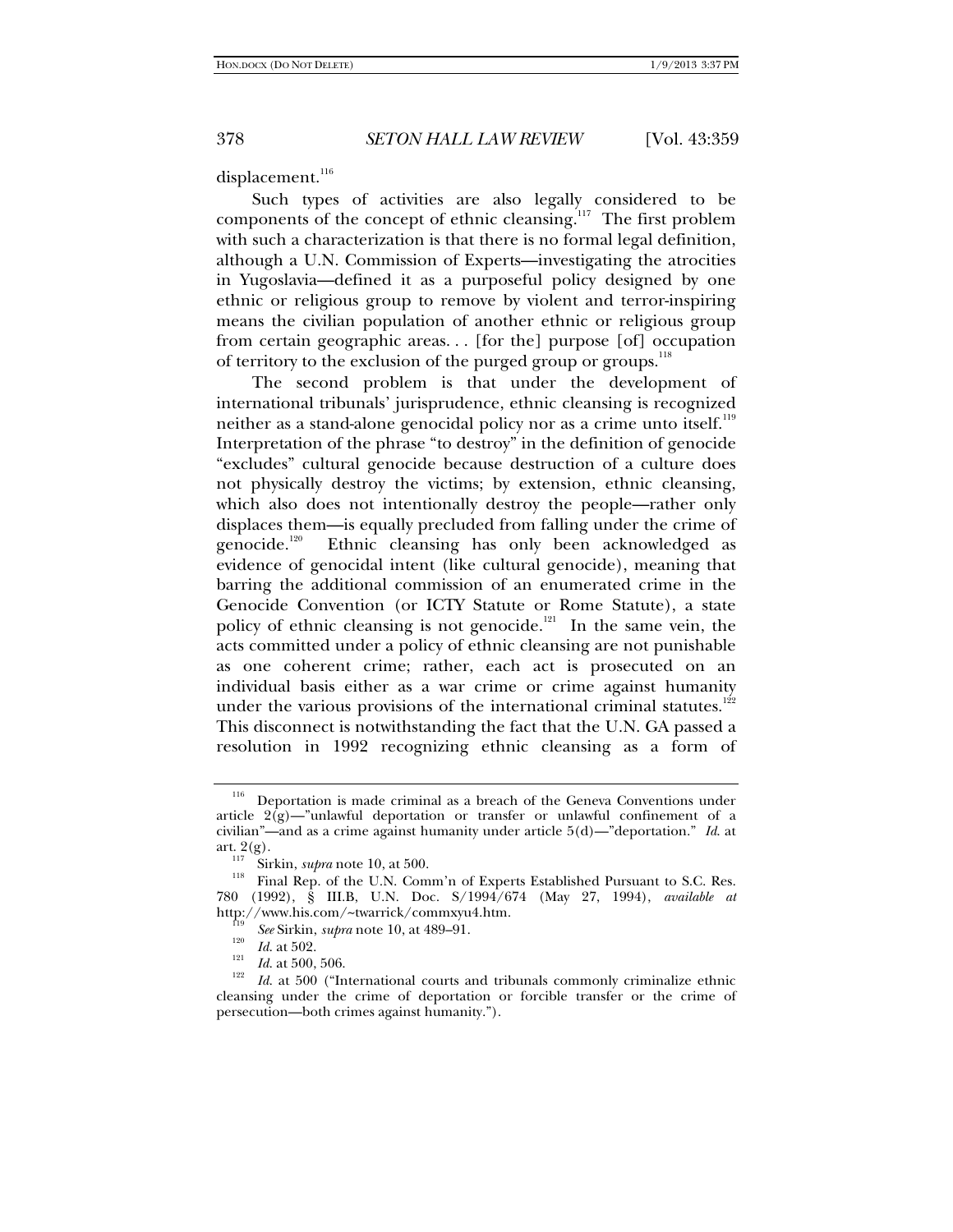genocide.<sup>123</sup>

In its jurisprudence, the ICTY helped to resurrect what seemed to be the legally moribund concept of cultural genocide.<sup>124</sup> The court essentially carved a niche for cultural genocide: the acts considered genocide were restricted to the five enumerated in the ICTY statute, but other physical and cultural acts and motivations not explicitly stated in the statute could be used to prove the specific intent behind genocide.<sup>125</sup>

### *D. The International Criminal Court*

The 1990s thus saw a huge "dynamism" in, or development of, international criminal law due to the jurisprudence produced by the international criminal tribunals established to adjudicate the crimes committed during the wars in Yugoslavia and Rwanda.<sup>126</sup> These events also led to a newfound recognition of a need to create a permanent international institution by which to prosecute perpetrators of international crimes—the creation of which had been stalled for the previous fifty years, despite numerous inclinations to act upon it.<sup>127</sup> Finally doing so, the U.N. GA convened the Diplomatic Conference of Plenipotentiaries on the Establishment of an International Criminal Court, in Rome, Italy in June 1998.<sup>128</sup>

Among other important issues, the Conference addressed whether the statute of this new court—called the Rome Statute would adopt verbatim the definition of genocide contained in the Genocide Convention or whether the definition would be expanded to incorporate the newly emerging jurisprudence and analysis from

<sup>123</sup> Prosecutor v. Krstić, Case No. IT-98-33-T, Judgment (Trial Chamber), ¶¶ 578– 79 (Int'l Crim. Trib. for the Former Yugoslavia Aug. 2, 2001); G.A. Res. 47/121, U.N. Doc. AG/RES/47/121 (Dec. 18, 1992). GA resolutions are not law; they are only evidence of what the international community believes is law. SHAW, *supra* note 71, at 88. The only way international tribunals may get around the strict parameters of their statutes is by finding, for example, that cultural genocide or ethnic cleansing has become criminalized under customary international law by showing widespread conformance of state practice and *opinio juris*, or belief by the states that it is law. *See generally id.* at 76–89.

<sup>&</sup>lt;sup>124</sup> See supra Part II.C.<br><sup>125</sup> See generally Krstić (trial chamber judgment), at ¶¶ 574–80.

<sup>&</sup>lt;sup>126</sup> Schabas, *supra* note 97, at 162. 127<br><sup>127</sup> For example, in 1989, the prime minister of Trinidad and Tobago suggested that the international illegal drug trade be dealt with by the establishment of a permanent international tribunal. See SCHABAS, supra note 13, at 90.

Sonali B. Shah, *The Oversight of the Last Great International Institution of the Twentieth Century: The International Criminal Court's Definition of Genocide*, 16 EMORY INT'L L. REV. 351, 372 (2002).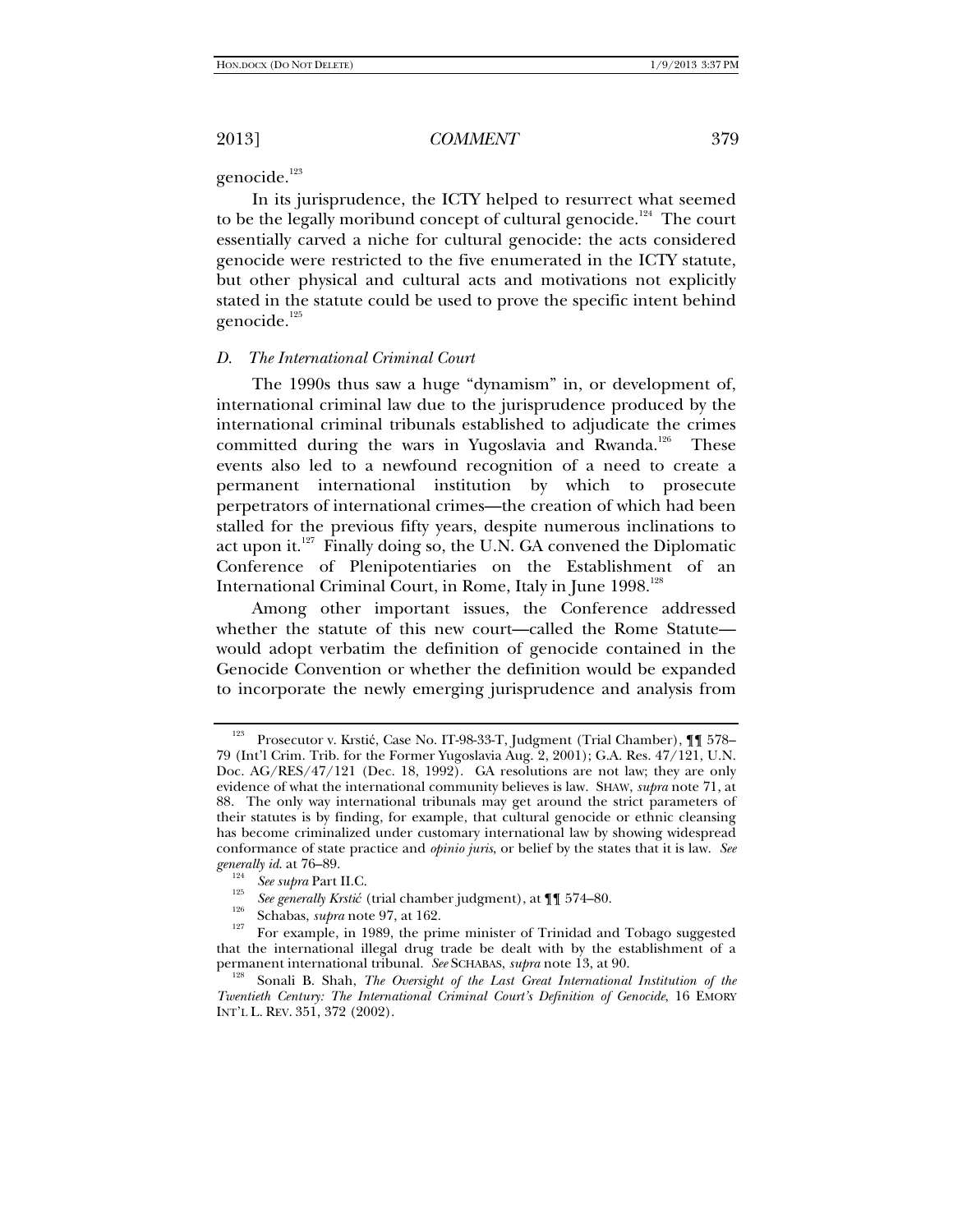the criminal tribunals.<sup>129</sup> Rather than engage in the same divisive debates over the expansion of the definition that had so plagued the committees drafting the Genocide Convention, the delegates "resist[ed] the temptation to add new categories" and decided to use the same language as in the Convention.<sup>130</sup> Cuba was the only country to suggest incorporating new components into the definition, but its proposal received little support.<sup>131</sup> Thus even though its motivation was strategic, the international community failed to capitalize on an auspicious opportunity to remedy the deficiencies in the definition, and prosecution, of genocide by including the concepts of cultural genocide and ethnic cleansing. The provisions for the punishment of genocide contained in the Rome Statute, which created the ICC, therefore, are identical to those contained in the Genocide Convention and the statute for the ICTY—excluding cultural genocide once again.<sup>132</sup>

The Rome Statute does, however, take from the ICTY statute its provision on the illegality of the seizures of, and destruction or damage to, cultural institutions.<sup>133</sup> It incorporates as a war crime, in the context of both an international and non-international armed conflict, attacking protected objects.<sup>134</sup> Those objects are "buildings dedicated to religion, education, art, science or charitable purposes, [and] historical monuments."<sup>135</sup> In addition to this second-best option, the ICC will presumably adopt the principle of using cultural destruction as evidence of the specific intent necessary for genocide once it is confronted with a defendant charged with genocide.<sup>136</sup> Sudanese president Omar al-Bashir is currently the only person thus far that the ICC has indicted for genocide, but he remains at large. $137$ 

<sup>133</sup> *See id.* at art. 8(2)(b)(ix), 8(2)(e)(iv).<br><sup>134</sup> *Id.* 135 *Id.* 135 **Id.** 135 **Id.** 135 **Id.** 135 **Id.** 135 **Id.** 135 **Id.** 135 **Id.** 135 **Id.** 135 **Id.** 135 **Id.** 135 **Id.** 135 **Id.** 135 **Id.** 135 **Id.** 135 **Id.**

<sup>129</sup>

<sup>&</sup>lt;sup>129</sup> *Id.* at 376 n.136; Schabas, *supra* note 97, at 162.<br><sup>130</sup> Shah, *supra* note 128, at 377 (quoting Press Release, Preparatory Committee for Establishment of International Criminal Court Discusses Definitions of "Genocide," "Crimes Against Humanity," U.N. Press Release L/2762 (Mar. 26,

<sup>&</sup>lt;sup>191</sup>Schabas, *supra* note 97, at 162.<br><sup>132</sup> *See* Rome Statute, *supra* note 24, at art. 6. 133

*Id*. The crime also includes "hospitals or places where the sick and wounded are collected." *Id*.<br><sup>136</sup> Within international law, there is no hierarchy of courts and so the ICC need

not, but may if it so chooses, accept the rather well-established principle that attacks on, and destruction of, culture may substantiate a finding of specific intent. *See*  SHAW, *supra* note 71, at 123, 1116.<br><sup>137</sup> *See, e.g., Sudan's Omar al-Bashir in Malawi: ICC wants answers, BBC NEWS (Oct.* 

<sup>20, 2011),</sup> http://www.bbc.co.uk/news/world-africa-15384163.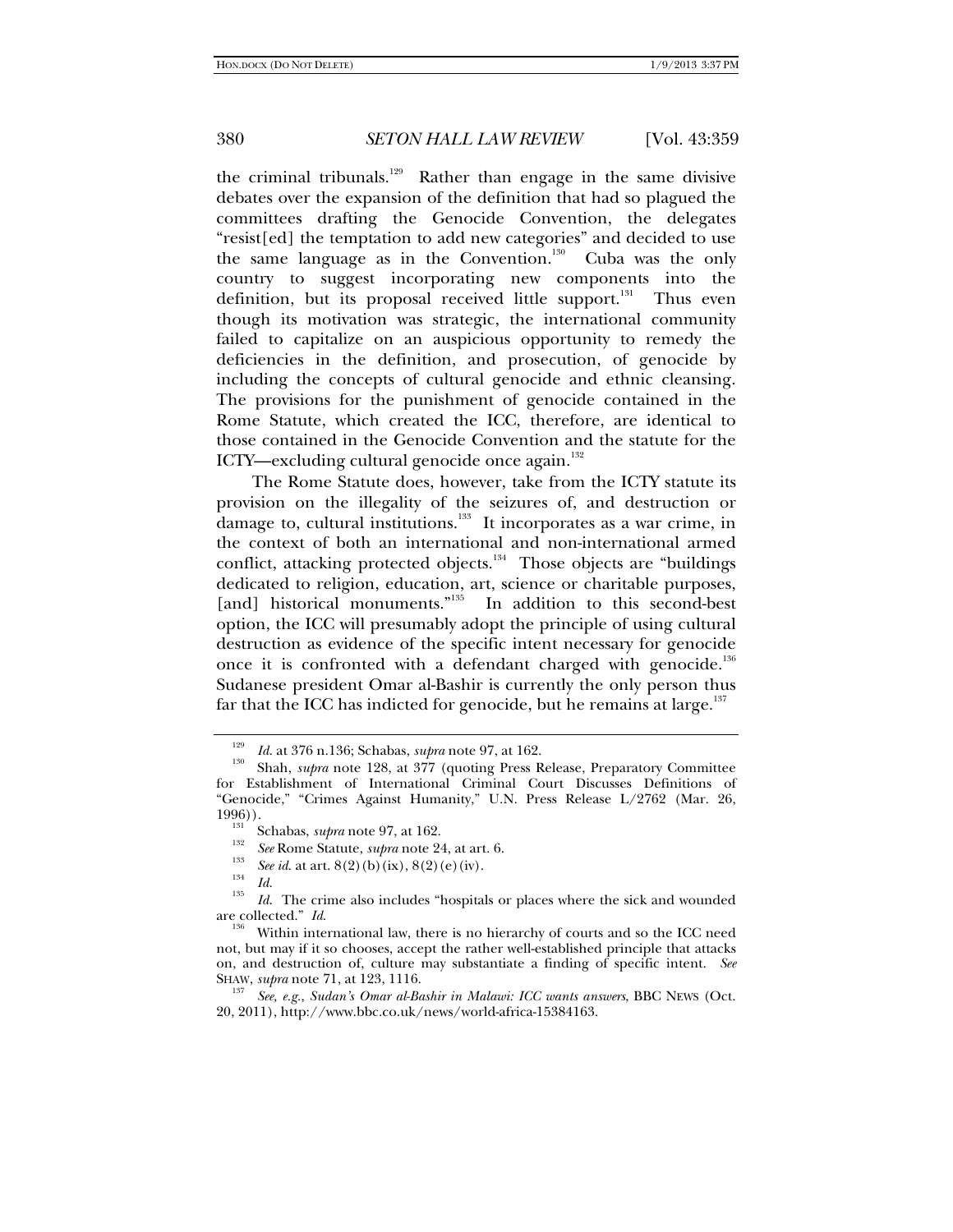Despite a promising beginning for the criminalization of cultural genocide, incorporation of the concept has been withheld from international criminal conventions and statutes.<sup>138</sup> It has made piecemeal appearances in international jurisprudence, but while its exclusion has been bemoaned by some, it has consistently been relegated to the sidelines. Nevertheless, the ICC birthed a new theory of legal participation, allowing for victims of the crimes committed by ICC-accused to be represented before the court.<sup>139</sup> This radical mechanism has the potential to influence the way cultural destruction is treated in international criminal law.<sup>140</sup> The ICC will soon face the task of analyzing its own interpretation of genocide during which time it will undoubtedly rely heavily on previous interpretations by the ICTY.<sup>141</sup> Until then, or until the Rome Statute is amended by the states<sup>142</sup> to include a separate provision for the prosecution of cultural genocide—a desirable event—there is another, more subtle way by which cultural considerations should be presented to the court: by the certification of both natural persons and cultural institutions as official victims of the various conflict situations under the purview of the ICC. The ICC would be well served by letting the victims carve a niche for themselves by presenting to the court the cultural context of the conflicts and crimes.

### III. THE NOVEL APPROACH TO VICTIM PARTICIPATION

The Rome Statute of the ICC contains a new and revolutionary provision that allows for victims to participate in a legal capacity—not merely as witnesses or recipients of reparations—throughout most stages of the accountability process, from the investigation stage through the trial itself.<sup>143</sup> Neither the ICTY nor its sister tribunal set

<sup>138</sup> *See Genocide Convention*, *supra* note 45; *Report of the Secretary-General*, supra note

<sup>78;</sup> *Rome Statute*, *supra* note 24. 139 *See* Rome Statute, *supra* note 24, at art. 68(3). 140 Gioia Greco, *Victims' Rights Overview Under the ICC Legal Framework: A Jurisprudential Analysis*, 7 INT'L CRIM. L. REV. 531, 533 (2007) ("[Victims'] involvement in trials and cooperation in the pursuit of criminal prosecution advanced . . . the

<sup>&</sup>lt;sup>141</sup> See Amal Alamuddin, *Collection of Evidence*, *in* PRINCIPLES OF EVIDENCE IN INTERNATIONAL CRIMINAL JUSTICE 235–36 (Karim A.A. Khan et al. ed., 2010).

<sup>&</sup>lt;sup>142</sup> Amendments may be proposed by any state party to the Rome Statute. Rome Statute, *supra* note 24, at art. 121 ("After the expiry of seven years from the entry into force of this Statute, any State Party may propose amendments thereto.").

force of this Statute, any State Party may propose amendments thereto."). 143 *Id*.; Miriam Cohen, *Victims' Participation Rights Within the International Criminal Court: A Critical Overview*, 37 DENV. J. INT'L L. & POL'Y 351, 351 (2009).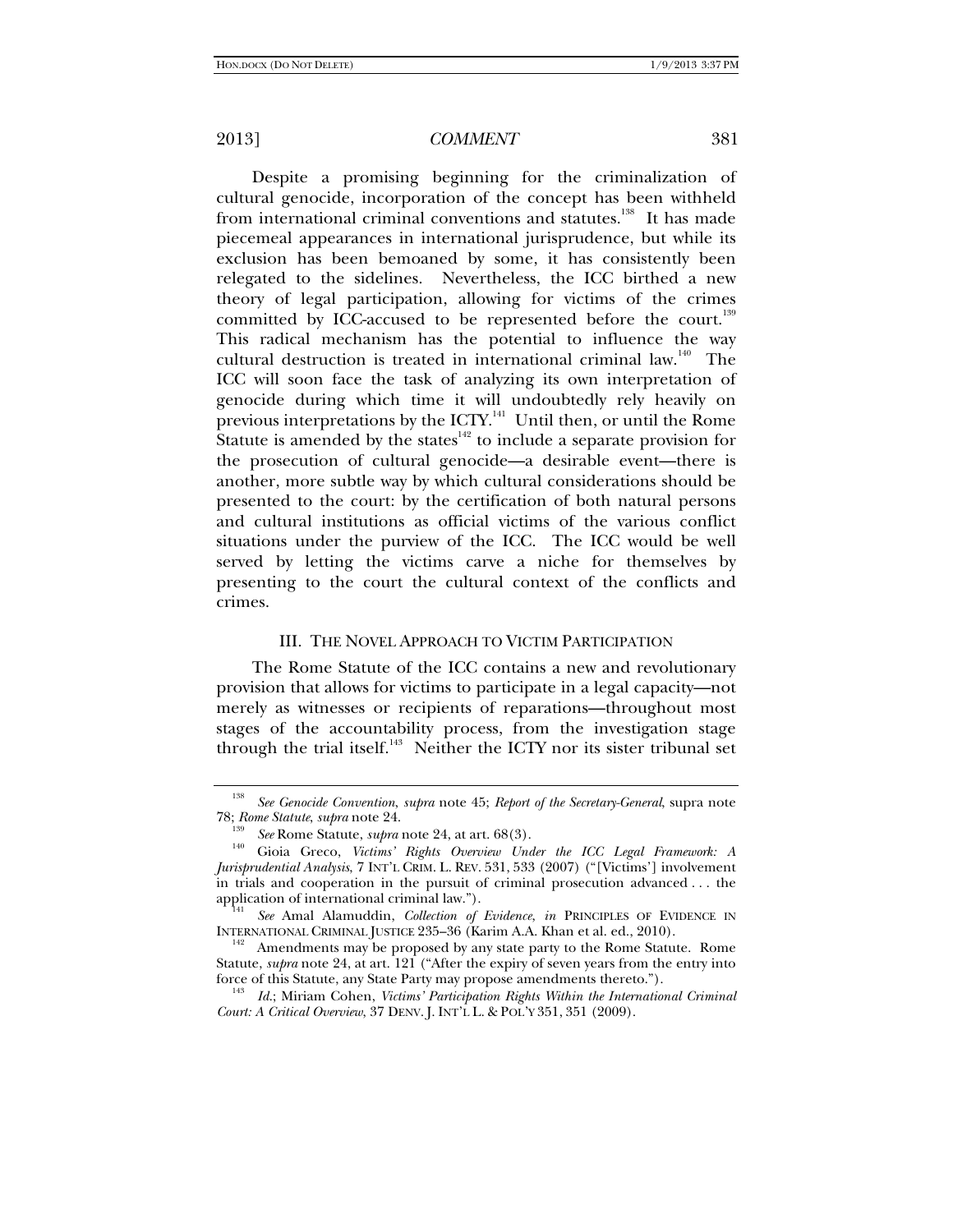up for Rwanda provide for a similar participatory-rights scheme.<sup>144</sup> One of the main justifications for this novel institution is that the overwhelming function of the ICC is truth-finding, and victims, having experienced first-hand the crimes at issue, are in a good position to help the ICC accomplish that mission.<sup>145</sup> Granting victims a larger participatory role also ensures that the ICC will address their concerns—not only for accountability but also for justice (both communal and individual) and reconciliation.<sup>146</sup> As with much at the ICC, one of the drawbacks of this scheme is that the jurisprudence assessing and analyzing the boundaries, scope, and modalities of victim participation is still developing and is therefore quite fluid (as well as vague and contradictory). $147$ 

# *A. Modes of Participation*

The Rome Statute provides primarily for two avenues of participatory rights: (1) a very narrow and specific route based on Articles 15(3) and 19, which strictly delineates what role victims may play in initiating investigations and challenging jurisdiction and admissibility, $148$  respectively; and (2) a much broader, and therefore more ambiguous, route founded on Article 68(3), which allows victims to generally participate in "proceedings."<sup>149</sup>

### 1. Narrow Preliminary Rights

Article 15 allows "victims [to] make representations to the Pre-Trial Chamber"  $(PTC)^{150}$  when the prosecutor has decided that she

<sup>144</sup> Cohen, *supra* note 143, at 352. Some civil law systems, however, mainly in Europe, do allow for active participation by the victims. *Id.* at 352 n.11.

<sup>&</sup>lt;sup>145</sup> *Id.* at 351, 353.<br><sup>146</sup> *Id.* at 353.<br><sup>147</sup> *Id.* 

<sup>&</sup>lt;sup>148</sup> The concept of admissibility refers to whether the ICC may hear the case in the first place. The court must decline cases that are "being investigated or prosecuted by a State which has jurisdiction over it, unless the State is unwilling or unable genuinely to carry" it out; "the case has been investigated by a State which has jurisdiction over it and the State has decided not to prosecute the person concerned;" "the person concerned has already been tried for conduct which is the subject of the complaint;" and "the case is not of sufficient gravity." *Rome Statute*,

*supra* note 24, at art. 17(1).<br><sup>149</sup> Cohen, *supra* note 143, at 353, 358, 360.<br><sup>150</sup> The court is composed of the presidency, the appeals division, the trial division and the pre-trial division, the office of the prosecutor, and the registry. Rome Statute, *supra* note 24, at art. 34. The pre-trial chambers are tasked with, *inter alia,* evaluating the legal and evidentiary requirements—a "reasonable basis"—for initiating an investigation; taking preliminary steps to "ensure the efficiency and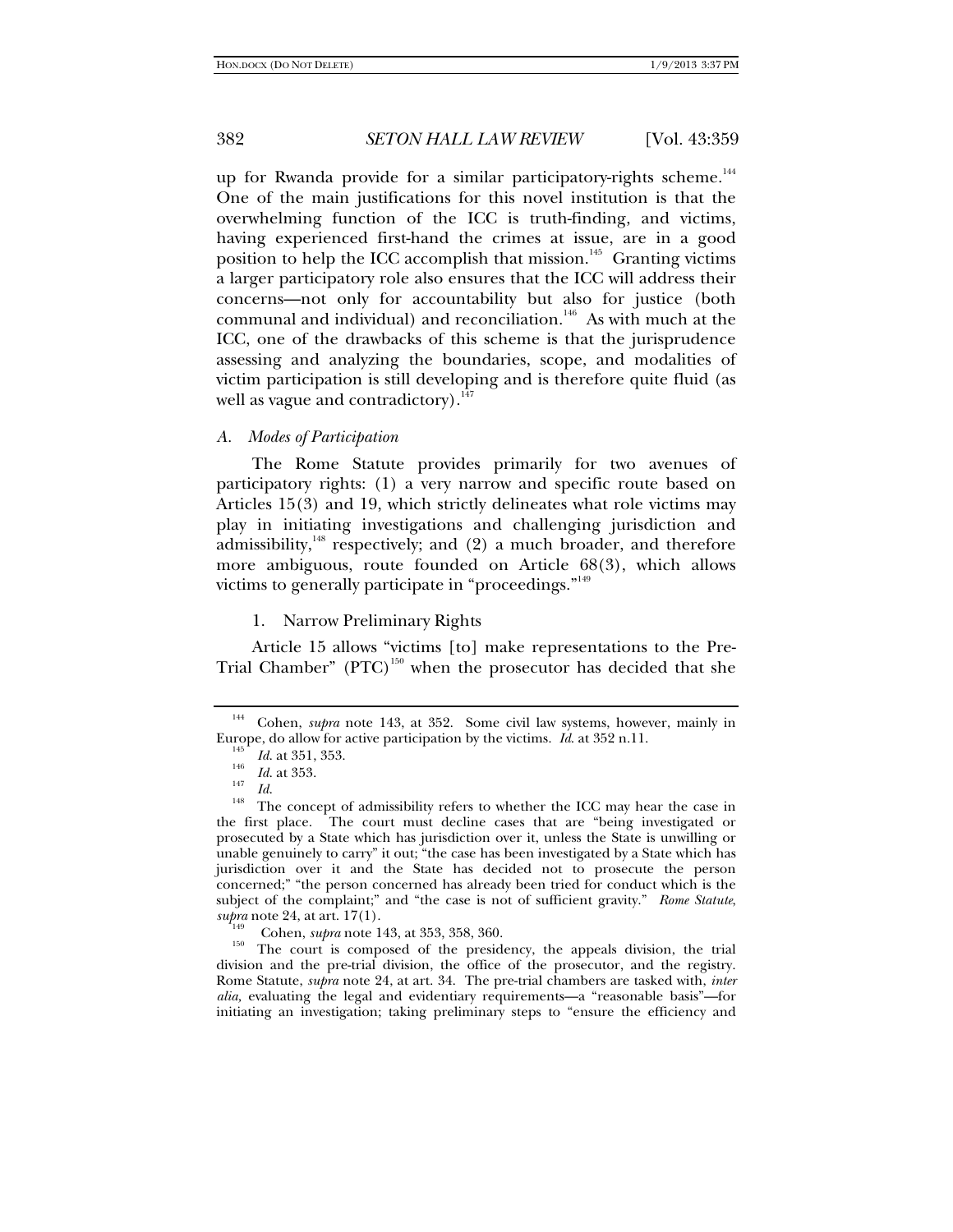has sufficient evidence to request an authorization of an investigation from the PTC.<sup>151</sup> In that way, the victims may help to support the prosecutor's case before the chamber, as the chamber makes a determination as to whether "there is a reasonable basis" that the case "fall[s] within the jurisdiction of the court" and that therefore an investigation into the alleged crimes would be substantiated.<sup>152</sup> Aside from receiving authorization from the PTC, the prosecutor "may initiate investigations *proprio motu*<sup>153</sup> on the basis of information" that may be provided by various victims' organizations and nongovernmental organizations, thus "triggering" the investigation.<sup>154</sup> Direct victim participation may also put some pressure on the prosecutor to begin an investigation even if it is within the prosecutor's discretion whether to proceed—or at least begin making preliminary inquiries.<sup>155</sup> Having such roles is very important for the victims because they will be able to gain access to all public information about the conflict at issue from a very early stage in the proceedings, as well as be able to add to the accumulation of information, which will be to the benefit of the prosecutor.<sup>156</sup>

Article 19 allows for victims who have already engaged with the court in some legal capacity to raise questions of jurisdiction or admissibility to the PTC.<sup>157</sup> There are two principal restrictions to this right of participation. The first is that it is only available to those victims who have "already communicated with the Court in relation to the case," thereby precluding new participants.<sup>158</sup> The second is that it can only be exercised within a case, and not merely a situation.<sup>159</sup> This distinction between a situation and a case— This distinction between a situation and a case—

*Isa Id.* at art. 15(4).<br><sup>153</sup> *Id.* at art. 15(4).<br>2009). Of one's own accord. *Ex Proprio Motu*, BLACK'S LAW DICTIONARY 662 (9th ed.

<sup>154</sup> Rome Statute, *supra* note 24, at art. 15(1); Elisabeth Baumgartner, *Aspects of Victim Participation in the Proceedings of the International Criminal Court*, 90 INT'L REV. OF THE RED CROSS 870, 427 (2008).

<sup>156</sup> Baumgartner, *supra* note 154, at 427.<br><sup>156</sup> Cohen, *supra* note 143, at 358.<br>1<sup>57</sup> Rome Statute, *supra* note 24, at art. 19(3); Rules of Procedure and Evidence of the International Criminal Court, ICC-ASP/1/3, Sept. 3–10 2002, Rule 59 [hereinafter Rules of Procedure and Evidence].

<sup>158</sup> Rules of Procedure and Evidence, *supra* note 157, at rule 59. Cohen, *supra* note 143, at 361.

integrity of the proceedings" and "protect the rights of the defence [sic];" issuing warrants and summonses; protecting the privacy and security of victims and witnesses, preserving evidence, protecting those arrested, and protecting national security information. *Id.* at art. 53, 56–58.<br><sup>151</sup> *Id.* at art. 15(3).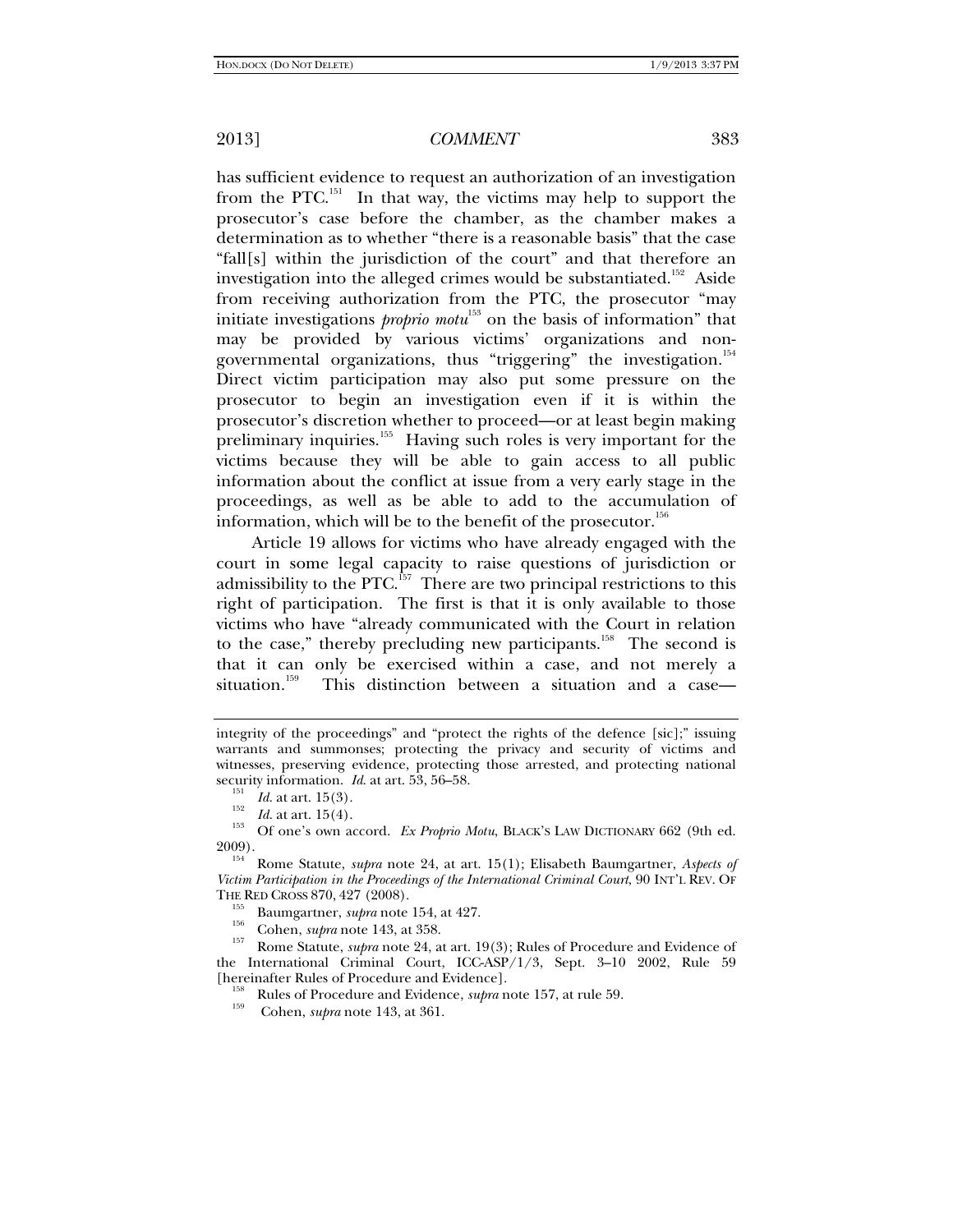extrapolated from the structure of the Rome Statute—is very important, as it features heavily in the nature of proceedings at the ICC and often determines the extent of victim participation at a particular stage of a trial.<sup>160</sup> The difference between a "situation" and a "case" is that a situation is defined by "temporal, territorial and personal parameters" and is the proceeding by which a determination is made as to "whether the facts alleged should give rise to a criminal investigation."<sup>61</sup> More colloquially, it is the investigation into an event, incident, or spate of violence during which time the prosecutor determines who, if anyone, bears responsibility for international criminal law violations.<sup>162</sup> The end result is the filing of a request for a warrant of arrest (or summons to appear) with a pre-trial chamber charging the alleged perpetrators with crimes under the Rome Statute.<sup>163</sup> A case, on the other hand, refers to the adjudication of "specific incidents . . . among the crimes within the jurisdiction of the Court"<sup>164</sup> "with one or more specific suspects occurring within a situation under investigation,"<sup>165</sup> which follows "the issuance of an arrest warrant or a summons to appear."<sup>166</sup> In essence, a case encompasses the full spectrum of a trial of an accused, from indictment to final judgment on the merits.

2. Broad Rights in a Situation and Case

The broader rights that victims have under the Rome Statute, while seemingly explicit, are much less straightforward and are therefore more open to interpretation.<sup>167</sup> There are more requirements for participation and distinctions exist between who qualifies to participate in a situation and a case.<sup>168</sup> But the modes of participation are much greater once these qualifications are met,

<sup>160</sup> Baumgartner, *supra* note 154, at 414; *see, e.g.*, Prosecution's Reply under Rule 89(1) to the Application for Participation of Applicants  $a/0106/06$  to  $a/0110/06$ ,  $a/0128/06$  to  $a/0162/06$ ,  $a/0188/06$ ,  $a/0199/06$ ,  $a/0203/06$ ,  $a/0209/06$ , a/0214/06, a/0220/06 to a/0222/06 and a/0224/06 to a/0250/06 (Pre-Trial Chamber I), No. ICC-01/04-346 (June 25, 2007) (the Prosecutor makes a distinction between "situation victims" and "case victims").<br>
<sup>161</sup> Greco, *supra* note 140, at 537 n.30.<br>
Baumgartner, *supra* note 154, at 414.<br>
Rome Statute, *supra* note 24, at art. 58.<br>
<sup>165</sup> Greco, *supra* note 140, at 537 n.31

<sup>&</sup>lt;sup>168</sup> *See generally* Rome Statute, *supra* note 24, at art. 68(3); Rules of Procedure and Evidence, *supra* note 157, at Rule 85.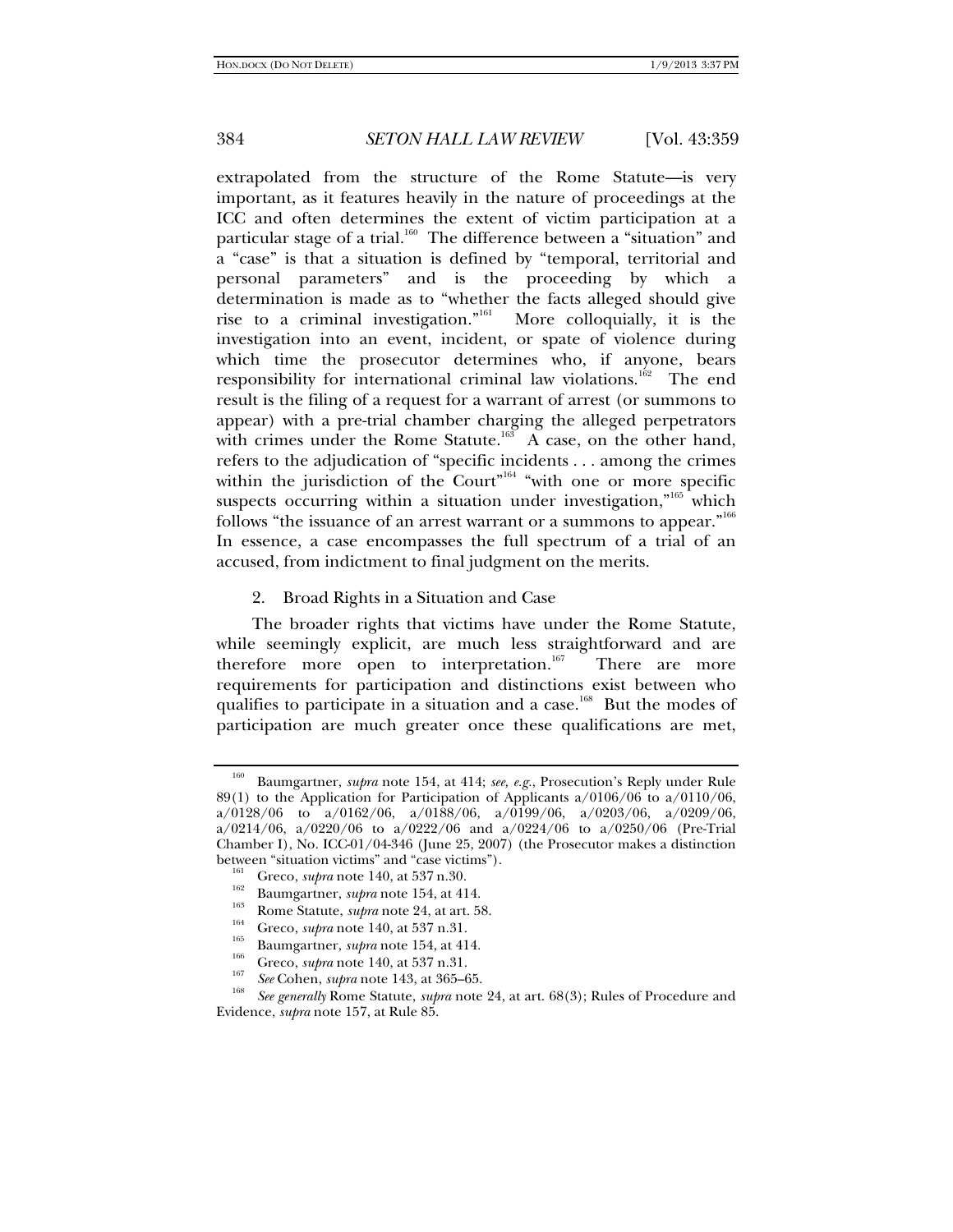increasing the role that victims may play.

a. Statutory Criteria for Participation

Article 68(3), along with Rule 85 of the Rules of Procedure and Evidence, provide the participatory framework by which the legal rights of victims are granted for the various proceedings within a situation and a case.<sup>169</sup> It is this portion of the victim participation mechanism that is the most fluid, as the pre-trial chambers struggle to articulate a coherent set of standards and tests for admitting qualified victims and delineating their modes of participation. In its first decision regarding victim participation, PTC I relied on the strict language of Rule 85(a) to enumerate the four requirements a victim must satisfy to gain the legal right to participate: the victim must be (1) a natural person; (2) who has suffered harm; (3) resulting from a crime under the jurisdiction of the court; and (4) there must be a causal link between the alleged crime and the harm.<sup>170</sup>

Subsequent decisions by the pre-trial chambers and the appeals chamber have provided more specific guidelines for these criteria.<sup>171</sup> With regard to the first criterion, Single Judge Kuenyehia of PTC I, overseeing the Darfur situation, determined that a deceased person is not a "natural person" within the meaning of Rule 85.<sup>172</sup> Therefore, victims may only file on behalf of themselves as natural persons, as well as on behalf of minors, the disabled, and any individual who has given his or her consent, as in a situation where the person is still in a conflict zone and is unable to file on his or her own behalf. $^{173}$ Regarding the second criterion, the harm suffered by the person seeking victim status may be material or economic, physical, and/or

<sup>&</sup>lt;sup>169</sup> Rome Statute, *supra* note 24, at art. 68(3); Rules of Procedure and Evidence, *supra* note 157, at Rule 85.

Decision on the Applications for the Participation of the Proceedings of VPRS 1, VPRS 2, VPRS 3, VPRS 4, VPRS 5 and VPRS 6 (Pre-Trial Chamber I), ¶ 79, No. ICC-01/04-101-tEN-Corr (Jan. 17, 2006); Rules of Procedure and Evidence, *supra*  note 157, at Rule 85(a); Cohen, *supra* note 143, at 367.<br><sup>171</sup> *See generally* Cohen, *supra* note 143, at 366–70.<br><sup>172</sup> Corrigendum to Decision on the Applications for Participation in the

Proceedings of Applicants  $a/0011/06$  to  $a/0015/06$ ,  $a/0021/07$ ,  $a/0023/07$  to a/0033/07 and a/0035/07 to a/0038/07 (Pre-Trial Chamber I, Single Judge)  $\llbracket$  36, No. ICC-02/05-111-Corr (Dec. 14, 2007) [hereinafter *Corrigendum to Decision on*  Applicants 2007]; Cohen, *supra* note 143, at 368.

*See generally* Standard Application Form to Participate in Proceedings Before the International Criminal Court for Individual Victims and Persons Acting on Their Behalf [hereinafter Old Application Form]; Application Form for Individuals: Request for Participation in Proceedings and Reparations at the ICC for Individual Victims [hereinafter New Application Form].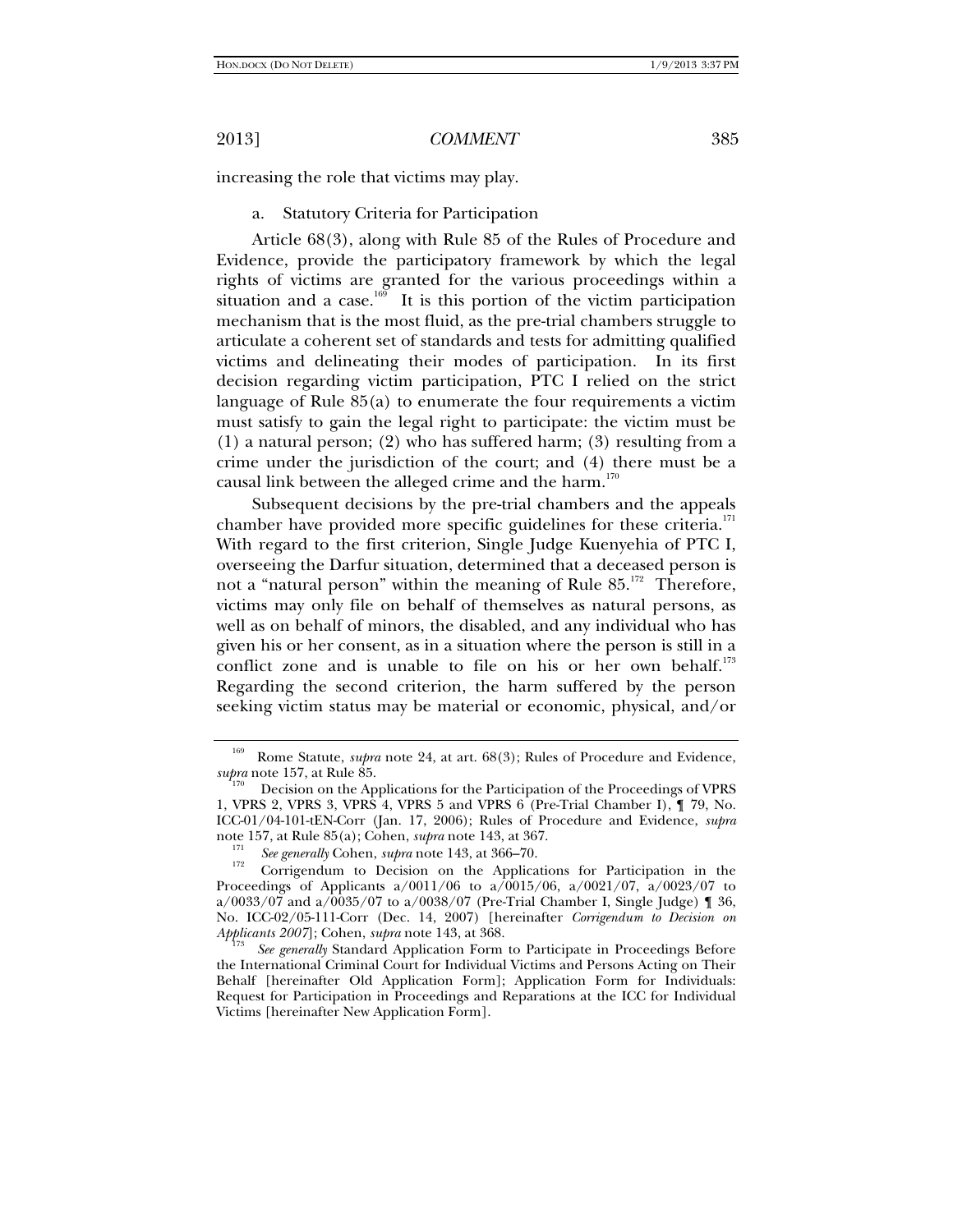emotional or psychological.<sup>174</sup> So long as the individual suffered personally, he or she qualifies, regardless of whether the suffering was direct or indirect.<sup>175</sup>

The criteria necessary to qualify as an institutional victim under Rule 85(b) are virtually identical to those required for individuals, save that the victim must be an organization or institution, the property of which is "dedicated to religion, education, art or science or charitable purposes," or is a "historic monument . . . , hospital . . . or other place . . . and object . . . for humanitarian purposes."<sup>176</sup> The only difference—and it is a significant one—is that with regard to the harm criterion, an institution or organization must suffer *direct* harm; the institution or organization cannot become a victim through indirect harm.<sup>177</sup> In addition, the person filing on behalf of such an institution or organization must submit documents sufficient to establish *locus standi* (standing) to act on that institution's behalf.<sup>178</sup> The court will consider any document in accordance with the domestic law of the country in question for proof of the legal status of the institution and proof of the applicant's own standing within the institution when determining whether to allow the individual to file on its behalf.<sup>179</sup> Thus the requirements for obtaining victim status as an institution or organization are slightly more onerous than those for an individual, given that the harm suffered by the property must be direct and that the person who is filing on its behalf must legally be permitted to do so under the laws of his or her own country.<sup>1</sup>

Corrigendum to the Decision on the Applications for Participation Filed in Connection with the Investigation in the Democratic Republic of the Congo (Pre-Trial Chamber I, Single Judge), No. ICC-01/04-423-Corr-tENG, ¶ 140 (Jan. 31, 2008) [hereinafter *Corrigendum to Investigation in DRC*]; Rules of Procedure and Evidence,

<sup>177</sup> *Corrigendum to Investigation in DRC*, at  $\P$  141; Rules of Procedure and Evidence, *supra* note 157, at Rule 85(b).

*See id*.

<sup>174</sup> *Corrigendum to Decision on Applicants 2007*, at ¶¶ 30, 38–50; Judgment on the appeals of the Prosecutor and the Defense against Trial Chamber I's Decision on Victims' Participation of 18 January 2008 (Appeals Chamber), ¶ 1, No. ICC-01/04- 01/06-1432, July 11, 2008 [hereinafter *Judgment on the Appeals 2008*]. 175

*Judgment on the Appeals 2008*, at  $\P$  **1** 38–39. The distinction between direct and indirect harm comes into play when "harm suffered by one victim as a result of the commission of a crime within the jurisdiction of the Court . . . give[s] rise to harm suffered by other victims." *Id.* at  $\P$  32. The court gives the example of the child soldier: the child suffers directly and his parents suffer indirectly; both would qualify as victims in the ICC (so long as they met the other requirements).  $Id$ .

*Corrigendum to Investigation in DRC*, at ¶142.<br>Fourth Decision on Victims' Participation (Pre-Trial Chamber III, Single Judge),  $\sim$  53, No. ICC-01/05-01/08-320 (Dec. 12, 2008).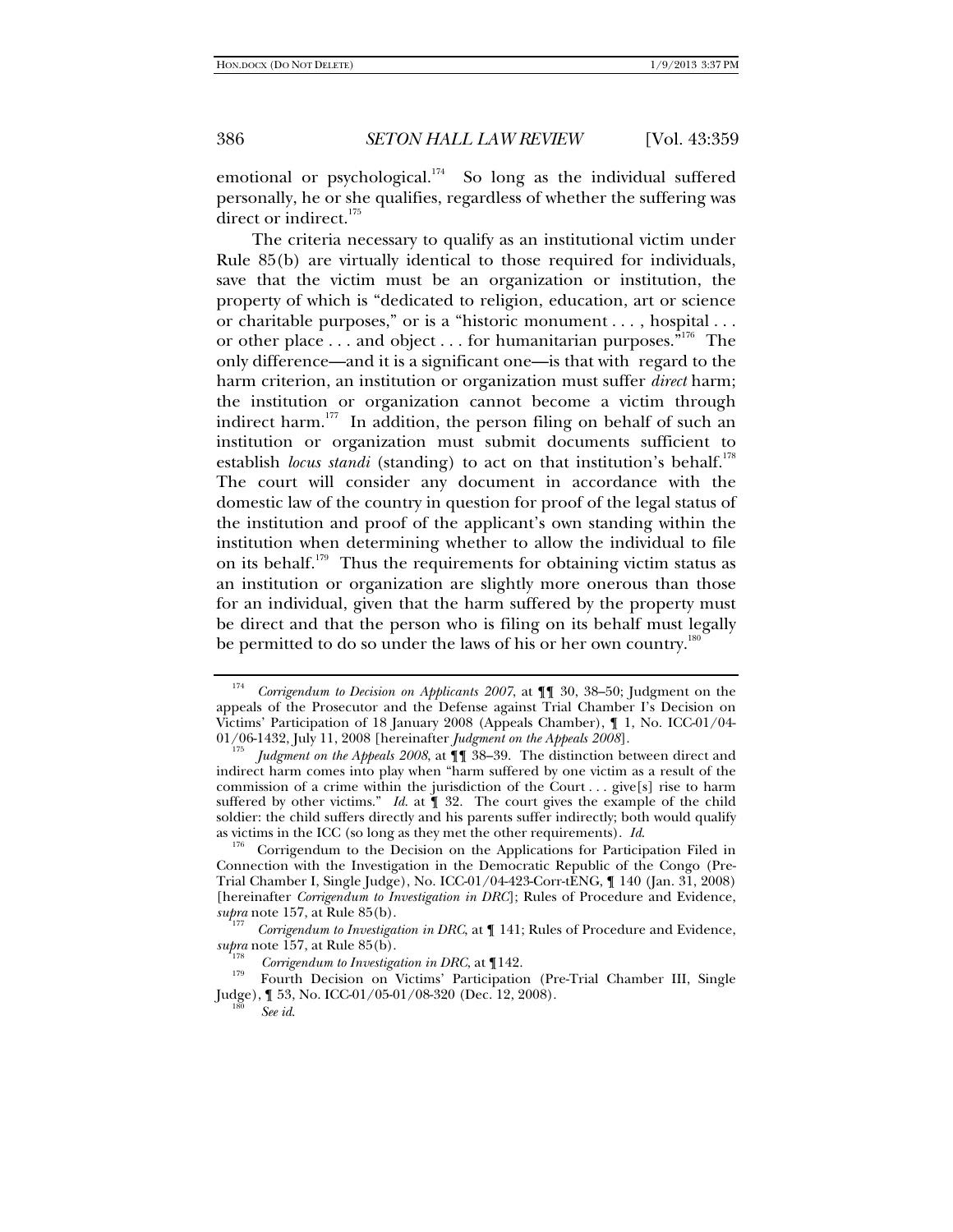The provision allowing for institutions and organizations to qualify as victims in order to be legally represented before the court is heavily under-utilized.<sup>181</sup> What is particularly curious and useful about the definition of qualified institutions is that the language mirrors, almost precisely, that contained in the article on the war crime of attacking protected objects.<sup>182</sup> Thus, there is enormous potential for a wide array of cultural institutions to be able to promote their interests before the court—not just for reparations<sup>183</sup> but also with regard to their purposeful destruction. To date, however, only two institutions have availed themselves of this mechanism. In the first, a headmaster filed on behalf of his destroyed school, in the situation of the Democratic Republic of the Congo.<sup>184</sup> His application was granted, as the court determined that his application met all of the Rule 85(b) requirements and was properly substantiated by legal documents showing standing.<sup>185</sup> In the second, a priest filed on behalf of his destroyed church, in the *Bemba* case in the Central African Republic situation.<sup>186</sup> His application was denied because he had filled out the application form incorrectly—he had filed on behalf of himself and the institution on the same form—and he had also failed to provide sufficient documentation of his legal standing.<sup>187</sup>

Aside from meeting the objective criteria of a victim, there is one final requirement that both a human victim and an institutional victim must meet.<sup>188</sup> In order to participate in proceedings, the "personal interests" of that victim must be affected.<sup>189</sup> The interpretation of this phrase has caused some controversy.<sup>190</sup> The ICC

<sup>188</sup> Cohen, supra note 143, at 368.<br><sup>189</sup> Rules of Procedure and Evidence, *supra* note 157, at Rule 68(3).

<sup>&</sup>lt;sup>181</sup> Only two institutions have thus far filed for status. *See generally* THE OFFICE OF THE PUBLIC COUNSEL FOR VICTIMS, REPRESENTING VICTIMS BEFORE THE INTERNATIONAL CRIMINAL COURT: A MANUAL FOR LEGAL REPRESENTATIVES 50 (2011) [hereinafter OPCV MANUAL].

*See* Rome Statute, *supra* note 24, at art. 8(b)(2)(ix); Rules of Procedure and Evidence, *supra* note 157, at Rule 85(b).<br>
<sup>183</sup> This Comment will not address the question of reparations.<br>
<sup>185</sup> OPCV MANUAL, *supra* note 181, at 50.<br> *See* Corrigendum to the Decision on the Applications for Particip

Connection with the Investigation in the Democratic Republic of the Congo (Pre-Trial Chamber I, Single Judge), ¶ 139–143, No. ICC-01/04-423-Corr-tENG (Jan. 31,

<sup>2008).&</sup>lt;br><sup>186</sup> OPCV MANUAL, *supra* note 181, at 50.

<sup>&</sup>lt;sup>187</sup> See Fourth Decision on Victims' Participation (Pre-Trial Chamber III, Single Judge), **1** 53–56, No. ICC-01/05-01/08-320 (Dec. 12, 2008).

*Compare* Décision sur les demandes de participation à la procédure de VPRS1,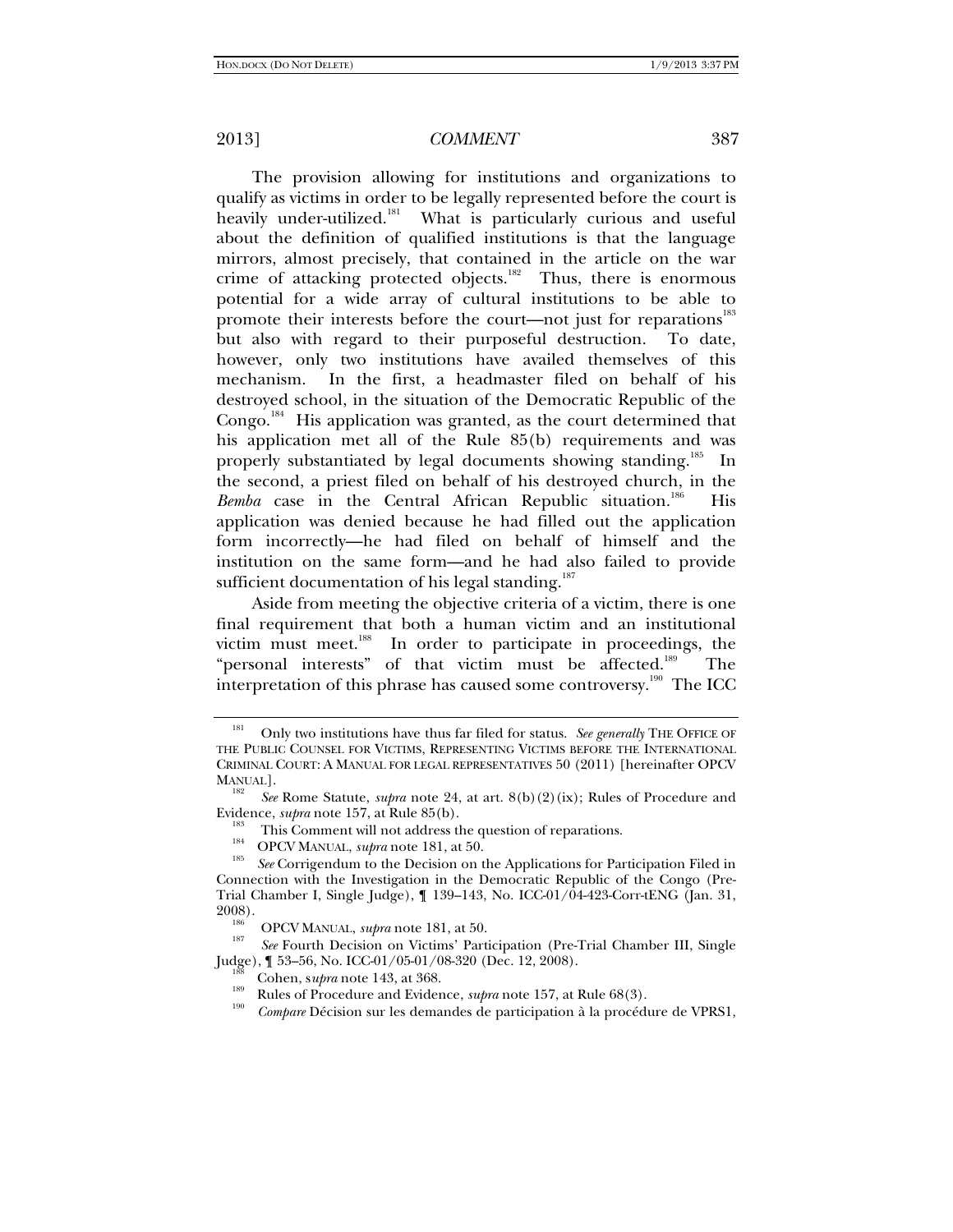chambers have interpreted it to require a reassessment of personal interest for every new proceeding in which a victim wishes to participate; this is separate and distinct from "the entire proceedings," or the trial itself.<sup>191</sup> Accordingly, in some types of proceedings—largely procedural—victims' requests to participate will be denied because the personal interests will be too tenuous.<sup>192</sup> Recent jurisprudence has in fact established that, contrary to previous decisions by the three pre-trial chambers, a victim does not have a general procedural status of victim in the situation or investigation phase.<sup>193</sup> This, however, does not preclude victims from petitioning to participate in each individual proceeding *taking place within* the investigative phase.<sup>194</sup> But it does require them to restate their personal interests in the specific proceeding in which they would like to participate; once they qualify, the victims are not automatically allowed to participate in every proceeding brought before the chamber in the situation. $195$ 

Participation in a case, on the other hand, is not so rigid. Once the prosecutor files charges, the chamber reassesses the victims who have already been accepted into the situation phase to determine whether they fulfill the additional requirement for participation in a case.<sup>196</sup> There must be a "sufficient causal link between the harm they have suffered and the crimes for which there are reasonable grounds to believe that [the accused] bears criminal responsibility. $197$  For new applications, the prospective victim must meet all of the objective criteria from Rule 85(a) or (b), allege sufficient personal interest, and establish a sufficient causal link between the harm and the

 $^{197}$  *Id.* 

VPRS 2, VPRS 3, VPRS 4, VPRS 5 et VPRS 6 (Pre-Trial Chamber I), No. ICC-01/04- 101-tEN-Corr (Jan. 17, 2006), *with* Decision on Victims' Participation in Proceedings Relating to the Situation in the Democratic Republic of the Congo (Pre-Trial Chamber I), No. ICC-01/04-593 (Apr. 11, 2011) [hereinafter *Decision on Victims'* 

<sup>&</sup>lt;sup>Part</sup>icipation in Dr. 31 Cohen, *supra* note 143, at 368. 192 *Id.* 193 *Id.* 193 *Id.* 193 **ID**. 193 **ID.** 193 **ID.** 193 **ID.** 193 **ID.** 193 **ID.** 193 **ID.** 193 **ID.** 193 **ID.** 193 **ID.** 193 **ID.** 193 **ID.** 193 **ID.** 193

*See* Decision on Victims' Participation in Proceedings Related to the Situation in the Republic of Kenya (Pre-Trial Chamber II), No. ICC-01/09-24, 3 November 2010 [hereinafter *Decision on Victims' Participation in Kenya*]; *Decision on Victims'* 

<sup>&</sup>lt;sup>194</sup> *Decision on Victims' Participation in DRC*, at  $\P$  9 (emphasis added).<br><sup>195</sup> *See generally Decision on Victims' Participation in Kenya, supra* note 193.

<sup>&</sup>lt;sup>196</sup> Decision on the Applications for Participation in the Proceedings Submitted by VPRS 1 to VPRS 6 in the Case of Prosecutor v. Thomas Lubanga Dyilo (Pre-Trial Chamber I), No. ICC-01/04-01/06-172-tEN, at pg. 6/9 (June 29, 2006).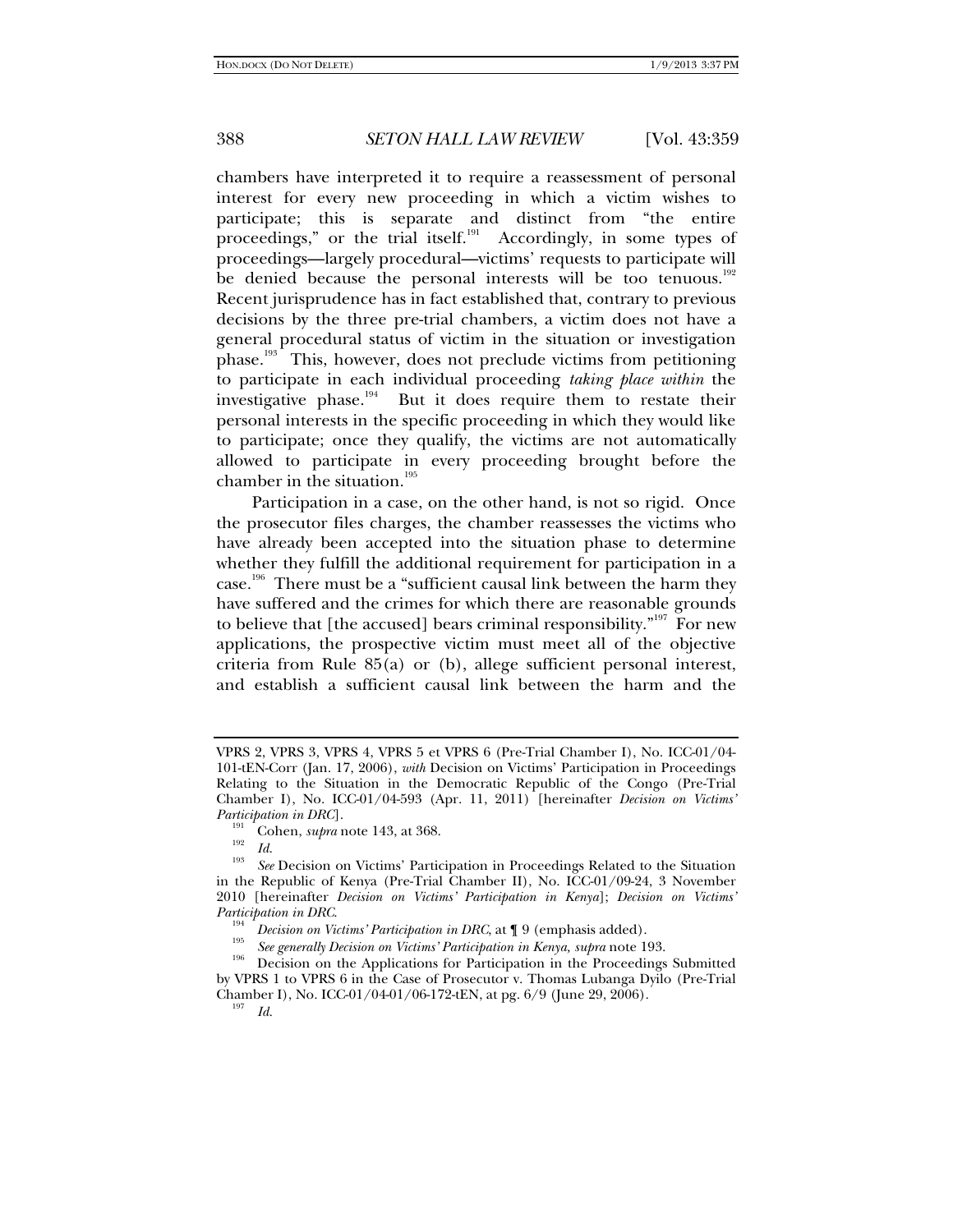crimes for which the accused was indicted.<sup>198</sup> Once a person has been granted victim status in a case, that status is permanent for the entire duration of the trial, as the trial itself is considered a proceeding.<sup>199</sup> The person need not resubmit a reassessment of personal interest for each phase or proceeding within the trial.

### b. Participatory Rights

In addition to the more restricted right to participate in the prosecution process such as in initiating investigations and challenging jurisdiction and admissibility, there are various other ways and other proceedings by which victims may participate.<sup>200</sup> One such proceeding is the confirmation of charges hearing.<sup>201</sup> Once the accused is brought before the court, the charges against him must be confirmed so that the trial may begin.<sup>202</sup> In *Prosecutor v. Thomas Lubanga*, 203 the first before the ICC, the victims' legal representatives were allowed to give opening and closing statements, although they were limited to making only legal observations and not presenting facts or personal statements.204 The same four *Lubanga* victims who participated in the confirmation of charges hearing were, during the actual trial phase, "allowed to present their view in written and oral form with regard to all the procedural and substantive issues that arose."<sup>205</sup>

<sup>198</sup>*See generally id*. 199 Judgment on victim participation in the investigation stage of the proceedings in the appeal of the OPCD against the decision of the Pre-Trial Chamber I of 7 December 2007 and in the appeals of the OPCD and the Prosecutor against the decision of Pre-Trial Chamber I of 24 December 2007, No. ICC-01/04- 556, ¶ 45 (Dec. 19, 2008), (a "proceeding" is "a term denoting a judicial cause

<sup>&</sup>lt;sup>200</sup> *See* Baumgartner, *supra* note 154, at 425–30. *Id.* at 428.

<sup>&</sup>lt;sup>202</sup> Rome Statute, *supra* note 24, at art. 61.<br><sup>203</sup> Thomas Lubanga Dyilo was the alleged commander-in-chief of the UPC and FPLC militia forces in the Democratic Republic of Congo, from September 2002 until at least the end of 2003. *Democratic Republic of Congo—ICC-01/04-01/06, The Prosecutor v. Thomas Lubanga Dyilo*, INT'L CRIM. COURT, http://www.icccpi.int/Menus/ICC/Situations+and+Cases/Situations/Situation+ICC+0104/Related +Cases/ICC+0104+0106/Democratic+Republic+of+the+Congo.htm (last visited Jan. 20, 2012). He is charged with the war crimes of "enlisting and conscripting of children under the age of 15 into the [FPLC] and using them to participate actively in hostilities" in an international armed conflict and non-international armed conflict.  $Id$ .

<sup>&</sup>lt;sup>204</sup> Baumgartner, *supra* note 154, at 429.

*Id*.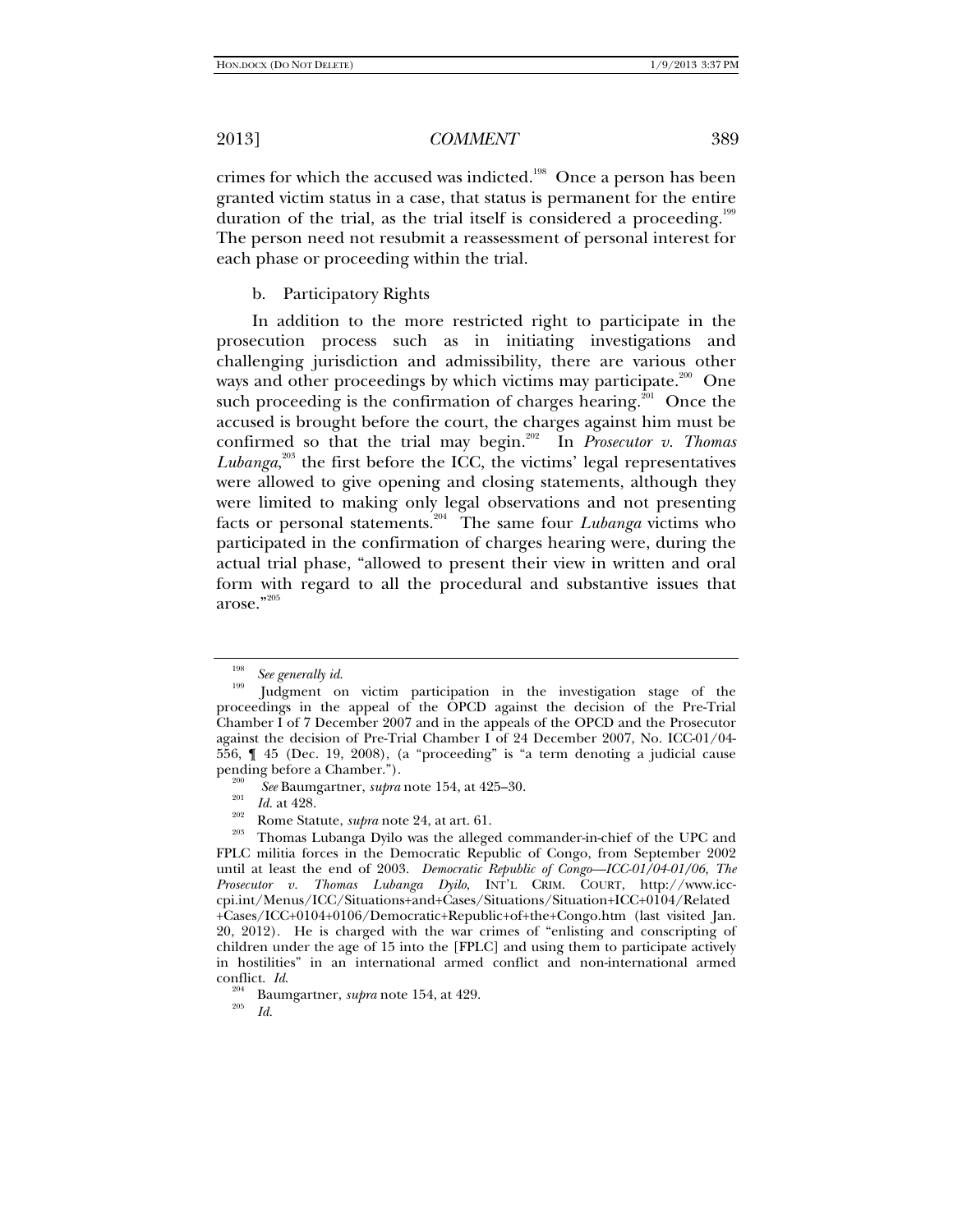One of the principal decisions<sup>206</sup> handed down on victim participation also stated that victims may present and examine evidence; ask appropriate questions whenever the evidence presented affects their personal interests; access all public (and therefore redacted) information presented by the prosecution and defense; and "participate in closed and *ex parte* hearings depending on the circumstances."<sup>207</sup> For those victims who also have legal For those victims who also have legal representation—whether individual or common, court-appointed or chosen—their participatory rights can extend past procedural rights and include the "questioning of witnesses, experts or the accused."

Nevertheless, to some extent, victim participation is at the discretion of the court, which must decide whether such participation is appropriate.<sup>209</sup> A determination of appropriateness must balance the rights of the accused, including the "right to a fair and expeditious trial," with the rights of the victims to present their views and concerns when their personal interests are affected.<sup>210</sup> The court must also make sure that the burden of proof remains with the prosecutor so that the victims do not become like a second prosecutor.<sup>211</sup> As such, victims should refrain from making factual accusations or independent legal conjectures about the evidence that would disturb the prosecution's case or inhibit the accused's  $defense.<sup>212</sup>$ 

Still, even within what would seem to be a rather limited or restricted manner of participation by qualified victims, there is a great deal of potential to influence the outcome of a proceeding. An astute victim legal team would particularly tailor its representation to highlight the weaker portions of the prosecutor's case, buttress the prosecutor's evidence with strong witnesses and evidence of its own, and, depending on the charges, paint for the court a more nuanced cultural landscape than the prosecution might need to. The success of this mechanism for victim participation—and apparent

<sup>206</sup> Decision on Victims' Participation (Trial Chamber I), No. ICC-01/04-01/06- 1119 (Jan. 18, 2008).<br> $\frac{1119}{207}$  *Id.* at **[[**] 108, 110, 113; Baumgartner, *supra* note 154, at 429–30.

<sup>&</sup>lt;sup>208</sup> Baumgartner, *supra* note 154, at 430. <sup>209</sup> The Court shall permit [participation by the victims] at stages of the proceedings determined to be appropriate by the Court and in a manner which is not prejudicial to or inconsistent with the rights of the accused and a fair and impartial trial." Rome Statute, *supra* note 24, at Art. 68(3).<br><sup>210</sup> Cohen, *supra* note 143, at 371.<br><sup>212</sup> *Id.* 212

*Id*. at 373.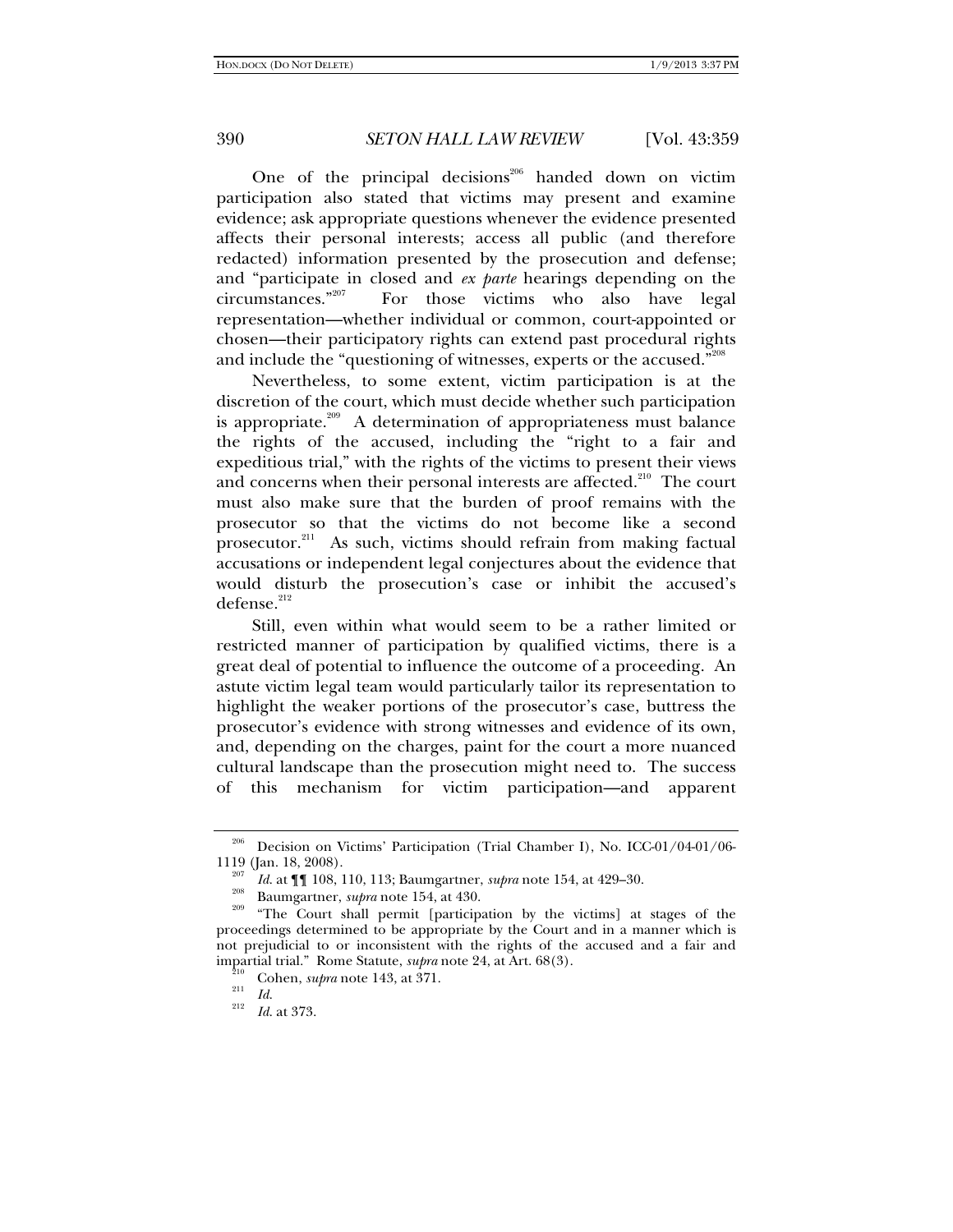recognition of the myriad benefits it brings—is evidenced by the onslaught of victim applications that swamped the Victims Participation and Reparations Section (VPRS) during the brief window that the court had set in anticipation of the confirmation of charges hearing of Callixte Mbarushimana.<sup>213</sup> VPRS strongly requested an extension so that it might process the 783 applications it had received, of which 530 seemed to be complete.<sup>214</sup>

The victim participation framework is a new mechanism in the accountability process at the ICC, but its innovative features have proved appealing to the international community and many victims have applied for victim status in order to avail themselves of the benefits.<sup>215</sup> The potential to influence and enhance the trial process is enormous for victims and their legal representatives. Specifically, there are many opportunities during the proceedings to inject into the process a different, more culture-oriented perspective.

Cultural genocide has been somewhat sidelined as a distinct legal concept, even as it has been acknowledged as one way to prove genocidal intent.<sup>216</sup> It has, however, a more versatile use in highlighting the cultural background against which conflicts can be analyzed; victim participation at the ICC can help to strengthen this cultural context. It is important to note that victim participation is not a way to get the crime of cultural genocide back into the Rome

<sup>&</sup>lt;sup>213</sup> First transmission to the Pre-Trial Chamber of applications to participate in the proceedings (Pre-Trial Chamber I, Single Judge), No. ICC-01/04-01/10-166, at pg. 3/6, 4/6 (May 20, 2011) [hereinafter First transmission to participate]. Mbarushimana was the "alleged executive secretary of the ... FDLR-FCA," a Rwandan rebel group participating in the conflict in the DRC. *Democratic Republic of the Congo—ICC-01/04-01/10, the Prosecutor v. Callixte Mbarushimana*, INT'L CRIM. COURT, http://www.icc-cpi.int/menus/icc/situations%20and%20cases/situations /situation%20icc%200104/related%20cases/icc01040110/icc01040110?lan=en-GB

<sup>(</sup>last visited Jan. 20, 2012). He was charged with the crimes against humanity of murder, torture, rape, inhuman acts, and persecution; and the war crimes of attacks against the civilian population, murder, mutilation, torture, rape, inhuman treatment, destruction of property, and pillaging. *Id*.<br><sup>214</sup> First transmission to participate, at pg. 3/6. The request was denied. *Id.* at pg.

<sup>5/6.</sup> On December 16, 2011, the PTC I declined to confirm the charges against Mbarushimana and declared his release from ICC custody upon completion of the necessary arrangements. Decision on the confirmation of charges (Pre-Trial Chamber I) pg. 149/150, No. ICC-01/04-01/10-465-Red (Dec. 16, 2011).

**CHAMBER IN PREGISTRY AND TRUST FUND FOR VICTIMS FACT SHEET, MARCH 2011, COALITION** THE INTERNATIONAL CRIMINAL COURT 1, *available at* FOR THE INTERNATIONAL CRIMINAL COURT 1, *available at* www.coalitionfortheicc.org/documents/Victims\_Factsheet\_March\_2011.18apr1832.p df ("Since 2005, the [VPRS] has received a total of 4773 victims' applications for participation and 2031 for reparation" as of March 31, 2011).

*See supra* Part II.C.1.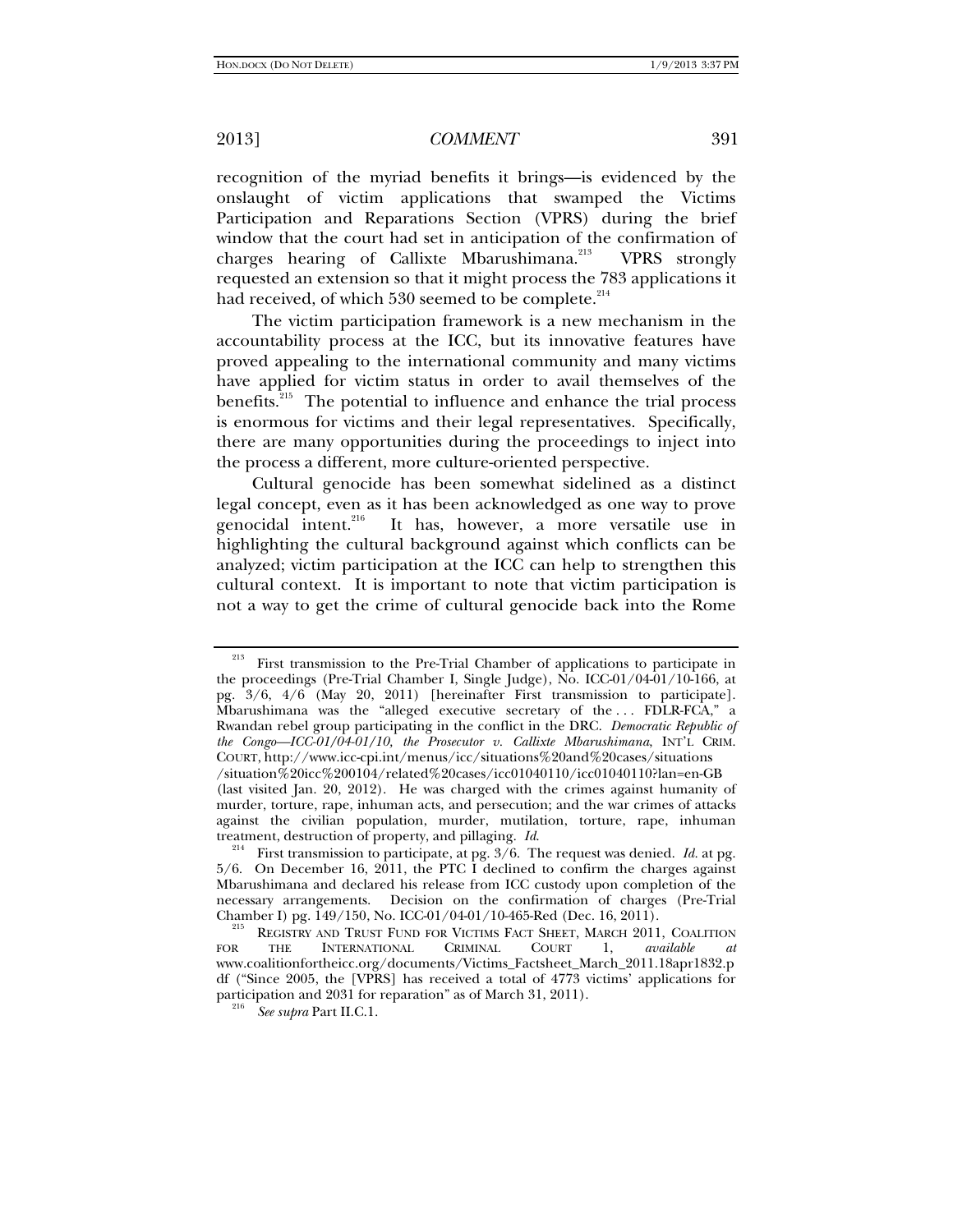Statute in its own right. Cultural genocide is substantive law which is not presently contained in the Rome Statute; the victim participation mechanism is one procedure that can significantly affect the ICC's interpretation of genocide by infusing culture into the cases. As such, victim participation can be an extremely useful instrument in expressing the foundation of the concept that culture is an undeniable and intertwined part of all proceedings by reminding the court of past attacks on cultural life, buildings, and artifacts, and the continuing decimating effects such acts are having on local culture and identity.<sup>217</sup>

In this sense, participation by both natural persons and institutions or organizations will allow for slightly different perspectives to be advanced and will reinforce different aspects of a nation's or group's culture. The legal representatives of the victims would be well-advised to take advantage of their unique position within the trial proceedings to advance the charge for recognition of cultural destruction as a legitimate consequence and oft-desired result of attacks on individuals, villages, and communities. In the absence of any provisions on cultural genocide or ethnic cleansing in the Rome Statute—which would require that this type of evidence be presented—the victims' legal representatives would be able to supplement the prosecutor's case for other crimes<sup>218</sup> and heighten awareness of the cultural context in which the events at issue occurred.

# IV. APPLICATION TO THE CASE AGAINST SUDANESE PRESIDENT OMAR AL-BASHIR

The victim participation framework, while still fluid, was tested and tried in the first-ever case before the ICC, *Prosecutor v. Lubanga*. 219 Submitted for deliberation in August 2011, Trial Chamber I issued the ICC's first-ever verdict in March 2012, finding Lubanga guilty of "the war crimes of conscripting and enlisting children under the age of 15 and using them to participate actively in hostilities."<sup>220</sup> This

<sup>&</sup>lt;sup>217</sup> *See, e.g., Air strikes and clashes continue in Darfur*, RADIO DABANGA (Dec. 27, 2011), http://www.radiodabanga.org/node/22943.

It is important to note that the prosecutor cannot charge an accused with cultural genocide because it is not contained in the Rome Statute. *See generally* Rome Statute, *supra* note 24. She must therefore be careful about how to color her genocide allegations—cultural harms can only be used to fortify her case as proof of intent. See supra Part II.C.1.

<sup>&</sup>lt;sup>219</sup> Greco, *supra* note 140, at 546.<br><sup>220</sup> Press Release, Trial Chamber I to Deliberate on the Case Against Thomas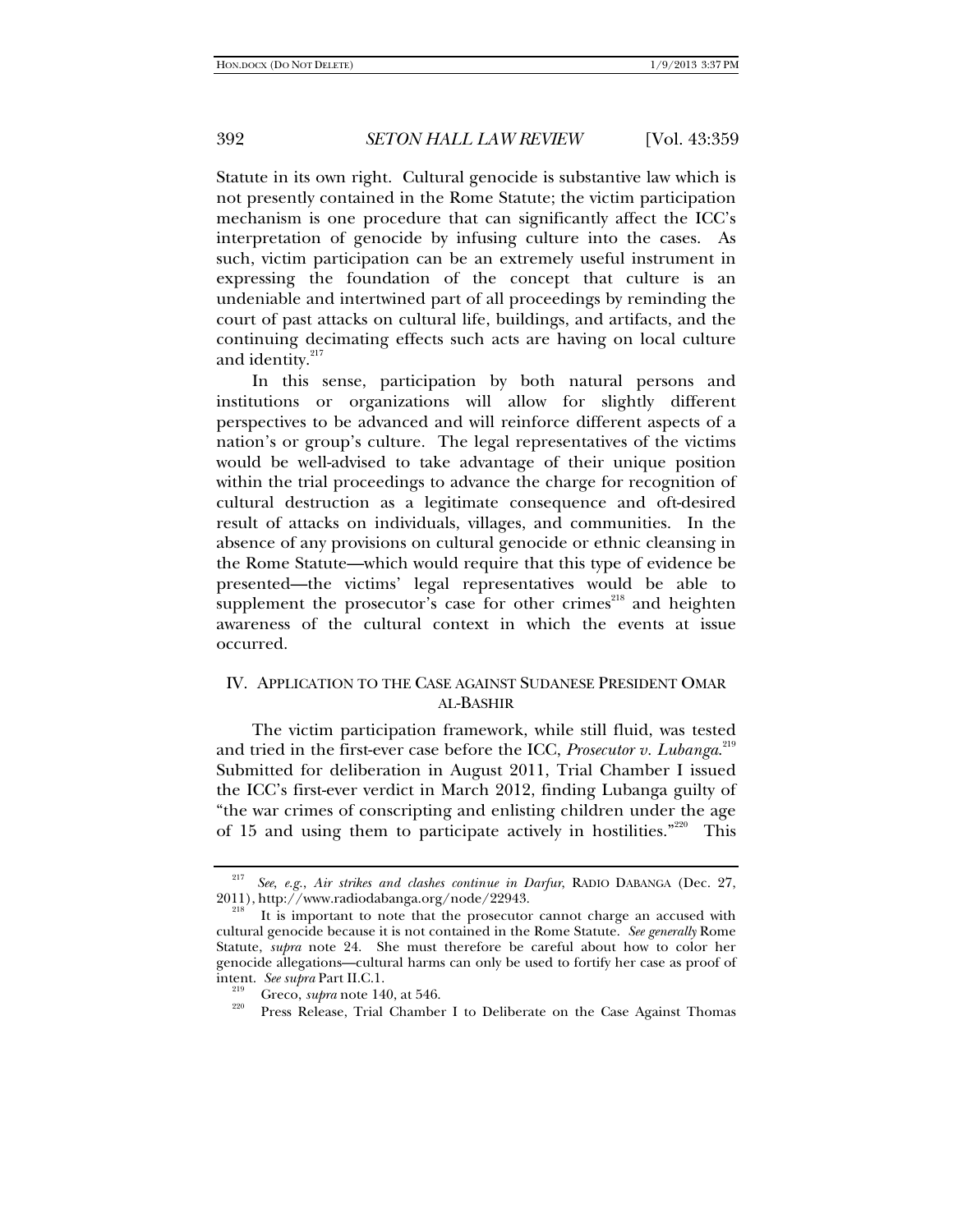Comment does not analyze the *Lubanga* victims' participation and instead focuses on the case against Sudanese President al-Bashir because al-Bashir is the only person so far to have been indicted for genocide, the crime most sensitive to cultural considerations—and the reason why the al-Bashir case is so significant. $221$ 

### *A. Charging Bashir with Genocide*

The pre-trial chamber denied the prosecutor's original request for an arrest warrant for al-Bashir<sup>222</sup> on charges of genocide—by killing, causing serious bodily or mental harm, and deliberately inflicting destructive conditions of life<sup>223</sup>—on the grounds that, despite the drawing of various inferences from the presentation of evidence by the prosecutor, a conclusion of genocidal intent by al-Bashir could not be the *only* reasonable conclusion drawn.<sup>224</sup> The chamber reasoned that since there were other plausible conclusions—for example, discrimination or persecution—there was

Lubanga Dyilo, ICC-CPI-20110826-PR714 (Aug. 26, 2011), *available at* http://www.icc-cpi.int/Menus/ICC/Press+and+Media/Press+Releases/ (page 2, "26.08.2011"); Press Release, ICC First verdict: Thomas Lubanga guilty of conscripting and enlisting children under the age of 15 and using them to participate in hostilities, ICC-CPI-20120314-PR776 (Mar. 14, 2012), *available at* http://www.icc-cpi.int/NR/exeres/A70A5D27-18B4-4294-816F-BE68155242E0.htm.

Second Decision on the Prosecution's Application for a Warrant of Arrest (Pre-Trial Chamber I), ¶¶ 23–24, 30–31, 39–40, 43, No. ICC-02/05-01/09-94 (July 12, 2010) [hereinafter *Second Decision on Arrest Warrant*]. 222 Omar Hassan Ahmad Al Bashir is the President of the Republic of Sudan; he

has been in power since 1993. *Darfur, Sudan—ICC-02/05-01/09, The Prosecutor v. Omar Hassan Ahmad Al Bashir*, INT'L CRIM. COURT, http://www.icccpi.int/menus/icc/situations%20and%20cases/situations/situation% 20icc%200205/related%20cases/icc02050109/icc02050109?lan=en-GB (last visited Jan. 20, 2012). He is alleged to be at the head of a Government of Sudan counterinsurgency campaign "to unlawfully attack . . . the [Fur, Masalit, and Zaghawa] civilian population of Darfur" as part of the conflict against the SLM/A, JEM, and other militia groups, which are composed of members of those tribes. Warrant of Arrest for Omar Hassan Ahmad Al Bashir, No. ICC-02/05-01/09-1 at pg. 5/8, (March 4, 2009). As such, he is charged with the crimes against humanity of murder, extermination, forcible transfer, torture, and rape; the war crimes of intentionally directing attacks against a civilian population as such or against individual civilians not taking part in hostilities, and pillaging; and genocide by killing, by causing serious bodily or mental harm, and by deliberately inflicting on each target group conditions of life calculated to bring about the group's physical destruction. *Id.* at pg. 7/8, 8/8; *Second Decision on Arrest Warrant*, at pg. 28/30.

<sup>&</sup>lt;sup>223</sup> Rome Statute, *supra* note 24, at articles 6(a)–(c).<br><sup>224</sup> Decision on the Prosecution's Application for a Warrant of Arrest against Omar Hassan Ahmad Al Bashir (Pre-Trial Chamber I), ¶¶ 159, 205, No. ICC-02/05- 01/09-3, Mar. 4, 2009 [hereinafter *First Decision on Arrest Warrant*].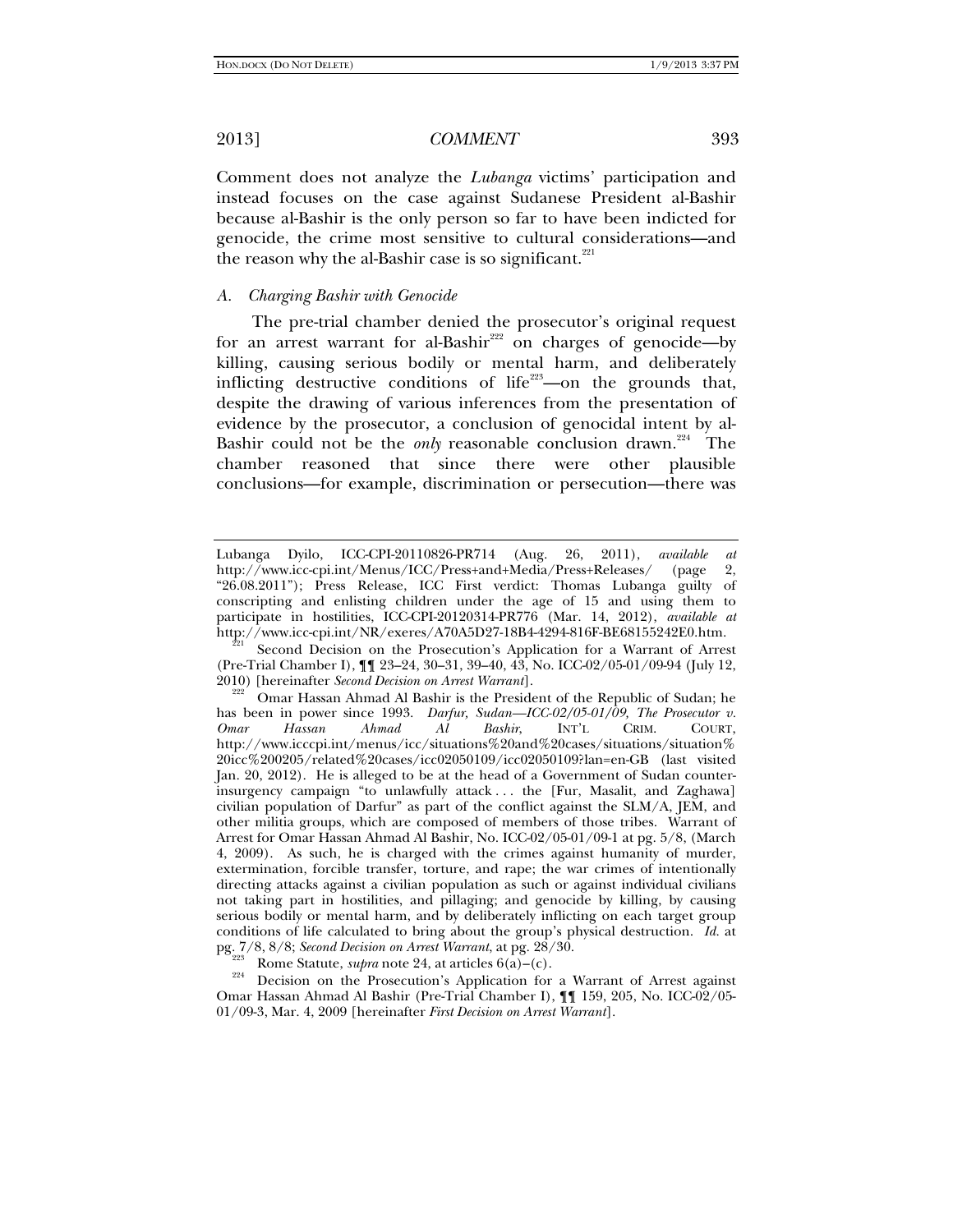no specific intent to commit genocide.<sup>225</sup>

The prosecutor appealed the PTC's decision not to issue an arrest warrant on charges of genocide—though the chamber did issue one for various war crimes and crimes against humanity.<sup>226</sup> The appeals chamber determined that the PTC had applied the incorrect standard for determining genocidal intent—at least for the arrest warrant stage—and that the proper standard is that only *one* of the reasonable conclusions derived from the evidence presented need be genocidal intent. $227$  Upon remand, the PTC determined that the inferences from the evidence did lead to a reasonable potential conclusion of genocidal intent and issued a second warrant of arrest for al-Bashir for charges of genocide by killing, causing serious bodily or mental harm, and deliberately inflicting conditions of life calculated to bring about physical destruction.<sup>228</sup>

In its analysis of genocide and the intent necessary to warrant charges, the PTC made a distinction between genocidal intent and what it called persecutory intent—or the intent to "discriminate on political, racial, national, ethnic, cultural, religious, gender, or other grounds."229 Both require *dolus specialis*, or specific intent, but the objectives of the intention behind the targeting are different.<sup>230</sup> One is the intent to destroy in whole or in part; the other is intent to discriminate.<sup>231</sup> Such a distinction is highlighted in an analysis of the

 $\frac{225}{226}$  *Id.* at 1 167.

*Id*. at pg. 92/95; Prosecution's Application for Leave to Appeal the "Decision on the Prosecution's Application for a Warrant of Arrest against Omar Hassan Ahmad Al Bashir," (Pre-Trial Chamber I), No. ICC-02/05-01/09-12 (Mar. 13, 2009) [hereinafter Prosecutor's Appeal of Arrest Warrant]. 227 Judgment on the appeal of the Prosecutor against the "Decision on the

Prosecution's Application for a Warrant of Arrest against Omar Hassan Ahmad Al Bashir" (Appeals Chamber), No. ICC-02/05-01/09-73, ¶¶ 30, 39 (Feb. 3, 2010) [hereinafter *Judgment on Appeal of Arrest Warrant*] (emphasis added). There is a multitiered approach within the Rome Statue for the burden of proof to be met by the prosecutor during various stages of the trial: for the issuance of an arrest warrant, "reasonable grounds to believe" suffices. *Id*. at ¶ 30. This is heightened to "substantial grounds to believe" for the confirmation of charges hearing. *Id*.; Rome Statute, *supra* note 24, at art. 61(7). The final threshold to be met for conviction is "beyond a reasonable doubt." *Judgment on Appeal of Arrest Warrant*, at ¶ 30; Rome Statute, *supra* note 24, at art. 66(3).<br><sup>228</sup> Second Decision on the Prosecution's Application for a Warrant of Arrest

<sup>(</sup>Pre-Trial Chamber I), No. ICC-02/05-01/09-94, ¶¶ 4–5 (July 12, 2010); Second Warrant of Arrest for Omar Hassan Ahmad Al Bashir (Pre-Trial Chamber I), No. ICC-02/05-01/09-95, at pg.  $8/9$  (July 12, 2010).

*First Decision on Arrest Warrant*, *supra* note 224 at  $\P$  141.<br><sup>230</sup> *Id.* 231

*Id*.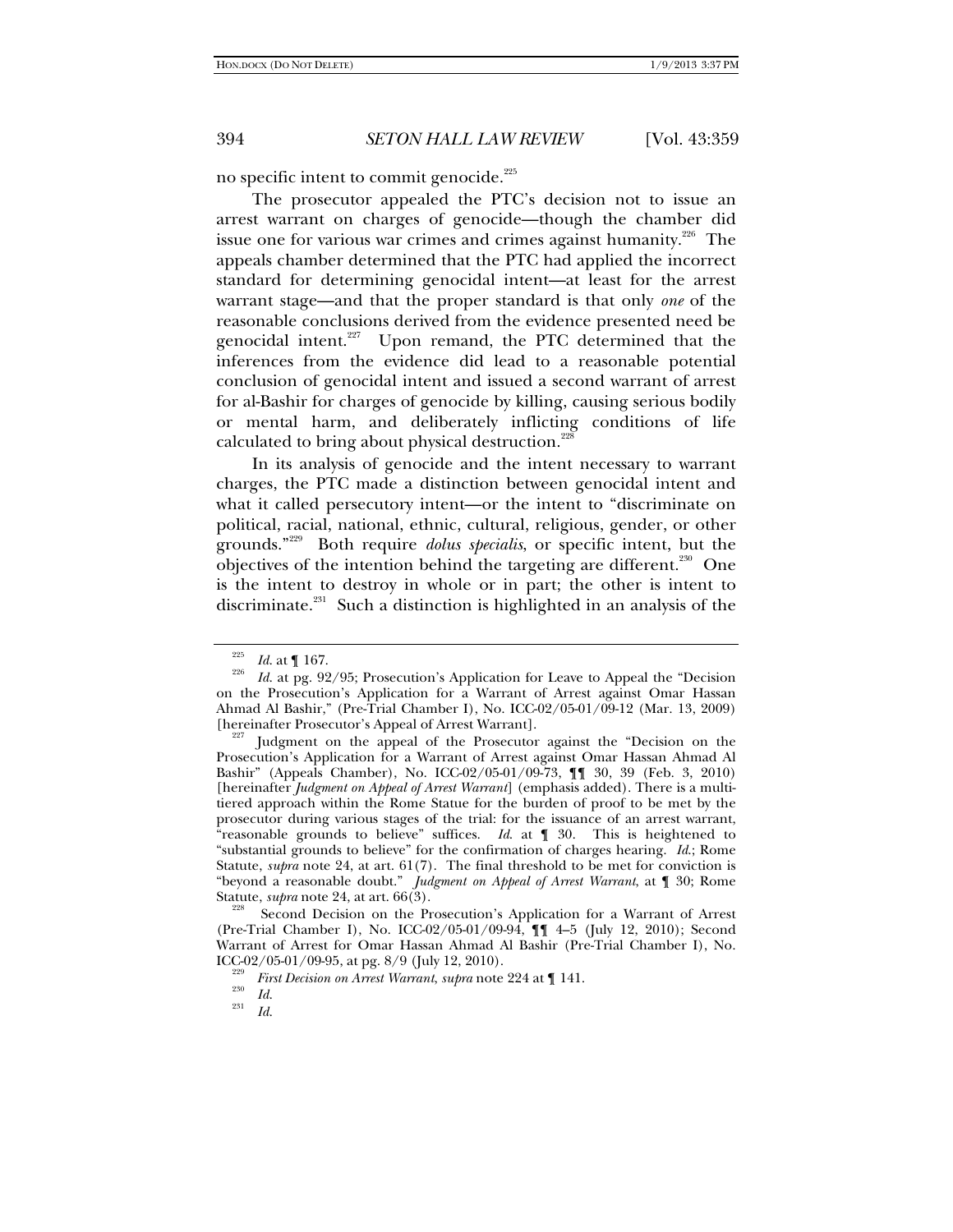policies of ethnic cleansing.<sup>232</sup> Ethnic cleansing does not necessarily result in the destruction of a people; genocide is not the "automatic consequence" of forcible displacement policies.<sup>233</sup> As noted above, ethnic cleansing by itself is not considered a genocidal policy; it can only be considered as evidence of genocidal intent.<sup>234</sup> "Genocide, [however], is an extreme and most inhuman form of persecution" and ethnic cleansing. $235$  This means that it may be the case that a policy of ethnic cleansing or persecution escalates into genocide; if the objective elements are met along with the specific intent, such policies may reach the level of prosecutable genocide.<sup>236</sup>

Al-Bashir is not charged with persecution,<sup>237</sup> a crime against humanity, but elements of what would be evidence of persecution may be used as evidence of genocide and genocidal intent because the difference is one of degree.<sup>238</sup> That does not mean, however, that such evidence would be sufficient on its own.<sup>239</sup> On the contrary, it would need to be accompanied by direct or indirect evidence of, for example: (1) a strategy to "deny and conceal the crimes" being committed against the targeted groups; (2) official statements and documents referencing or providing inferences of a genocidal policy, whether already in existence or in formation; and (3) "the nature and extent of the acts of violence" being committed.<sup>240</sup> Proving al-Bashir's specific intent to commit genocide, required for a conviction of genocide, will be extremely difficult for the prosecutor, as was evidenced by the PTC's initial rejection of the prosecutor's request for an arrest warrant on charges of genocide—despite its initial application of the incorrect standard.<sup>241</sup>

In its impugned first decision on the application for the arrest

<sup>&</sup>lt;sup>232</sup> Sirkin, *supra* note 10, at 505–09.<br><sup>233</sup> *Id.* at ¶ 144 (quoting Case Concerning the Application of the Convention on the Prevention and Punishment of the Crime of Genocide (Bosn. & Herz. v. Serb. & Montenegro) 2007 I.C.J. 7, ¶ 190 (Feb. 26) [hereinafter *ICJ Judgment on Genocide*].<br><sup>234</sup> *See supra* Part II.C.2. Decision on the Prosecution's Application for a Warrant of Arrest against

Omar Hassan Ahmad Al Bashir (Pre-Trial Chamber I), No. ICC-02/05-01/09-3, ¶ 142 (Mar. 4, 2009) (quoting *ICJ Judgment on Genocide*, 2007 I.C.J. 7 at ¶ 188). 236 *Id*. at ¶¶ 142, 145. 237

<sup>&</sup>lt;sup>238</sup> *Id.* at **¶ [** 142–43.

<sup>&</sup>lt;sup>239</sup> *Id.* at **[** 145. *Id.* at **[** 164.

 $I_{\text{241}}$  *See* Decision on the Prosecution's Application for a Warrant of Arrest against Omar Hassan Ahmad Al Bashir (Pre-Trial Chamber I), No. ICC-02/05-01/09-3, ¶¶ 159, 205 (Mar. 4, 2009).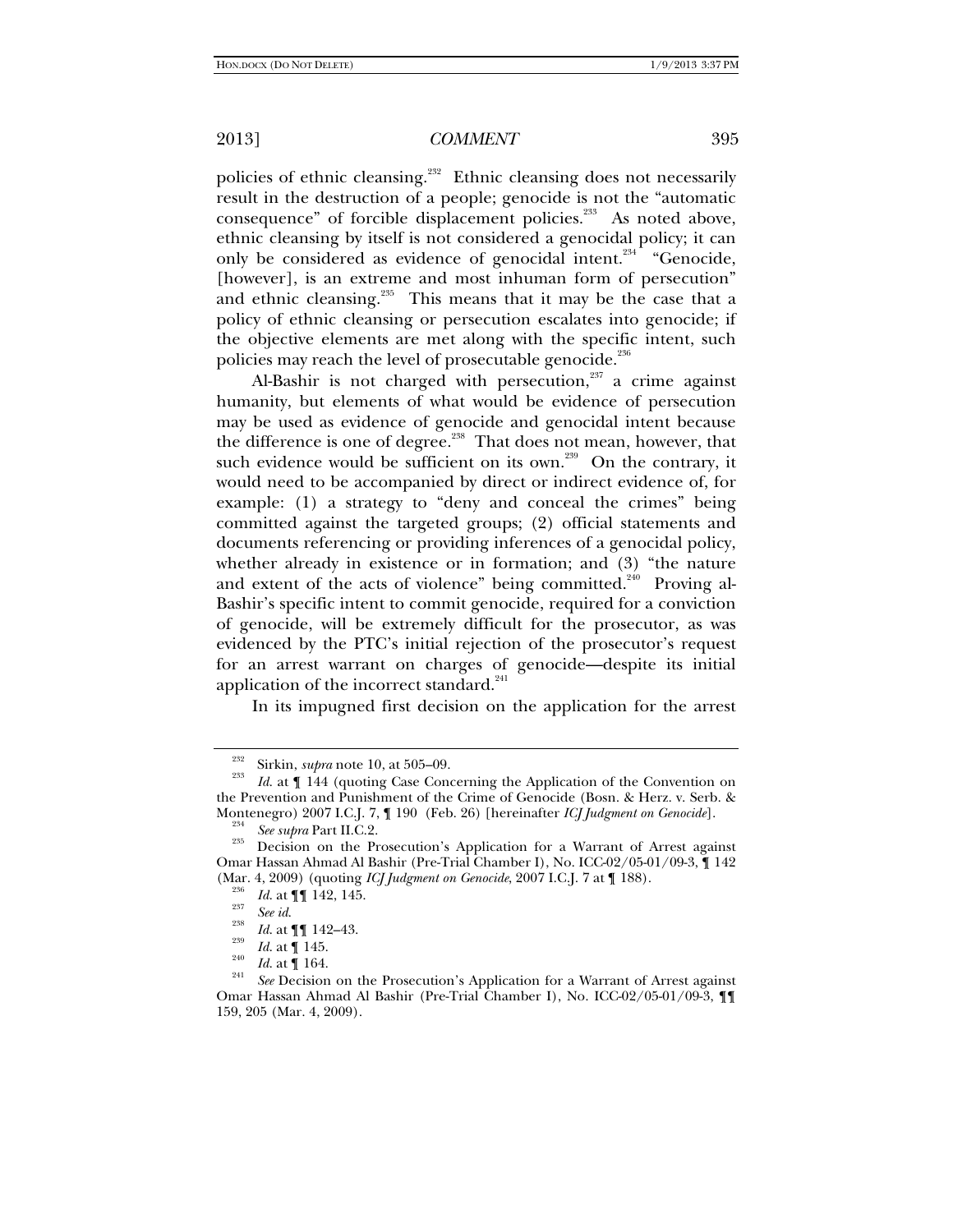warrant, the PTC pointed to the International Court of Justice's (ICJ) Decision on Genocide that analyzed whether genocide had been committed anywhere else outside of Srebrenica during the Yugoslav wars.<sup>242</sup> The ICJ found that despite

the mass killings of tens of thousands of Bosnian Muslim civilians and prisoners of war; the mass rapes of tens of thousands of Bosnian Muslim civilian women; the deportation and forcible displacement of hundreds of thousands of Bosnian Muslim civilians; the widespread and systematic beatings, torture and inhumane treatment (malnutrition and poor health conditions) in dozens of detention camps throughout Bosnia and Herzegovina; the siege of Bosnian Muslim civilians in cities through Bosnia and Herzegovina, such as Sarajevo, where shelling, sniping and starvation by hindering humanitarian aid was a matter of course; and *the destruction of cultural, religious and historical property in an attempt to wipe out traces of the existence of the Bosnian-Muslim group from Bosnia and Herzegovina,* 

such evidence was *insufficient* to support an inference of genocidal intent by Bosnian-Serb leadership.<sup>243</sup> The chamber then compared the evidence that had been presented to the ICJ in the Bosnia genocide case with that which had been presented to the ICC chamber in the Bashir genocide case, namely that the Government of Sudan forces had

carried out numerous unlawful attacks, followed by systematic acts of pillage, on towns and villages, mainly inhabited by civilians belonging to the Fur, Masalit and Zaghawa groups; subjected thousands of civilians, belonging primarily to the Fur, Masalit and Zaghawa groups to acts of murder, as well as acts of extermination; subjected thousands of civilian women, belonging primarily to the said groups to acts of rape; subjected hundreds of thousands of civilians belonging primarily to the said groups to acts of forcible transfer; and subjected civilians belonging primarily to the said groups to acts of torture,

and found that while such evidence strongly supported a finding of serious war crimes and crimes against humanity, it could not be extended to a finding of the commission of genocide (or a finding of the specific intent for genocide). $^{244}$ 

<sup>242</sup> 

<sup>&</sup>lt;sup>242</sup> *Id.* at ¶ 194.<br><sup>243</sup> *Id.* at ¶ 194 (emphasis added) (citation omitted).

*Id*. at ¶¶ 192–93.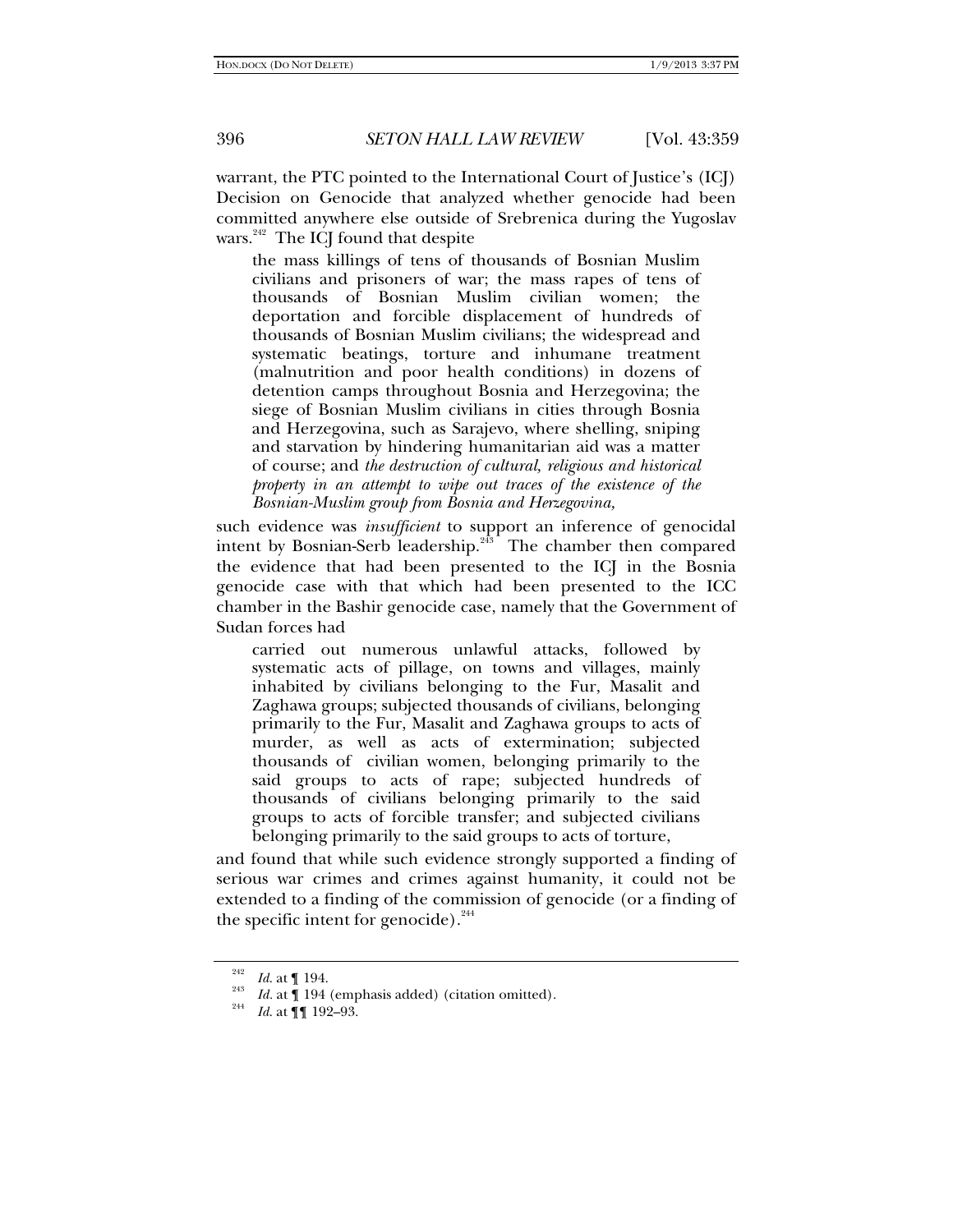Of the evidence presented by the prosecutor to show genocidal intent, the only reference to any kind of cultural destruction was the "unlawful arrest of community leaders and [their] subsequent mistreatment/torture" at the hands of the former members of the Sudanese secret police.<sup>245</sup> Since the prosecutor will be fighting an increasingly uphill battle in proving genocide as the trial process proceeds, she should use every possible method to bolster his case for showing specific intent. This includes evidence of ethnic cleansing, persecution, and cultural destruction.

### *B. Using Culture to Prove the Specific Intent of Genocide in Darfur*

The insertion of a cultural perspective into the future proceedings of the case against Sudanese President al-Bashir is not only going to be a useful exercise, but also an imperative one. The media has been hesitant to call the violence occurring in Darfur, raging since 2003, a genocide.<sup>246</sup> The first high-profile political actor to brand Darfur a genocide was then-U.S. Secretary of State Colin Powell in 2004, who presented to the United Nations and to the U.S. Congress the findings of a U.S. Department of State report.<sup>247</sup> Powell's testimony was immediately followed by an official statement from former President George W. Bush.<sup>248</sup> In fact, most countries and organizations have shied away from labeling the atrocities a genocide, sticking instead to the lesser designation of crimes against humanity.<sup>249</sup> The United States, as well, later backpedaled on its statements.<sup>250</sup>

*Response to Darfur*, 49 VA. J. INT'L L. 235, 237-38 (2008).

<sup>&</sup>lt;sup>245</sup> *Id.* at  $\int_{0}^{245}$  *Id.* at  $\int_{0}^{17}$  *II.* 

<sup>&</sup>lt;sup>240</sup> *See generally* HAGAN & RYMOND-RICHMOND, *supra* note 12, at 79–93.

*The Crisis in Darfur: Hearing Before the Sen. Foreign Relations Comm.*, *supra* note 11 ("When we reviewed the evidence . . . we concluded, I concluded, that genocide has been committed in Darfur and that the Government of Sudan and the Jingaweit bear responsibility—and that genocide may still be occurring. . . ."). 248 HAGAN & RYMOND-RICHMOND, *supra* note 12, at 80 ("As a result of [Secretary

Powell's team of investigators] we have concluded that genocide has taken place in Darfur. We urge the international community to work with us to prevent and suppress acts of genocide. We call on the United Nations to undertake a full investigation of the genocide and other crimes in Darfur.") (quoting Office of the Press Secretary, President's Statement on Violence in Darfur, Sudan, Sept. 9, 2004, *available at* http://georgewbush-whitehouse.archives.gov/news/releases/2004/09 /20040909-10.html). 249 Mai-Linh K. Hong, Note, *A Genocide by Any Other Name: Language, Law, and the* 

*See* HAGAN & RYMOND-RICHMOND, *supra* note 12, at 85–93.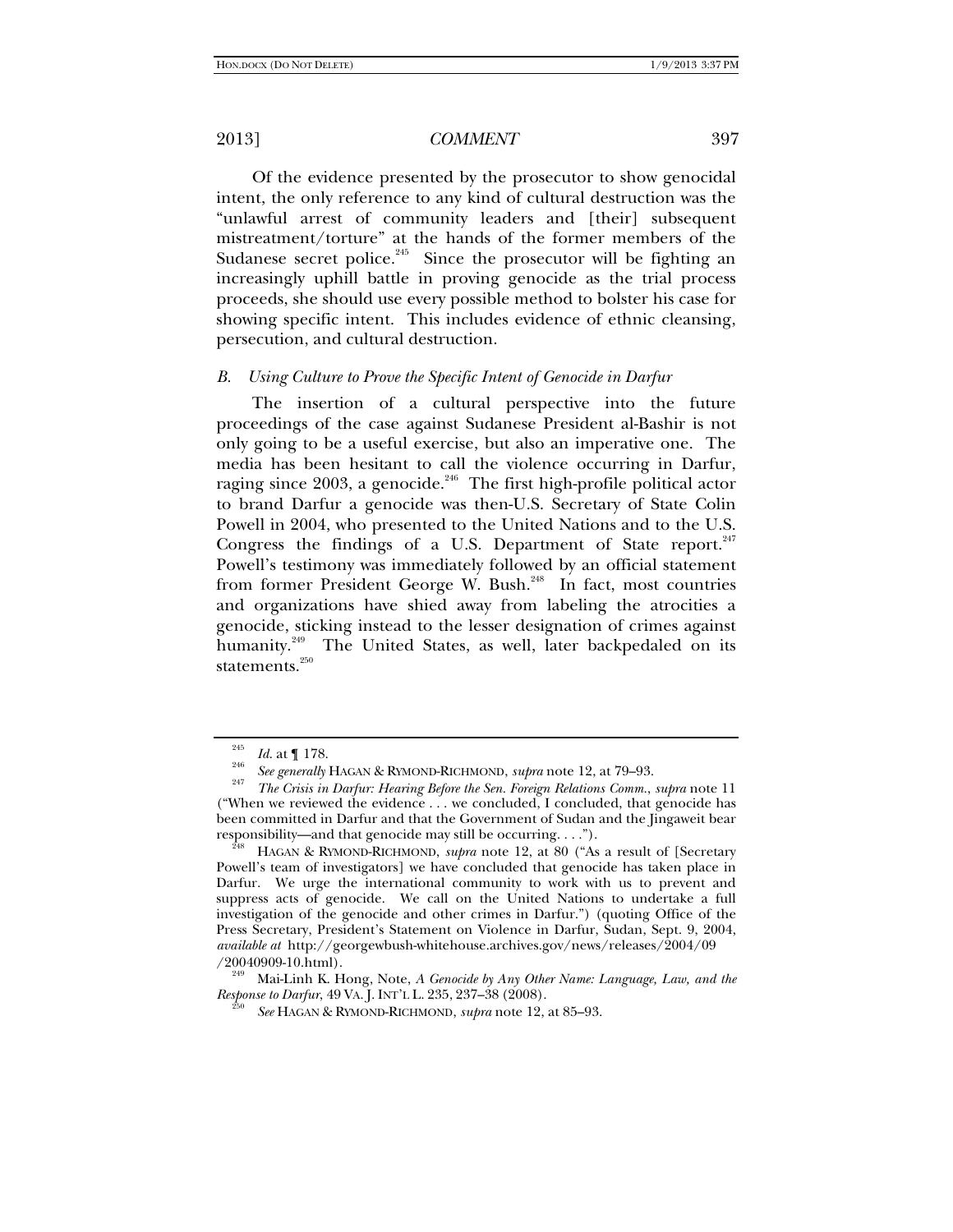# 1. The Specter of the Holocaust

The main reason for such an aversion to the use of the term is the fact that the inspiration behind the Genocide Convention—and the clearest, most unequivocal example of genocide to date—was the Holocaust; the "genocides" occurring in today's world do not and will not look anything like the Holocaust.<sup>251</sup> Thus because Darfur does not look and feel like Europe in the 1940s, it cannot actually be a true or real genocide.<sup>252</sup> Such a comparison is absurd and counterproductive—how many people must die, in what manner, and with how much governmental documentation before the world calls it genocide? One of the legacies of the Holocaust was the thousands of laws, orders, and documents (including diary entries)<sup>253</sup> that systematically and in great detail illustrated the evolution of the Nazis' "gigantic scheme to change, in favor of Germany, the balance of biological forces between it and the captive nations for many years to come.<sup>"254</sup> The Nuremberg Tribunal used this evidence to conclude that the crime against humanity with which the first set of defendants was charged—and under which genocide was subsumed—"ha[d] been proved in the greatest detail."<sup>255</sup>

It is true that in Darfur, there is no "absolutely clear, welldocumented intent to destroy."256 There are "[n]o public

<sup>251</sup>

<sup>&</sup>lt;sup>251</sup> *See* Hong, *supra* note 249, at 261.<br><sup>252</sup> "If this is a genocide, it doesn't look very much like those we've known before." Scott Anderson, *How Did Darfur Happen?*, N.Y. TIMES, Oct. 17, 2004, § 6 (Magazine) at 52, 56, *available at* (Magazine) at 52, 56, *available at*

http://nytimes.com/2004/10/17/magainze/17DARFUR.html. 253 SCHABAS, *supra* note 13, at 39 (Hans Frank testified before the Nuremberg Tribunal in his own defense and said, "[W]e have allowed ourselves to make utterances and my own diary has become a witness against me in this

connection. . . ."). 254 LEMKIN, *supra* note 3, at xi. Lemkin's book contains hundreds of pages of painstakingly analyzed and transcribed laws, orders, decrees, acts, proclamations, and instructions that underpinned the Nazi policies. See id. at xvii-xxxviii [Contents].

France et al. v. Goering et al., 22 IMT 203, 408 (1946). There were twentythree defendants, among whom perhaps the most infamous was Hermann Wilhelm Goering. OFFICE OF THE UNITED STATES CHIEF OF COUNSEL FOR PROSECUTION OF AXIS CRIMINALITY, 1 NAZI CONSPIRACY AND AGGRESSION III (1946). Some of the documents relied on by the Tribunal included "the personal and official correspondence of Alfred Rosenberg, together with a great quantity of Nazi Party correspondence;" "thirty-nine leather-bound volumes containing detailed inventories of the art treasures of Europe that had been looted;" "485 tons of crated papers [which contained] the records of the German Foreign Office from 1837 to 1944;" and over "300 crates of German High Command files, 85 notebooks containing minutes from Hitler's conferences, and the complete files of the German Navy." *Id*. at vi. 256 Hong, *supra* note 249, at 262.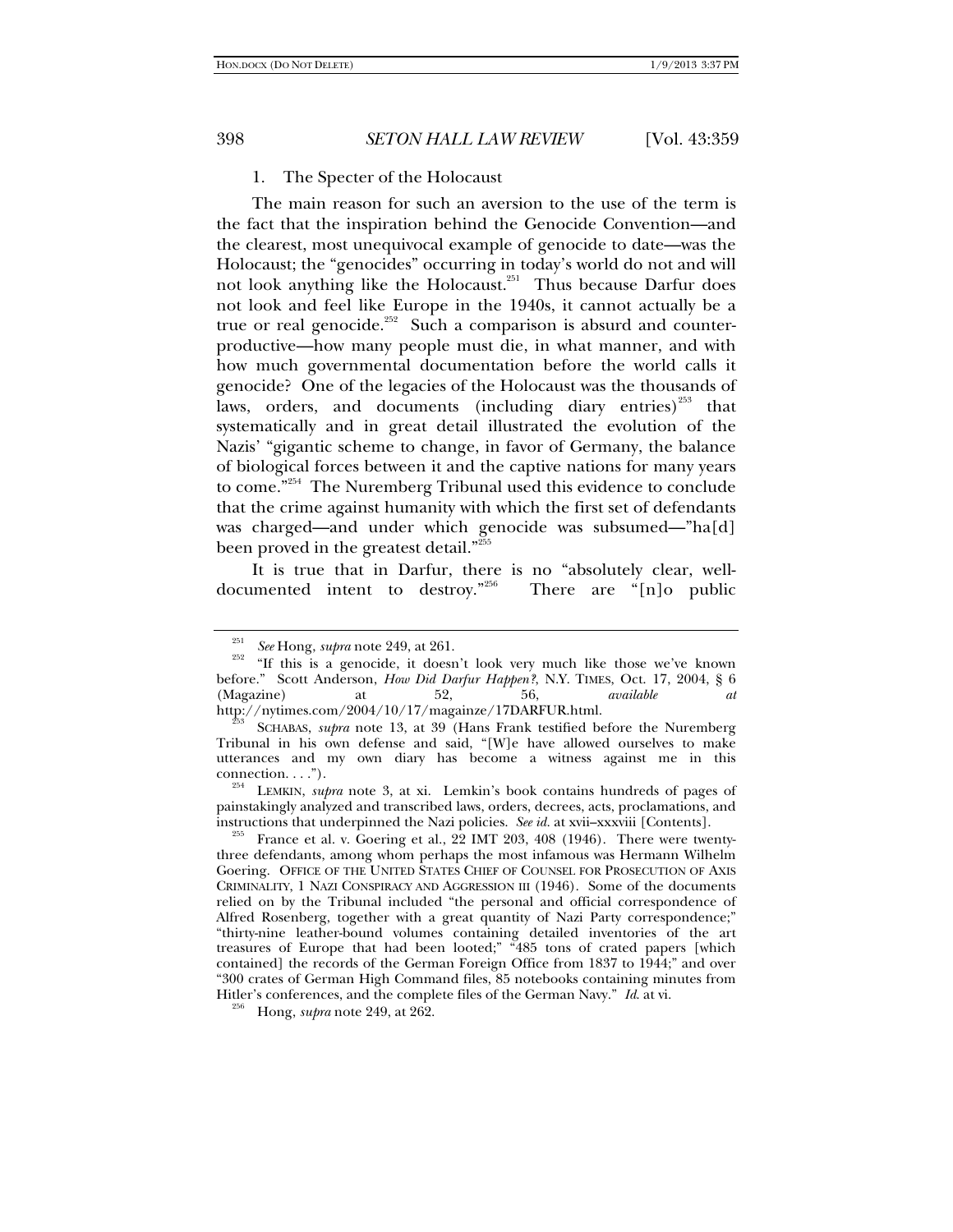proclamations about 'the enemy within,' no extermination lists."<sup>257</sup> "Instead, it is shadowy, informal; the killing takes place offstage. It is the destruction of a people in a place where it is virtually impossible to distinguish incompetence from conspiracy. Is that by design, the sheer evil genius of it all, or just more evidence of a government's utter haplessness?"<sup>258</sup> Thus, the fundamental question is whether there can be genocide where "there has never been a stable, technocratic regime or a bureaucracy to plan, execute, and document an orderly mass killing."259 Or perhaps the more pertinent question would be, in light of the condemnatory nature of the German official records, whether there will ever be another genocide with such an obvious paper trail. The answer would seem to be no. The representatives present during the drafting of the Genocide Convention wanted to include a requirement for government involvement in the definition of genocide, but did not.<sup>260</sup> Therefore, while as a general rule government is usually complicit in the commission of genocide, it is not beyond the scope of interpretation that the definition could be applied to genocide occurring without any governmental oversight.<sup>261</sup> Even putting that aside, there will be nary a government that would risk enacting laws or publishing decrees that would enumerate genocidal policies.

This Comment will assume that, for the purposes of the following analysis, genocide can indeed occur under circumstances where there seems to be little or no coordination with the government. Of course, "without documentation produced by a state bureaucracy with a genocidal mission, the burden of proving intent is  $\theta$  great."<sup>262</sup> The PTC acknowledged as much when it concluded that, *inter alia*, the paucity of official statements from the Government of Sudan was insufficient to lead to a conclusion that genocidal intent was the only reasonable inference drawn from the evidence.<sup>263</sup> It therefore becomes crucial for the cultural context in which the violence has taken place to be vividly painted for the trial chamber so

<sup>&</sup>lt;sup>257</sup> Anderson, *supra* note 252.<br> $\frac{258}{Id}$ 

<sup>&</sup>lt;sup>259</sup> Hong, *supra* note 249, at 262.<br> **SCHABAS**, *supra* note 13, at 65.

<sup>&</sup>lt;sup>201</sup> *Id.* Nevertheless, this restriction on the definition was left out largely due to "practical difficulties." *Id.* (quoting U.N. Doc.  $E/AC.25/SR.4$ , at 6).

<sup>&</sup>lt;sup>262</sup> Hong, *supra* note 249, at 262.<br><sup>263</sup> Decision on the Prosecution's Application for a Warrant of Arrest against Omar Hassan Ahmad Al Bashir (Pre-Trial Chamber I), No. ICC-02/05-01/09-3, ¶ 165 (Mar. 4, 2009).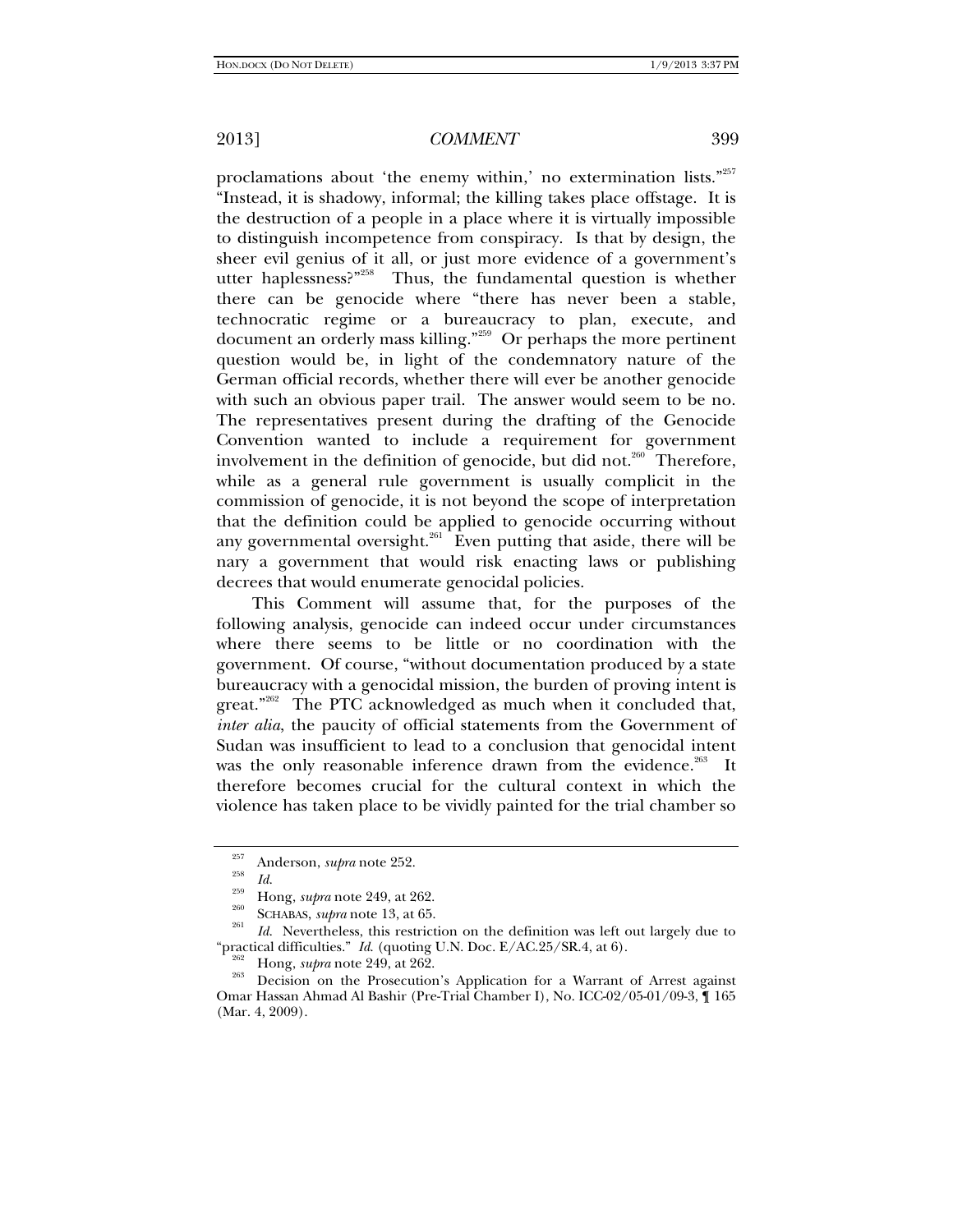that the chamber can make the determination that while Darfur does not bear the same features as the Holocaust, it could also be a genocide. The legal representatives of the victims are uniquely situated to take on this important task, as they have the most direct and sustained contact with Darfuris—either on the ground as internally-displaced persons (IDPs) or as refugees.

2. Cultural Life in Darfur

The territory of Darfur—meaning "Land of the Fur"—is in West Sudan and is approximately the size of France.<sup>264</sup> It is home to anywhere from forty to ninety tribes, members of which are primarily identified both internally and externally as either Arab or non-Arab.<sup>265</sup> The three main non-Arab tribes, the tribes almost exclusively targeted by Sudanese military forces and the Janjaweed militia,<sup>266</sup> are the Fur, Masalit, and Zaghawa.267 They speak Arabic, as it is the *lingua franca* of the country, but also maintain their tribal languages, which play very important roles in passing down histories, stories, and culture by way of oral tradition.<sup>268</sup> Each tribe also has its own customs, traditions, and religious beliefs, the hybridization of which creates the overarching, all-encompassing Darfuri culture.<sup>269</sup> Still, each tribe protects its own personalized part of the culture, with art forms, dances, and celebrations. $270$ 

The tribal village is traditionally based on kinship and a sense of familial community, as most of the people living in the village are related to each other. $271$  Every Darfuri tribe and its culture is very closely attached to its land, which has sustained it for centuries.<sup> $272$ </sup> Each village has a central meeting area called the *dara*, where

<sup>&</sup>lt;sup>264</sup> Hong, *supra* note 249, at 244; DARFUR DESTROYED, *supra* note 9, at 5.<br><sup>265</sup> MEENU MENON, PHYSICIANS FOR HUMAN RIGHTS, DARFUR: THE CULTURE AND THE PEOPLE, *available at* http://rhin.org/documents/DARFUR\_THE\_CULTURE\_AND

<sup>&</sup>lt;sup>266</sup> The Janjaweed are informally organized Arab militias, who have joined with the Sudanese government in attacking the Darfuri tribes. HAGAN & RYMOND-RICHMOND, *supra* note 12, at 108. The translation of "Janjaweed" is "evil [or devil] on horseback." Rebecca Leung, *Witnessing Genocide In Sudan*, CBS NEWS (Feb. 11, 2009, 7:49 PM), http://www.cbsnews.com/stories/2004/10/08/60minutes/main648277

<sup>.</sup>shtml. 267 MENON, *supra* note 265. 268 *Id*. 269 *Id*. 270

 $\frac{270}{271}$  *Id.* 272

*Id*.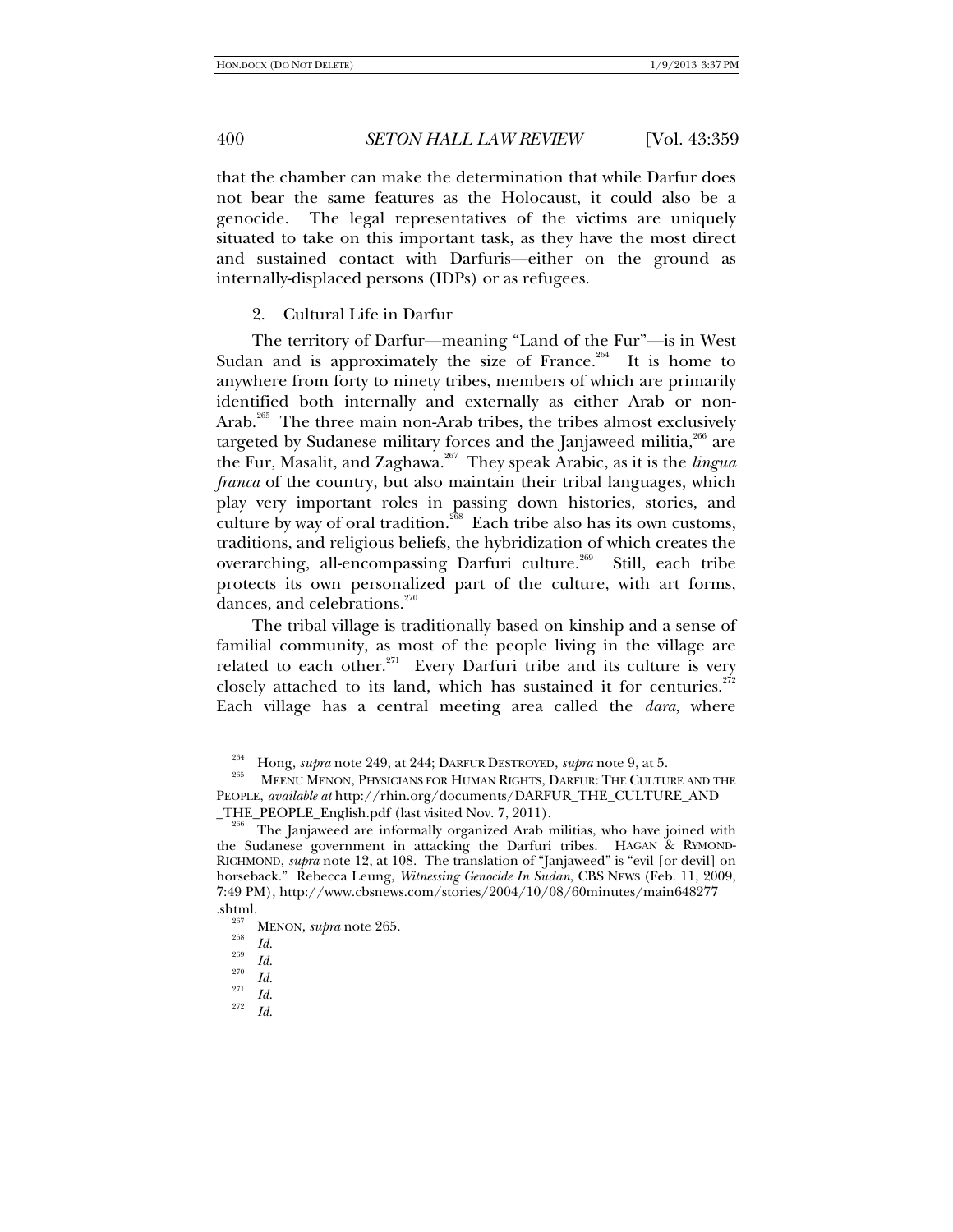villagers eat meals, socialize, resolve disputes, and discuss the news.<sup>273</sup> The children of the village are also schooled in the *dara*, learning their tribal history, genealogy, and culture from their grandparents, particularly their grandmothers.<sup>274</sup> Special religious scholars also hold sessions for villagers to learn and read the Quran.<sup>275</sup> These scholars, along with the tribal village chief and the traditional healers—whose vocation is passed down from generation to generation—are the most important members of the community and are highly respected.

## 3. Effect of the Violence on Cultural Life

The widespread atrocities occurring in Darfur have certainly not gone unnoticed and there is much documentation detailing the violence.<sup>276</sup> One of the most comprehensive reports of the violations of international human rights and humanitarian law in Darfur is contained in the "Report of the International Commission of Inquiry on Darfur to the Secretary-General" ("Darfur Report"), the compilation of which was authorized by the U.N. Security Council in Resolution 1564 in September 2004.<sup>277</sup> The Commission requested, and received, materials from various sources "including Governments, intergovernmental organizations, various United Nations mechanisms or bodies, . . . non-governmental organizations," and "international and regional organizations."278 Witness interviews provided most of the information contained in the reports that flooded the Commission, though some information was also gleaned from satellite imagery tracing destruction of, and attacks on, villages and field visits.<sup>279</sup>

Despite the fact that the Commission did not find sufficient evidence to justify a conclusion that genocide was being committed, $^{20}$ 

<sup>280</sup> "There is no doubt that some of the objective elements of genocide materialized in Darfur. . . . However, . . . other . . . elements . . . show a lack of

<sup>&</sup>lt;sup>273</sup> MENON, *supra* note 265.<br> $\frac{1}{274}$  *Id.* 

<sup>&</sup>lt;sup>275</sup> *Id.*<br><sup>276</sup> Reports have been compiled by the U.N., governments, and nongovernmental organizations. *See* HAGAN & RYMOND-RICHMOND, *supra* note 12, at xvii– xx, 3 (The Atrocities Documentation Survey conducted by the U.S. State Department); Int'l Comm'n of Inquiry on Darfur, *Report of the Commission of Inquiry on Darfur to the Secretary-General* [hereinafter *Darfur Report*], delivered to the Secretary-General, U.N. Doc. S/2005/60 (Jan. 31, 2005); DARFUR DESTROYED, *supra* note 9. 277

<sup>&</sup>lt;sup>277</sup> *Darfur Report, supra* note 276, at 2.<br><sup>278</sup> *Id.* at ¶ 182.<br><sup>279</sup> *Id.* at ¶ 183.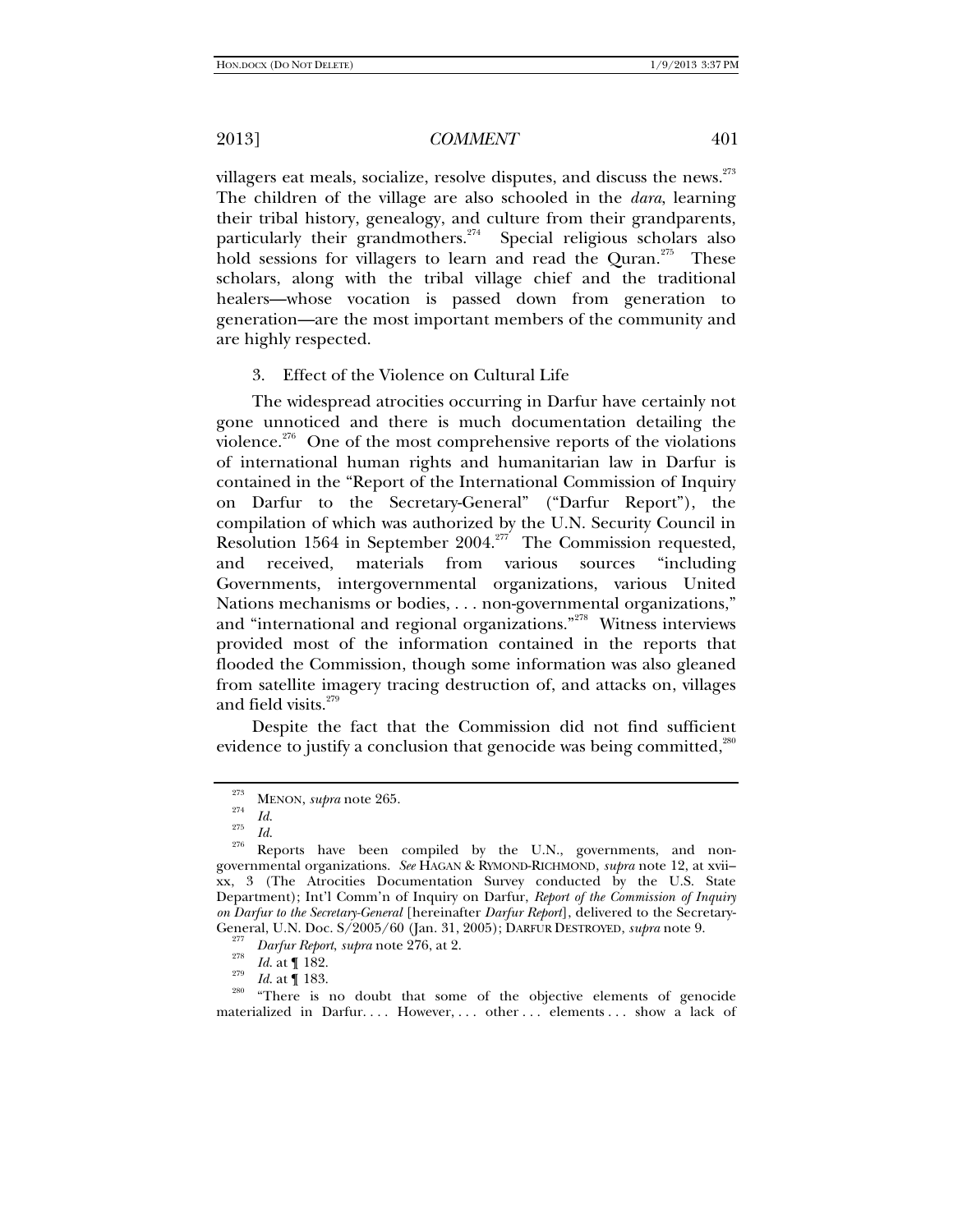there is much to support such a finding once the cultural nuances are properly taken into account. In reviewing all of the materials sent to the Commission, it reported "hundreds of incidents . . . involving the killing of civilians, massacres, summary executions, rape and other forms of sexual violence, torture, abduction, looting of property and livestock, as well as deliberate destruction and torching of villages."281 The villages are left "burned, completely or partially, with only shells of outer walls of the traditional circular houses left standing[, with w]ater pumps and wells . . . destroyed, implements for food processing wrecked, [and] trees and crops burned and cut down."282 But it is not just the villages and rural areas being attacked—towns and cities are not immune either.<sup>283</sup> Many towns "show signs of damage to homes and essential infrastructure such as hospitals, schools and police stations."284

Another comprehensive report is "Darfur Destroyed: Ethnic Cleansing by Government and Militia Forces in Western Sudan," compiled independently by Human Rights Watch (HRW); the report is the result of a twenty-five day field mission by members of HRW into Darfur.<sup>285</sup> In addition to many of the same findings of bombings, mass and summary killings, and rape, HRW also found "systematic destruction of mosques and the desecration of articles of Islam."286 Government forces and the Janjaweed militia "have killed imams[, second imams, and muezzins], destroyed mosques and prayer mats, [and] torn up and defecated on Qorans."<sup>287</sup>

Such arbitrary and disproportionate violence has led to "massive displacement of large parts of the civilian population within Darfur and to neighboring Chad."<sup>288</sup> The severity and repetition of attacks against the same or surrounding villages often spread fear throughout the area, leading entire villages to evacuate and flee to more relatively safe areas.<sup>289</sup> At the time that the Darfur Commission

genocidal intent. . . . On the basis of the foregoing observations, the Commission concludes that the Government of the Sudan has not pursued a policy of genocide." *Id*. at ¶¶ 507, 513, 518.

<sup>281</sup>

<sup>&</sup>lt;sup>281</sup> *Id.* at ¶ 186.<br><sup>282</sup> *Id.* at ¶ 235.<br><sup>283</sup> *Darfur Report, supra* note 276, at ¶ 235.<br>*Id.* 

<sup>&</sup>lt;sup>285</sup> DARFUR DESTROYED, *supra* note 9, at 2.<br> *Id.* at 27.

<sup>&</sup>lt;sup>287</sup> *Id.* at 28.<br><sup>288</sup> *Id.* 

*Darfur Report*, *supra* note 276, at ¶ 186.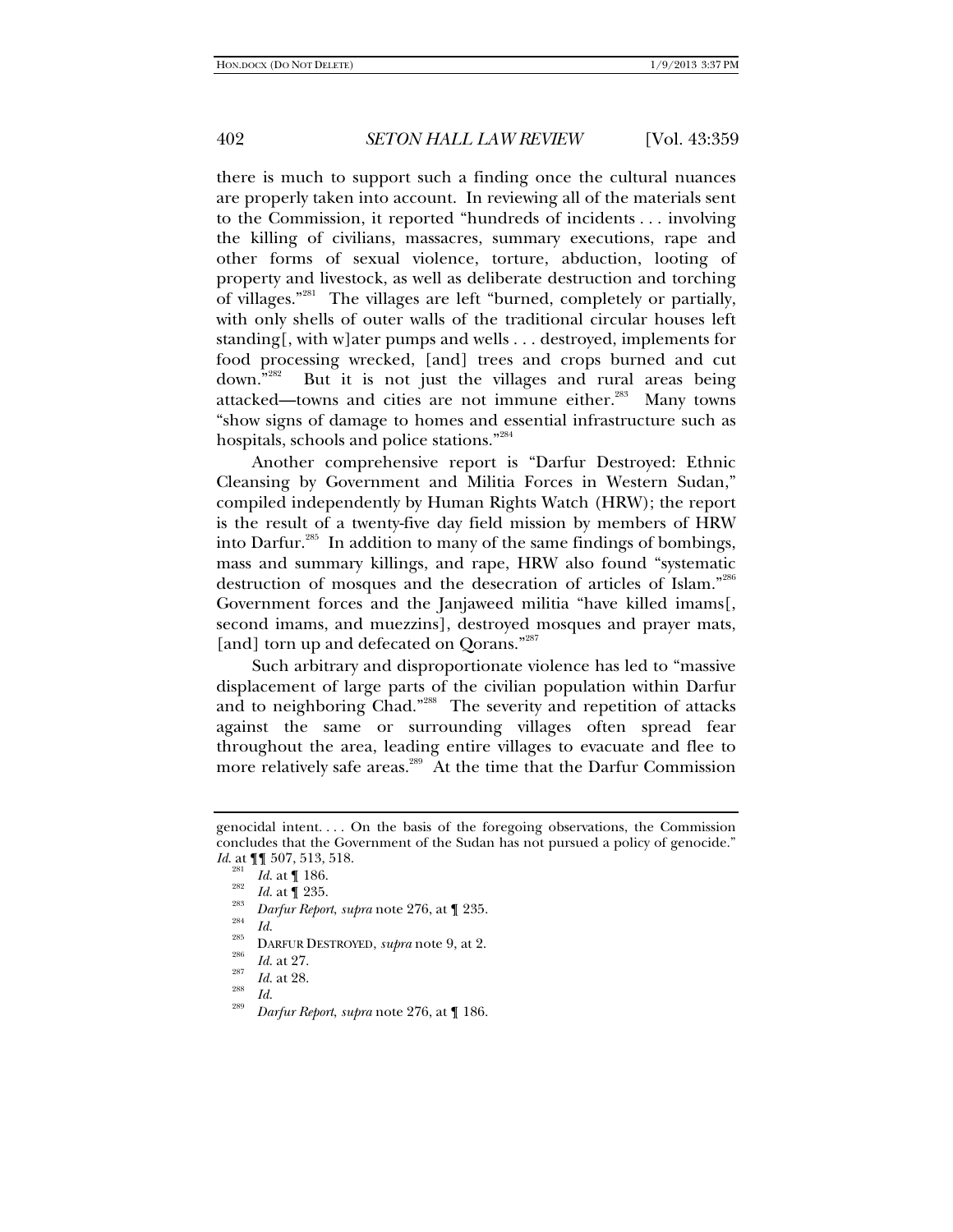submitted its report to the United Nations, the estimate for refugees and internally displaced persons (IDPs) numbered around 1.2 million, with over 700 villages destroyed.<sup>290</sup> Those in the IDP camps do not fare any better, being akin to "virtual prisoners."291 They are "confined to camps and settlements with inadequate food, shelter and humanitarian assistance, at constant risk of further attacks, rape and looting of their remaining possessions."<sup>292</sup> The displaced do not want to stay in the camps, yet they fear even more returning to their homes because of the probability of more attacks, attacks occurring with impunity against the civilians.<sup>293</sup> In addition, members of the Janjaweed sometimes "camp" in the villages they have burned, thus ensuring that its inhabitants do not return.<sup>294</sup> From these makeshift bases, the Janjaweed "mount[] raids across the border into Chad and exert[] some control over the movement of displaced persons. Their mere presence close to the border ensure[s] that refugees in Chad [do] not attempt to cross back into Darfur to salvage buried grain or other belongings."<sup>295</sup>

The destruction of entire villages' and communities' ways of life is undeniably having a profound impact on local tribal culture. HRW concluded in its report that the human rights violations it witnessed "amount[ed] to a government policy of 'ethnic cleansing' of certain ethnic groups, namely the Fur and the Masalit, from their areas of residence."<sup>296</sup> Ethnic cleansing, which has a cultural element to it, is also evidence of a genocidal policy. $297$  Civilians are being subjected to "attacks directed against [them], the burning of their villages, the mass killings of persons under their control, the forced displacement of populations, the destruction of their food stocks, livelihoods and the looting of their livestock by government and militia forces," the mistreatment, arrest, imprisonment, and torture of their tribal chiefs,

<sup>290</sup> <sup>230</sup> *Id.* at **[[**] 226, 236. The report was submitted in 2005. *See id.*  $Id.$  at **[**] 196.

 $I_{d}^{292}$  *Id.* For example, Kalma camp, located in South Darfur near the city of Nyala, is facing dire food and water shortages. Radio Dabanga, *Sudan: Food and Water Shortage in Kalma Camp*, ALL AFRICA, Nov. 1, 2011, http://allafrica.com/stories/201111021026.html. The humanitarian coordinator for the camp said that the camp has not received food for two months, and they are low on fuel so they cannot run the water pumps. *Id*. He accused the Sudanese government of intentionally restricting the delivery of supplies to the camp. *Id.* <sup>293</sup> *Darfur Report*, *supra* note 276, at ¶ 197.<br><sup>294</sup> DARFUR DESTROYED, *supra* note 9, at 34. *Id.* 

<sup>&</sup>lt;sup>296</sup> *Id.* at 39.

*See supra* Part II.C.2.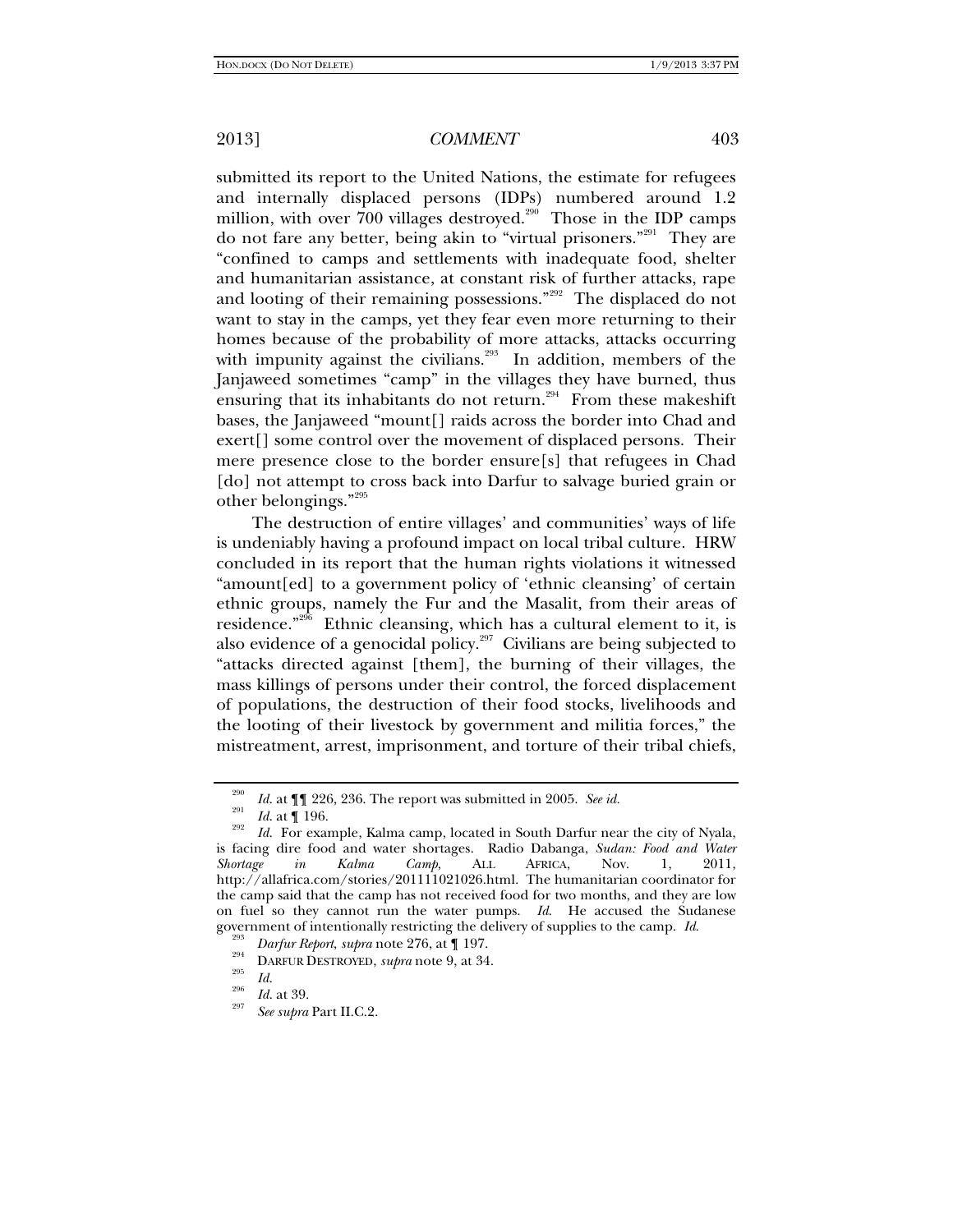and the violation and destruction of their religious buildings and objects.298 These hardships are wrenching the tightly knit and kinship-based tribes from their land and tearing family members apart. Once they are forced off their land, these bonds are further eroded at the IDP camps, which are in unenviable humanitarian condition, and are themselves subject to more attacks.<sup>299</sup> All of these actions have the cumulative effect of destroying the cultural ties that bind the Fur, Masalit, and Zaghawa tribes.

### *C. Linking Cultural Destruction to Proving Genocide*

Being able to depict this cultural state of affairs accurately and prominently for the trial chamber at the ICC will have profound consequences for the prosecution of Sudanese President al-Bashir for genocide. The legal representatives of the victims should seize the opportunity to increase the role that they play at the ICC—within the modalities of participation that the court has granted them, of course. This is important to note; there are limitations to the role that victims can play. $300$  They can only use the methods of participation that are specified by the statute and authorized by the court.<sup>301</sup> Nevertheless, by complementing the evidence that the prosecutor will be presenting, the representative of the victims can help to buttress her argument for genocide by helping to show two elements of the crime of genocide: the first is whether the Fur, Masalit and Zaghawa tribes fall under the four enumerated "protected groups;" the second is whether there was a specific intent to commit genocide. $302$ 

Scholars have thoroughly dealt with the first element, on the status of the three tribes as protected groups under the Genocide Convention, elsewhere and it will not be re-analyzed here.<sup>303</sup> The second, however, has not yet been sufficiently assessed. The PTC, in denying a warrant of arrest for al-Bashir for genocide due to lack of specific intent, noted that the documents and official statements that the prosecutor submitted as evidence of such intent could just as easily be proof of discrimination or persecution.<sup>304</sup> What will help to

<sup>298</sup> DARFUR DESTROYED, *supra* note 9, at 40. 299 *Darfur Report*, *supra* note 276, at ¶ 327. Women in particular are in danger of rape at the camps. *Id.* <sup>300</sup> *See* Cohen, *supra* note 143, at 352–55.<br><sup>301</sup> Baumgartner, *supra* note 154, at 425.<br><sup>302</sup> *See supra* Part II.C and II.D.

<sup>&</sup>lt;sup>303</sup> *See*, *e.g.*, Hong, *supra* note 249. <br><sup>304</sup> Decision on the Prosecution's Application for a Warrant of Arrest against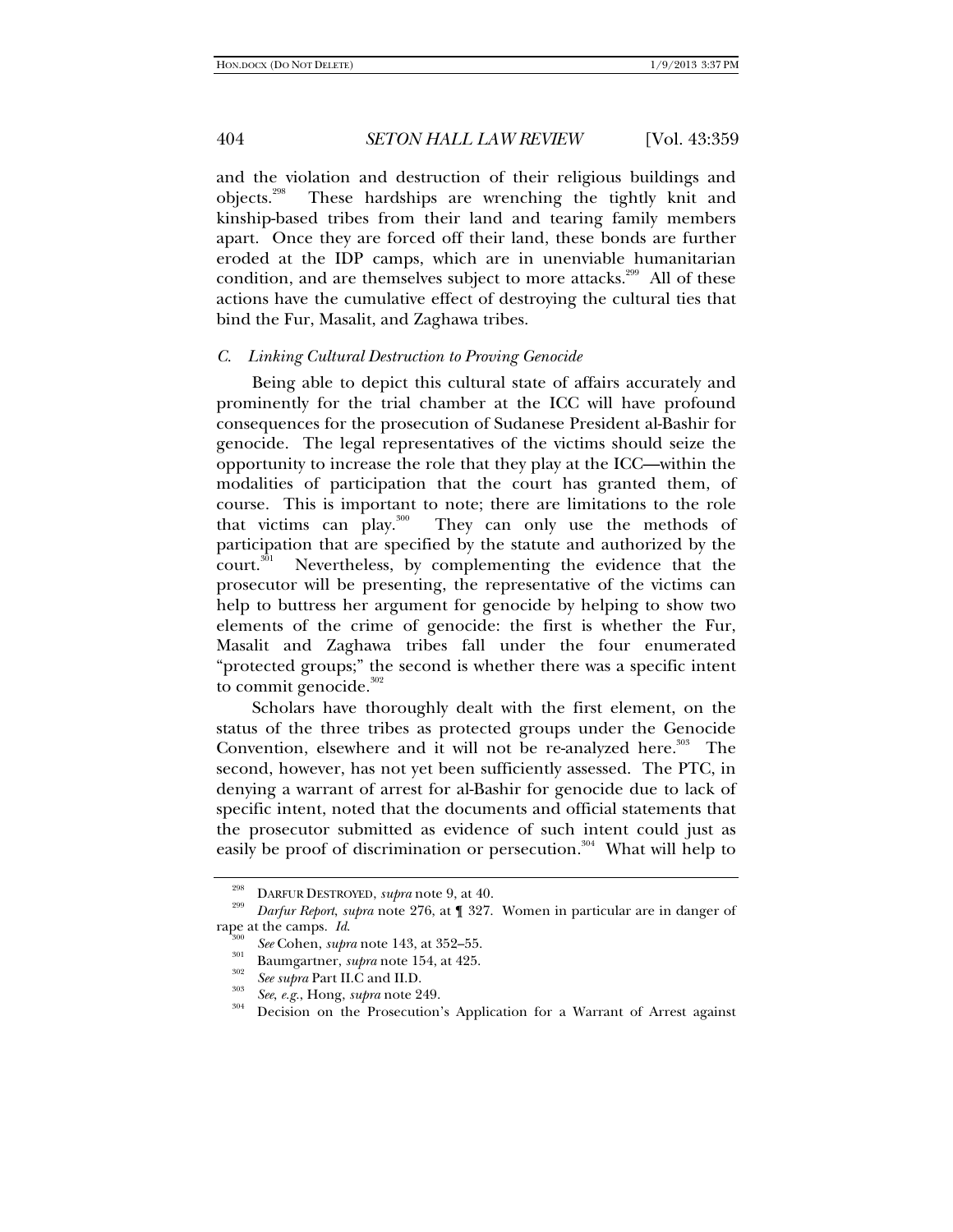support those documents will be a strong showing of persecution and ethnic cleansing policies pursued by the joint and separate attacks by the Sudanese military forces and the Janjaweed militia.

In fact, there is such evidence suggesting that the intent of the Government of Sudan and its proxies, the Janjaweed militia, is to destroy, whether in its entirety or partially, the non-Arab tribes of the Fur, Masalit, and Zaghawa.<sup>305</sup> The powerful findings of the clear commission of the crime against humanity of persecution, $306$  the crime against humanity of extermination, $307$  and the undeniable ethnic cleansing<sup>308</sup>—primarily through forced displacement and forcible transfer—attest to this. Persecution and ethnic cleansing are both policies on a sliding scale of specific intent, and their coupling provides at least a strong argument that those policies are genocidal.<sup>309</sup>

Of the three types of genocide with which the prosecutor has charged al-Bashir—genocide by killing, genocide by causing serious bodily or mental harm, and genocide by deliberately inflicting conditions of life calculated to bring about physical destruction $310$ the charge most amenable to cultural buttressing as articulated above is the final one. The shattering of entire communities and villages forcing displacement into camps, which are not safe from attack either, is wrenching apart the strong cultural bonds between tribal members and forcing them from the land they have occupied and claimed for hundreds of years. $311$  In addition to atrocious living conditions, the loss of their support system, cultural histories and genealogies, and traditional forms of livelihood is straining the

Omar Hassan Ahmad Al Bashir (Pre-Trial Chamber I), No. ICC-02/05-01/09-3, ¶ 167

<sup>&</sup>lt;sup>305</sup> Second Decision on the Prosecution's Application for a Warrant of Arrest (Pre-Trial Chamber I), No. ICC-02/05-01/09-94,  $\int$  5 (July 12, 2010).

<sup>&</sup>lt;sup>306</sup> Bashir is not charged with the crime against humanity of persecution, interestingly, even though the Commission of Inquiry on Darfur came to the conclusion that such a crime was being committed. *See Darfur Report*, *supra* note 276, at  $\P$  321.

*See id*. at ¶ 294 ("The Commission leaves it to the competent court that will pronounce on these alleged crimes to determine whether the mass killings may amount to extermination as a crime against humanity.").<br><sup>308</sup> *See* DARFUR DESTROYED, *supra* note 9, at 39.<br>*See generally supra* Parts II.C.2 and IV.A.

<sup>&</sup>lt;sup>310</sup> While the one provision of the definition of cultural genocide was included in the Rome Statute—that of forcibly transferring children of the group to another group—and as such would be the greatest beneficiary of cultural context, al-Bashir is not charged with genocide by forcible transfer of children. 311 MENON, *supra* note 265.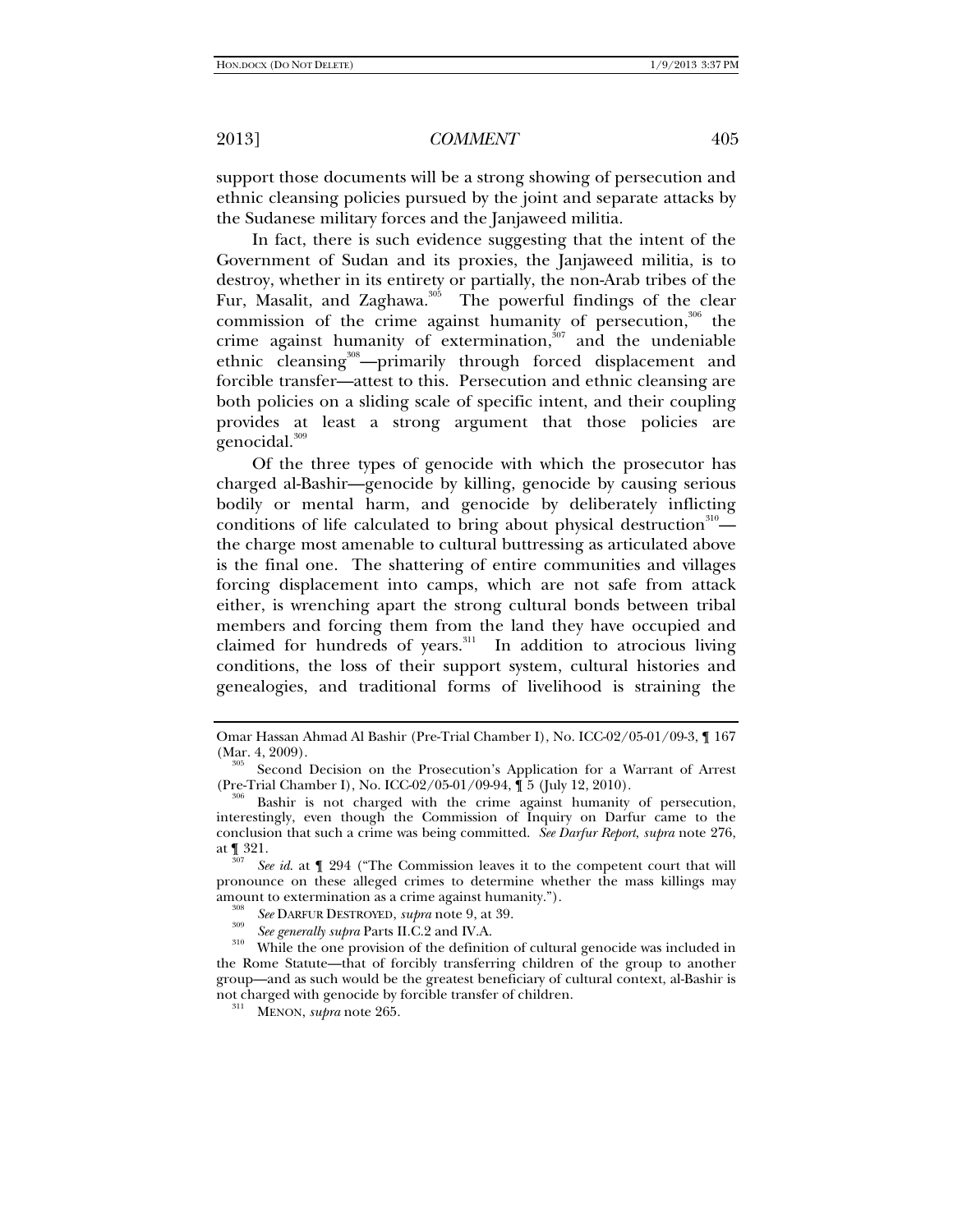identity of the Fur, Masalit, and Zaghawa tribes.<sup>312</sup> As Raphael Lemkin stated in his seminal articulation of genocide, the destruction of the foundational elements of the life of national groups is the means by which to annihilate the groups themselves.<sup>313</sup> Accordingly, culture, and the impact that the violence in Darfur is having on it, will play a very important role in the prosecution for genocide. By incorporating numerous and powerful references to the culture of the tribes and the disastrous consequences of the attacks, the legal representatives of the victims will be able to help develop modern genocide jurisprudence, leaving behind the more structured example of the Holocaust,  $314$  and bringing to justice arguably one of the savviest (or most "hapless"<sup>315</sup>) perpetrators of genocide the world has ever seen.

### V. CONCLUSION

The creation of the Genocide Convention following the horrors of World War II was a missed opportunity for the international community to criminalize the intentional destruction, "in whole or in part," of a nation's culture and identity—cultural genocide.<sup>316</sup> While the first two drafts contained strong provisions for the protection of culture and its tangible manifestations, the final result contained none.<sup>317</sup> Subsequent events in the world, namely the wars in Yugoslavia and Rwanda, forced the international community to rethink its position on the complete absence of cultural genocide as a legal concept. The ICTY's jurisprudence carved out a niche for the use of cultural genocide as one method for contributing to the showing of specific intent for the conviction of traditional genocide.<sup>318</sup>

The establishment of the ICC, a permanent institution dedicated to the pursuance of accountability and justice of perpetrators of international criminal law violations, briefly reopened debate about whether to incorporate cultural genocide as a separate crime in its founding statute.<sup>319</sup> Despite the fact that the international community

<sup>&</sup>lt;sup>312</sup> *Id.*<br><sup>313</sup> *See supra* Part I and II.A.<br><sup>314</sup> *See supra* Part IV.B.1.<br><sup>315</sup> Hong, *supra* note 249, at 261.<br><sup>316</sup> *See* Rome Statute, *supra* note 24, at art. 5.<br>*See supra* Part II.A.

<sup>&</sup>lt;sup>318</sup> *See supra* Part II.C.1.

*See supra* Part II.D.